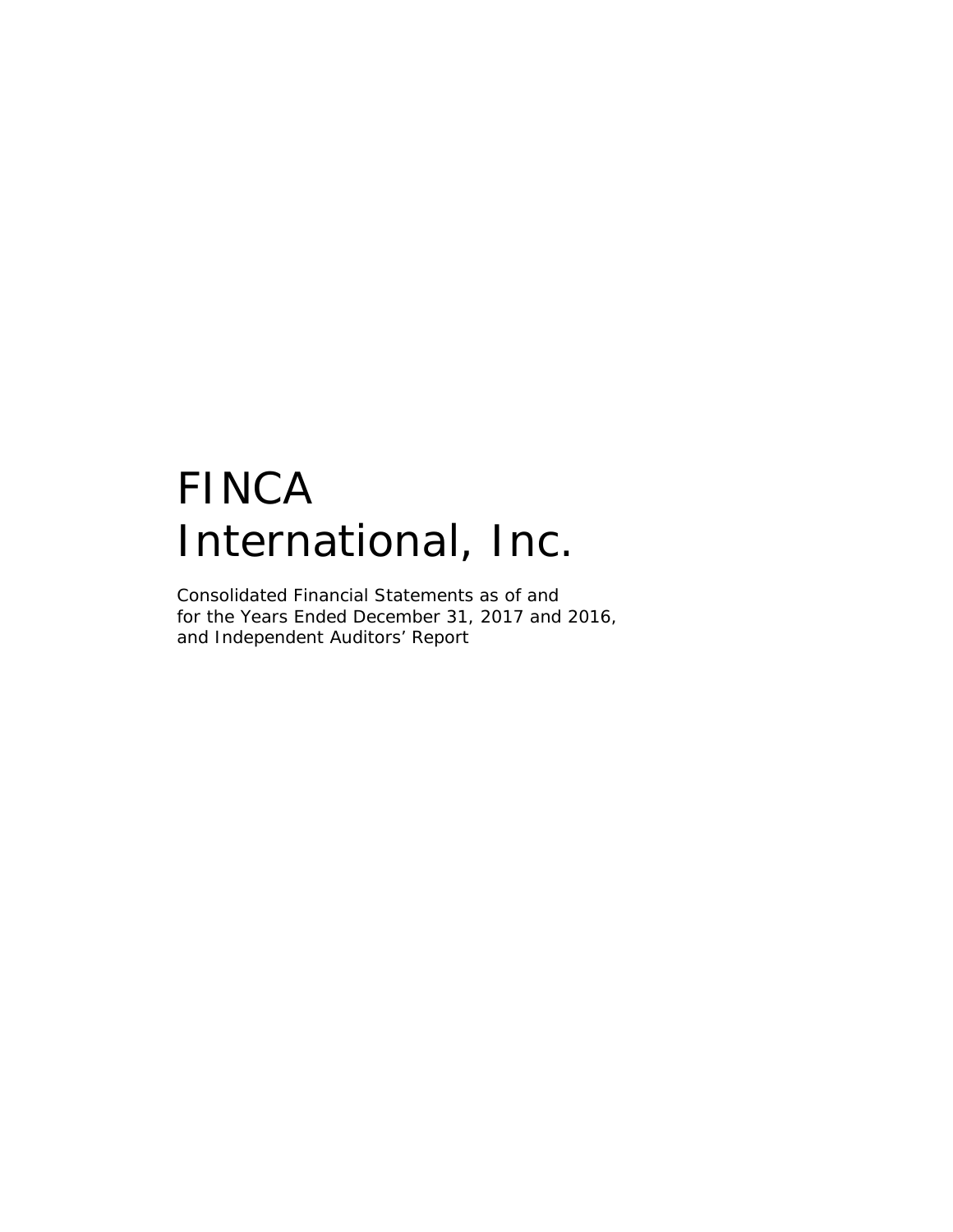# **TABLE OF CONTENTS**

|                                                                                                | Page     |
|------------------------------------------------------------------------------------------------|----------|
| INDEPENDENT AUDITORS' REPORT                                                                   | $1 - 2$  |
| CONSOLIDATED FINANCIAL STATEMENTS AS OF AND FOR THE<br>YEARS ENDED DECEMBER 31, 2017 AND 2016: |          |
| Statements of Financial Position                                                               | 3        |
| Statements of Profit or Loss                                                                   | 4        |
| Statements of Other Comprehensive Income or Loss                                               | 5        |
| Statements of Changes in Equity                                                                | 6        |
| <b>Statements of Cash Flows</b>                                                                | $7 - 8$  |
| Notes to Consolidated Financial Statements                                                     | $9 - 52$ |

<u> 1989 - Johann Stoff, deutscher Stoffen und der Stoffen und der Stoffen und der Stoffen und der Stoffen und der</u>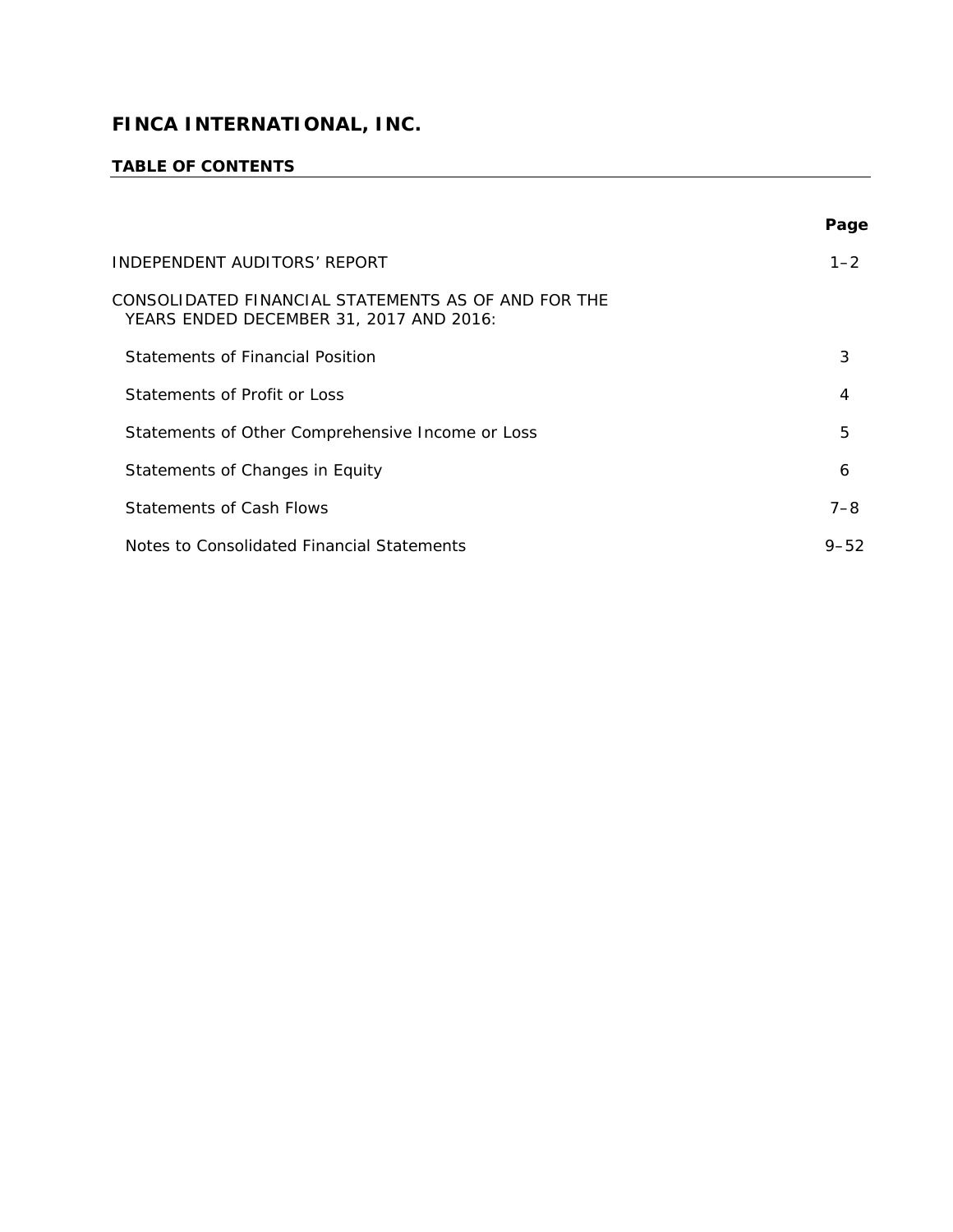

**Deloitte & Touche LLP** 7900 Tysons One Place Suite 800 McLean, VA 22102-5974  $115A$ 

Tel: +1 703 251 1000 www.deloitte.com

#### **INDEPENDENT AUDITORS' REPORT**

To the Board of Directors and Members of the Audit Committee FINCA International, Inc. Washington, D.C.

We have audited the accompanying consolidated financial statements of FINCA International, Inc. and its subsidiaries (the "Company"), which comprise the consolidated statements of financial position as of December 31, 2017 and 2016, and the related consolidated statements of profit or loss, other comprehensive income or loss, changes in equity, and cash flows for the years then ended, and the related notes to the consolidated financial statements.

#### **Management's Responsibility for the Consolidated Financial Statements**

Management is responsible for the preparation and fair presentation of these consolidated financial statements in accordance with International Financial Reporting Standards ("IFRS") as issued by the International Accounting Standards Board; this includes the design, implementation, and maintenance of internal control relevant to the preparation and fair presentation of consolidated financial statements that are free from material misstatement, whether due to fraud or error.

#### **Auditors' Responsibility**

Our responsibility is to express an opinion on these consolidated financial statements based on our audits. We conducted our audits in accordance with auditing standards generally accepted in the United States of America. Those standards require that we plan and perform the audit to obtain reasonable assurance about whether the consolidated financial statements are free from material misstatement.

An audit involves performing procedures to obtain audit evidence about the amounts and disclosures in the consolidated financial statements. The procedures selected depend on the auditor's judgment, including the assessment of the risks of material misstatement of the consolidated financial statements, whether due to fraud or error. In making those risk assessments, the auditor considers internal control relevant to the Company's preparation and fair presentation of the consolidated financial statements in order to design audit procedures that are appropriate in the circumstances, but not for the purpose of expressing an opinion on the effectiveness of the Company's internal control. Accordingly, we express no such opinion. An audit also includes evaluating the appropriateness of accounting policies used and the reasonableness of significant accounting estimates made by management, as well as evaluating the overall presentation of the consolidated financial statements.

We believe that the audit evidence we have obtained is sufficient and appropriate to provide a basis for our audit opinion.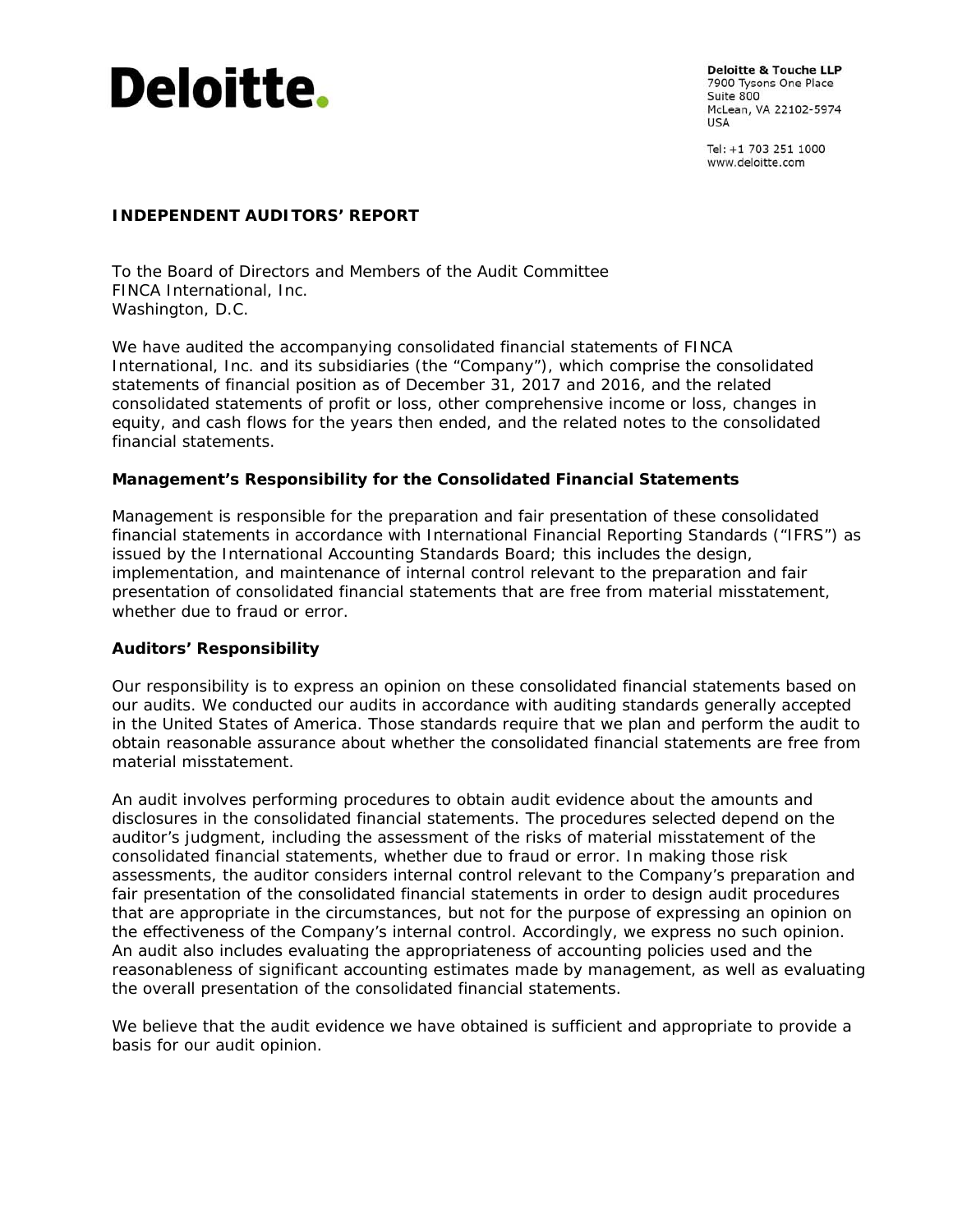#### **Opinion**

In our opinion, the consolidated financial statements referred to above present fairly, in all material respects, the consolidated financial position of FINCA International, Inc. and its subsidiaries as of December 31, 2017 and 2016, and the results of their operations and their cash flows for the years then ended in accordance with International Financial Reporting Standards as issued by the International Accounting Standards Board.

Deloitte + Touche LLP

June 21, 2018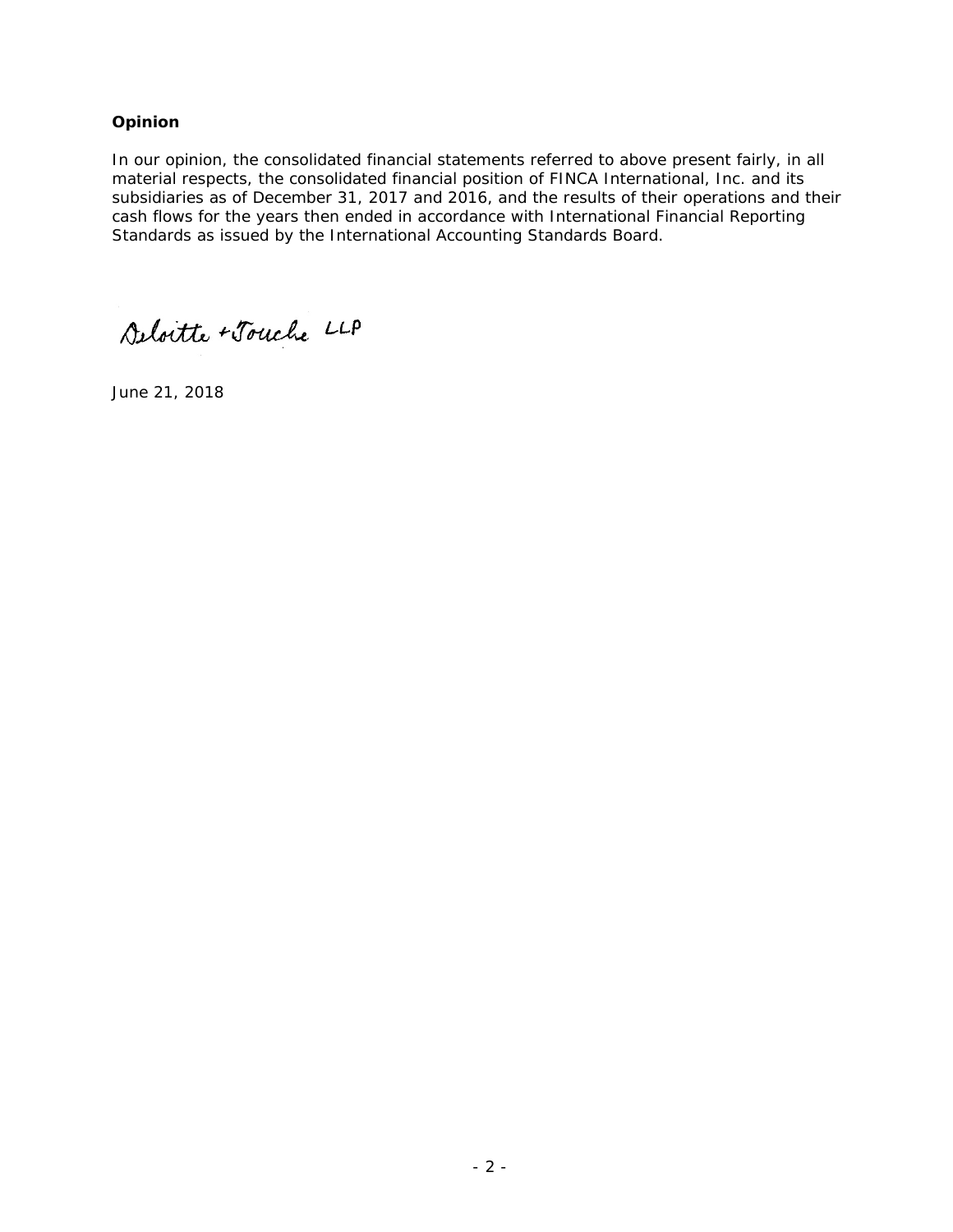# **CONSOLIDATED STATEMENTS OF FINANCIAL POSITION AS OF DECEMBER 31, 2017 AND 2016**

|                                                                     | 2017              | 2016              |
|---------------------------------------------------------------------|-------------------|-------------------|
| <b>ASSETS</b>                                                       |                   |                   |
| Cash and cash equivalents                                           | \$<br>153,912,034 | 140,797,035<br>\$ |
| Restricted cash and cash equivalents (Note 12)                      | 37,713,356        | 26,428,949        |
| Available for sale financial assets (Note 13)                       | 6,232,990         | 7,670,352         |
| Financial assets held-to-maturity (Note 14)                         | 42,032,786        | 25,360,625        |
| Financial assets at fair value through profit or loss (Note 15)     | 31,266,196        | 19,491,195        |
| Loans receivable-net of allowance (Note 16)                         | 777,645,735       | 741,756,202       |
| Due from banks                                                      | 377,904           | 7,610,297         |
| Other receivables, prepaid, and other assets (Note 17)              | 23,537,572        | 28,905,042        |
| Property and equipment (Note 18)                                    | 32,057,081        | 30,556,863        |
| Intangible assets (Note 19)                                         | 9,018,960         | 8,058,153         |
| Goodwill                                                            | 989,143           | 1,042,135         |
| Current income tax assets                                           | 923,351           | 3,400,776         |
| Deferred tax assets (Note 11)                                       | 5,725,698         | 2,469,769         |
| <b>TOTAL</b>                                                        | \$ 1,121,432,806  | \$1,043,547,393   |
| LIABILITIES AND EQUITY                                              |                   |                   |
| LIABILITIES:                                                        |                   |                   |
| Accounts payable and other accrued liabilities (Note 20)            | \$<br>33,829,712  | \$<br>27,869,722  |
| Financial liability at fair value through profit and loss (Note 15) | 11,213,302        | 8,259,574         |
| Client deposits (Note 21)                                           | 372,744,174       | 262,340,157       |
| Bank deposits                                                       | 62,546,969        | 38, 341, 223      |
| Notes payable (Note 22)                                             | 376,330,996       | 455,536,704       |
| Subordinated debt (Note 23)                                         | 5,651,052         | 5,598,931         |
| Deferred revenue (Note 24)                                          | 3,884,371         | 5,593,390         |
| Employee benefits (Note 25)                                         | 3,398,290         | 3,707,898         |
| Current income tax liability                                        | 4,320,467         | 9,154,377         |
| Deferred tax liabilities (Note 11)                                  | 2,138,352         | 2,119,289         |
| <b>Total liabilities</b>                                            | 876,057,685       | 818,521,265       |
| EQUITY:                                                             |                   |                   |
| Reserves                                                            | 18,458,417        | 18,458,417        |
| Retained earnings                                                   | 188,891,831       | 176,281,639       |
| Currency translation reserve                                        | (56, 406, 825)    | (58, 472, 480)    |
| Equity attributable to owners of the parent company                 | 150,943,423       | 136,267,576       |
| Noncontrolling interest                                             | 94,431,698        | 88,758,552        |
| Total equity                                                        | 245,375,121       | 225,026,128       |
| <b>TOTAL</b>                                                        | \$ 1,121,432,806  | \$1,043,547,393   |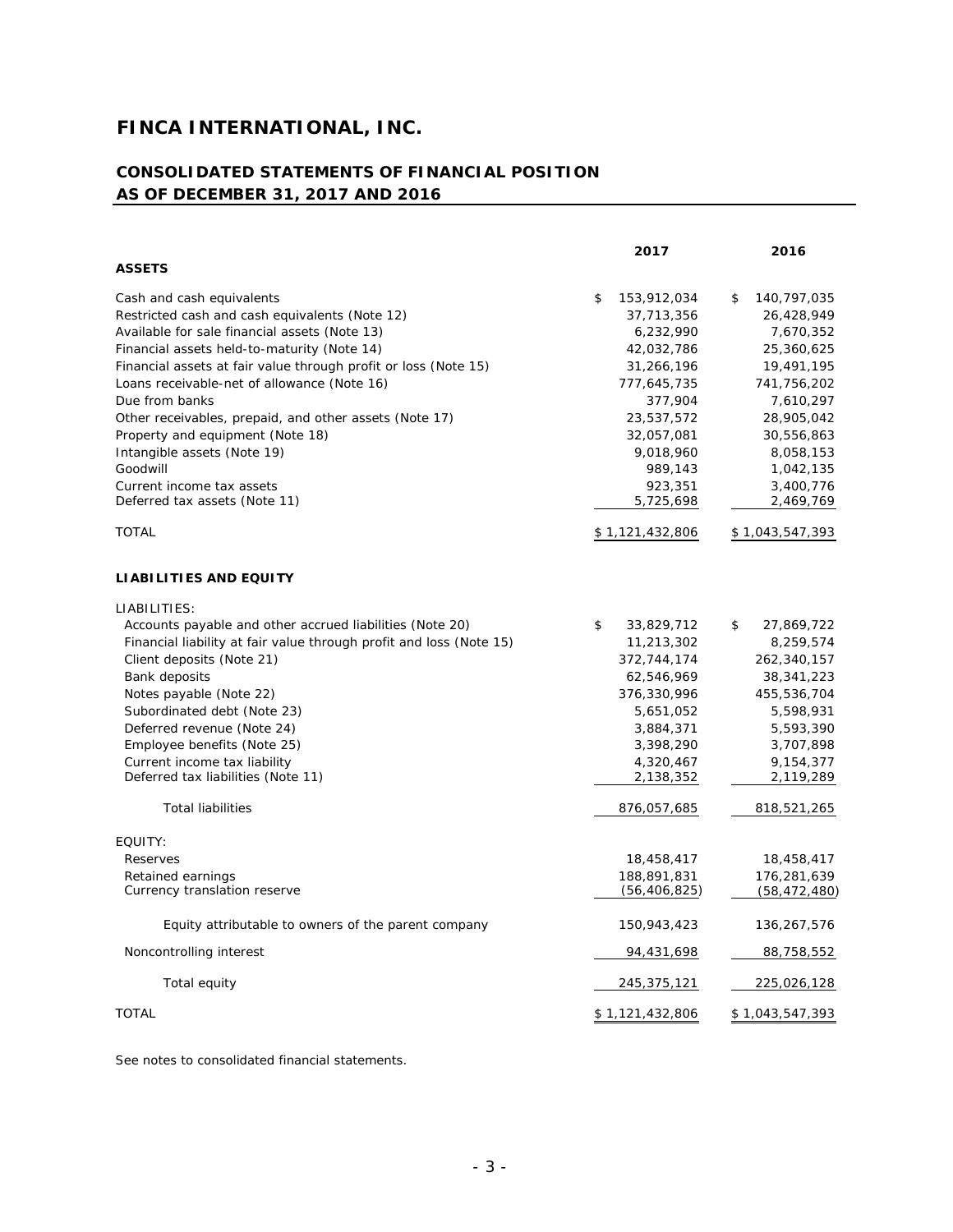# **CONSOLIDATED STATEMENTS OF PROFIT OR LOSS FOR THE YEARS ENDED DECEMBER 31, 2017 AND 2016**

|                                                                                                     | 2017                                 | 2016                                   |
|-----------------------------------------------------------------------------------------------------|--------------------------------------|----------------------------------------|
| CONTINUING OPERATIONS<br>Interest income<br>Interest expense                                        | \$283,750,994<br>(69, 545, 445)      | \$285,226,552<br>(70, 435, 830)        |
| Net interest income (Note 7)                                                                        | 214,205,549                          | 214,790,722                            |
| IMPAIRMENT LOSSES ON LOANS (Note 16)                                                                | (28, 550, 245)                       | (57, 253, 878)                         |
| Net interest income after provision for<br>impairment losses on loans                               | 185,655,304                          | 157,536,844                            |
| OTHER OPERATING INCOME (Note 8)                                                                     | 33,435,308                           | 29, 131, 799                           |
| NET OPERATING INCOME                                                                                | 219,090,612                          | 186,668,643                            |
| LOSS ON FINANCIAL ASSETS AND LIABILITIES AT FAIR<br>VALUE THROUGH PROFIT OR LOSS                    | (3,027,546)                          | (5, 785, 999)                          |
| PERSONNEL EXPENSES (Note 9)                                                                         | (112, 402, 125)                      | (110,686,414)                          |
| OTHER OPERATING EXPENSES (Note 10)                                                                  | (83,954,996)                         | (86, 125, 776)                         |
| DEPRECIATION AND AMORTIZATION (Notes 18 and 19)                                                     | (10, 380, 611)                       | (10, 704, 724)                         |
| Total expenses                                                                                      | (206, 737, 732)                      | (207, 516, 914)                        |
| INCOME (LOSS) BEFORE OTHER INCOME (EXPENSES)                                                        | 9,325,334                            | (26, 634, 270)                         |
| OTHER INCOME (EXPENSES):<br>Grants and donations<br>Foreign exchange gains<br>Nonoperating expenses | 22,431,162<br>2,774,555<br>1,154,710 | 22,497,497<br>3,242,776<br>(2,022,193) |
| PROFIT (LOSS) BEFORE INCOME TAX                                                                     | 35,685,761                           | (2,916,190)                            |
| INCOME TAX EXPENSE (Note 11)                                                                        | (13, 230, 591)                       | (17, 562, 140)                         |
| PROFIT (LOSS) FOR THE YEAR FROM CONTINUING OPERATIONS                                               | 22,455,170<br>\$                     | (20, 478, 330)<br>\$                   |
| DISCONTINUED OPERATIONS<br>Loss for the year from discontinued operations (Note 27)                 | (5,046,945)<br>\$                    | (1, 115, 740)<br>\$                    |
| PROFIT (LOSS)FOR THE YEAR ATTRIBUTABLE TO:<br>The parent<br>Noncontrolling interest                 | 12,668,346<br>4,739,879              | (13,043,454)<br>(8,550,616)            |
| TOTAL PROFIT (LOSS) FOR THE YEAR                                                                    | 17,408,225<br>\$                     | (21, 594, 070)<br>\$                   |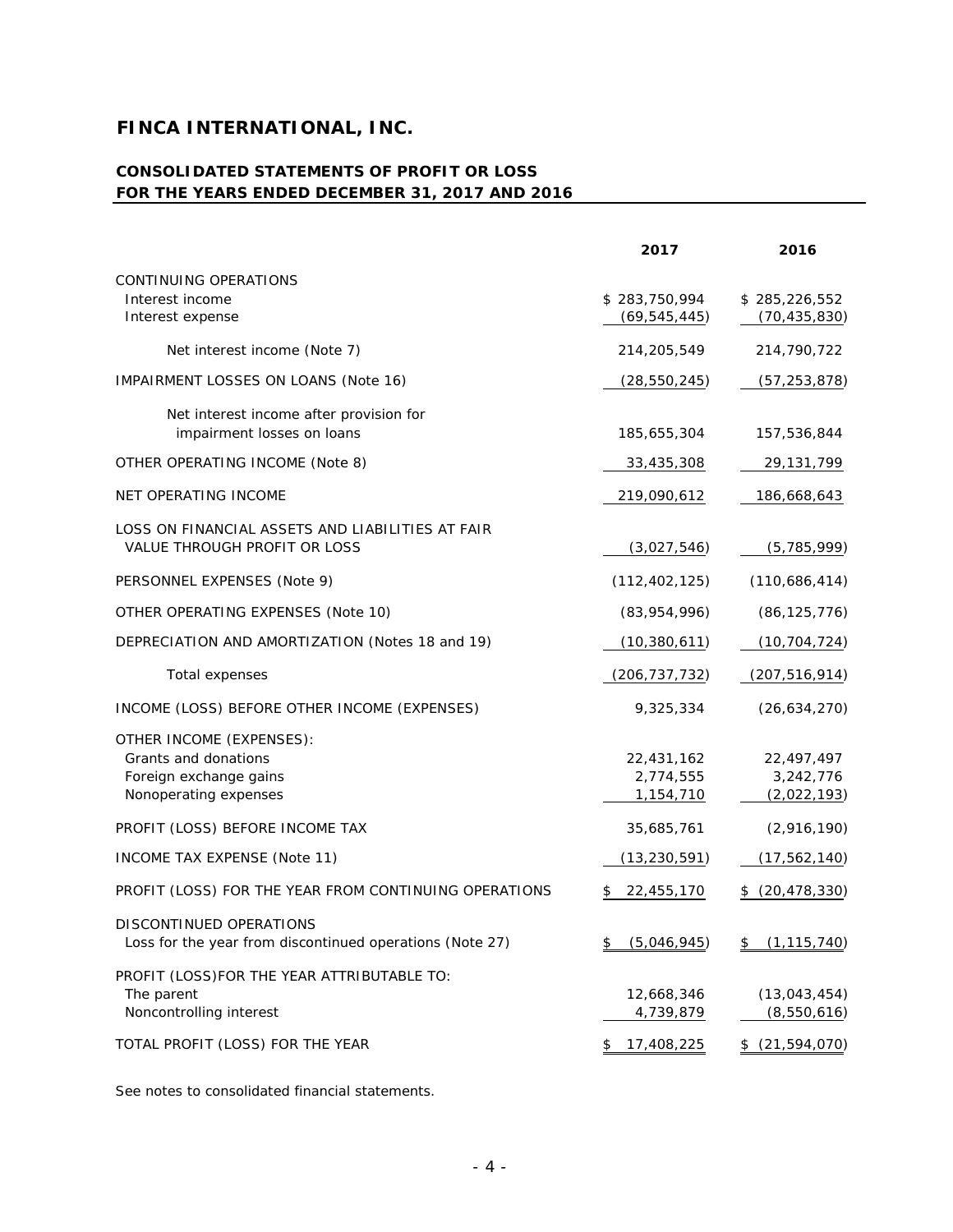# **CONSOLIDATED STATEMENTS OF OTHER COMPREHENSIVE INCOME OR LOSS FOR THE YEARS ENDED DECEMBER 31, 2017 AND 2016**

|                                                                                                                                                                                          | 2017                                      | 2016                                                |
|------------------------------------------------------------------------------------------------------------------------------------------------------------------------------------------|-------------------------------------------|-----------------------------------------------------|
| PROFIT (LOSS) FOR THE YEAR                                                                                                                                                               | \$17,408,225                              | \$(21, 594, 070)                                    |
| OTHER COMPREHENSIVE INCOME (LOSS)                                                                                                                                                        |                                           |                                                     |
| OTHER COMPREHENSIVE INCOME TO BE<br>RECLASSIFIED TO PROFIT OR LOSS IN<br>SUBSEQUENT PERIODS (NET OF TAX):<br>Foreign currency movement during the year<br>Fair value revaluation reserve | 3,014,154<br>(41, 805)                    | 2,103,521<br>141,448                                |
| Net other comprehensive income to<br>be reclassified to profits or loss in<br>subsequent periods (net of tax)                                                                            | 2,972,349                                 | 2,244,969                                           |
| OTHER COMPREHENSIVE LOSS NOT TO BE<br>RECLASSIFIED TO PROFIT OR LOSS IN<br>SUBSEQUENT PERIODS (NET OF TAX):<br>Benefit plan fair value adjustment (Note 25)                              | (31, 581)                                 | (13, 792)                                           |
| Other comprehensive loss not to be<br>reclassified to profit or loss in<br>subsequent periods (net of tax)                                                                               | (31, 581)                                 | (13, 792)                                           |
| OTHER COMPREHENSIVE INCOME, NET OF TAX                                                                                                                                                   | 2,940,768                                 | 2,231,177                                           |
| TOTAL COMPREHENSIVE INCOME (LOSS) FOR THE<br>YEAR, NET OF TAX                                                                                                                            | \$20,348,993                              | \$(19, 362, 893)                                    |
| TOTAL COMPREHENSIVE INCOME (LOSS), NET OF TAX,<br>FOR THE YEAR ATTRIBUTABLE TO:<br>The parent<br>Noncontrolling interest                                                                 | \$14,675,847<br>5,673,146<br>\$20,348,993 | \$(11,646,246)<br>(7, 716, 647)<br>\$(19, 362, 893) |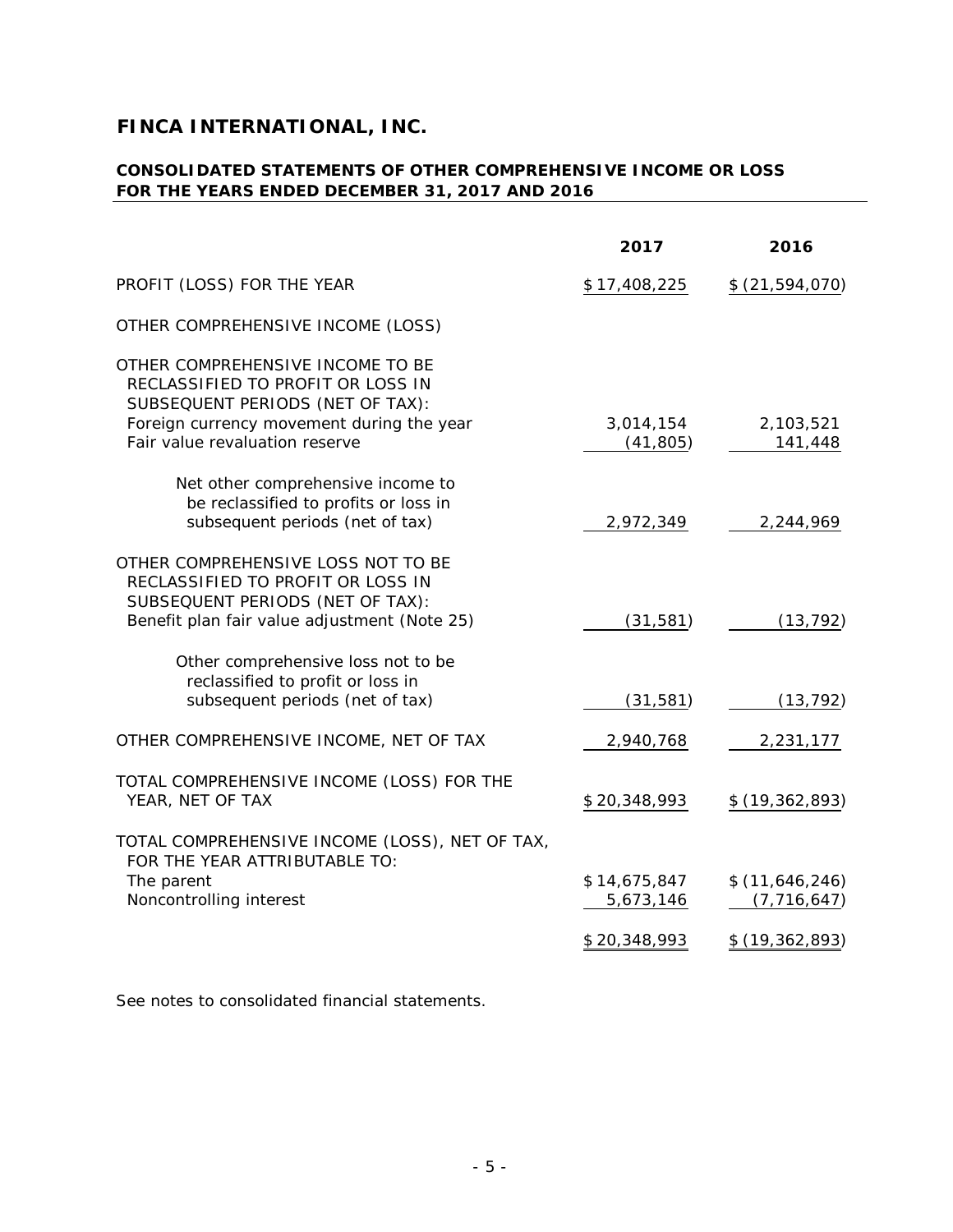#### **CONSOLIDATED STATEMENTS OF CHANGES IN EQUITY FOR THE YEARS ENDED DECEMBER 31, 2017 AND 2016**

|                                           | <b>Reserves</b> | Retained<br>Earnings | Currency<br>Translation<br>Reserve | Total         | Noncontrolling<br>Interest | <b>Total Equity</b> |
|-------------------------------------------|-----------------|----------------------|------------------------------------|---------------|----------------------------|---------------------|
| BALANCE-December 31, 2015                 | \$16,837,266    | \$190,871,939        | \$ (59, 795, 383)                  | \$147,913,822 | \$96,636,199               | \$244,550,021       |
| Comprehensive income or loss:             |                 |                      |                                    |               |                            |                     |
| Loss for the year                         |                 | (13,043,454)         |                                    | (13,043,454)  | (8,550,616)                | (21, 594, 070)      |
| Foreign currency movement during the year |                 |                      | 1,322,903                          | 1,322,903     | 780,618                    | 2,103,521           |
| Fair value revaluation reserve            |                 | 88,097               |                                    | 88,097        | 53,351                     | 141,448             |
| Benefit plan fair value adjustment        |                 | (13, 792)            |                                    | (13, 792)     |                            | (13, 792)           |
| Total comprehensive income or loss        |                 | (12,969,149)         | 1,322,903                          | (11,646,246)  | (7, 716, 647)              | (19, 362, 893)      |
| Dividends to noncontrolling interest      |                 |                      |                                    |               | (161,000)                  | (161,000)           |
| Transfer to reserve                       | 1,621,151       | (1,621,151)          |                                    |               |                            |                     |
| BALANCE-December 31, 2016                 | 18,458,417      | 176,281,639          | (58, 472, 480)                     | 136,267,576   | 88,758,552                 | 225,026,128         |
| Comprehensive income or loss:             |                 |                      |                                    |               |                            |                     |
| Profit for the year                       |                 | 12,668,346           |                                    | 12,668,346    | 4,739,879                  | 17,408,225          |
| Foreign currency movement during the year |                 |                      | 2,065,655                          | 2,065,655     | 948,499                    | 3,014,154           |
| Fair value revaluation reserve            |                 | (26, 573)            |                                    | (26, 573)     | (15, 232)                  | (41, 805)           |
| Benefit plan fair value adjustment        |                 | (31, 581)            |                                    | (31, 581)     | $\sim$                     | (31, 581)           |
| Total comprehensive income or loss        |                 | 12,610,192           | 2,065,655                          | 14,675,847    | 5,673,146                  | 20,348,993          |
| BALANCE-December 31, 2017                 | \$18,458,417    | \$188,891,831        | \$ (56, 406, 825)                  | \$150,943,423 | \$94,431,698               | \$245,375,121       |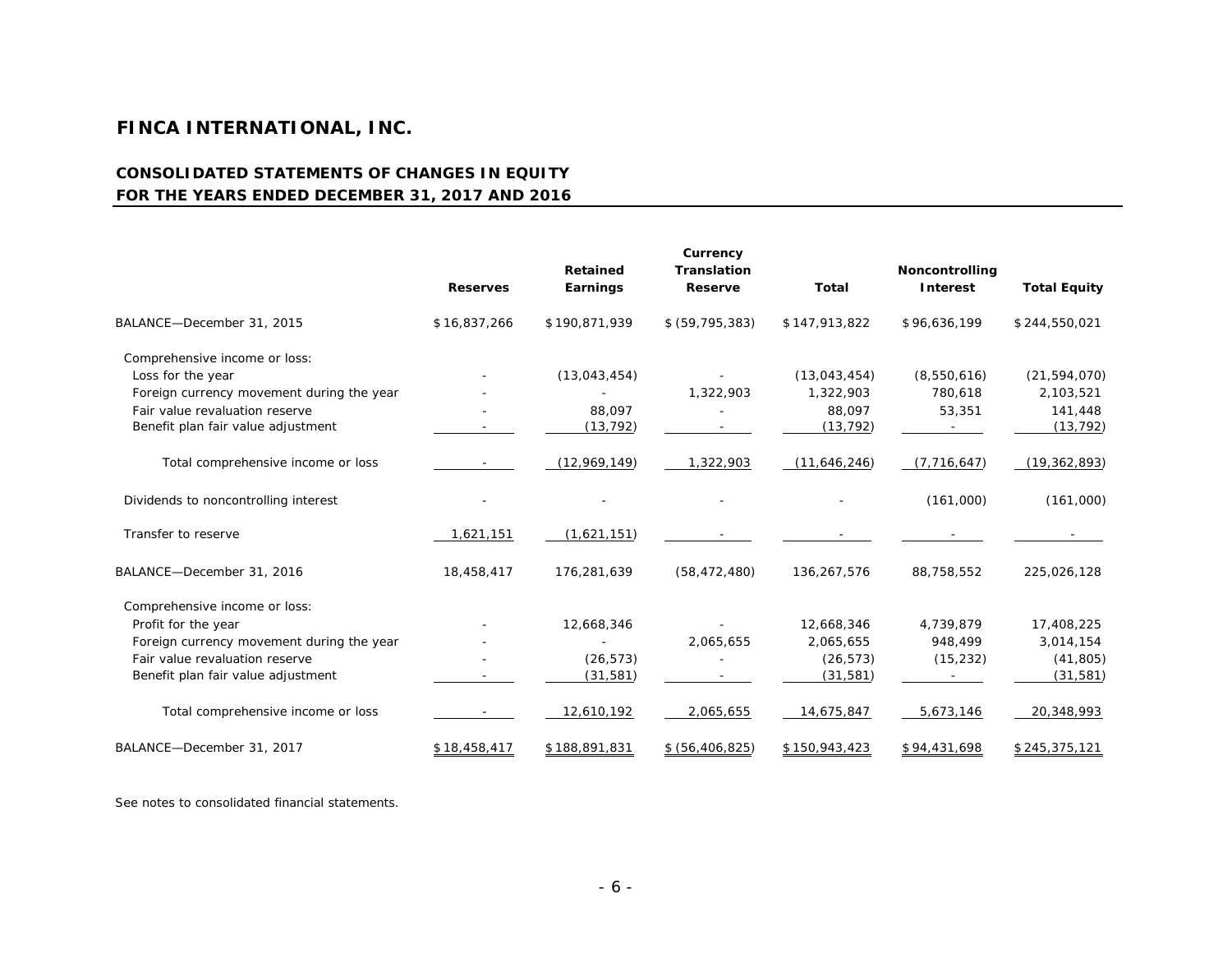# **CONSOLIDATED STATEMENTS OF CASH FLOWS FOR THE YEARS ENDED DECEMBER 31, 2017 AND 2016**

|                                                              | 2017                     | 2016            |
|--------------------------------------------------------------|--------------------------|-----------------|
| CASH FLOWS FROM OPERATING ACTIVITIES:                        |                          |                 |
| Net income (loss) for the year                               | \$<br>17,408,225         | \$(21,594,070)  |
| Adjustments to reconcile net income (loss) for the year to   |                          |                 |
| net cash used in operating activities:                       |                          |                 |
| Depreciation and amortization                                | 10,427,186               | 12,824,660      |
| (Gain) loss on disposal of fixed assets and intangibles      | (79, 523)                | 828,419         |
| Impairment on loan losses and other financial assets         | 27,730,738               | 60,649,024      |
| Impairment on other assets                                   | 881,011                  | 2,449,501       |
| Foreign exchange losses                                      | 6,557,271                | 7,824,262       |
| Changes in deferred tax assets and liabilities               | (3,500,797)              | 3,344,210       |
| (Gain) loss on disposal of subsidiaries before tax           |                          |                 |
| and translation adjustments                                  | 570,761                  | (9,032,489)     |
| Other noncash adjustments                                    | (12, 745, 167)           | (2,024,274)     |
| (Decrease) increase of assets and liabilities from operating |                          |                 |
| activities after noncash items:                              |                          |                 |
| Change in loans receivable, including interest receivables   | (64, 480, 114)           | (39, 974, 826)  |
| Change in due from banks                                     | 7,218,551                | (3, 727, 694)   |
| Change in other receivables and other assets                 | (24,990,205)             | 4,582,318       |
| Change in other liabilities                                  | 3,550,214                | (65, 702)       |
| Change in client deposits                                    | 120,619,706              | 99,747,105      |
| Change in bank deposits                                      | 24,326,580               | 19,215,624      |
| Change in deferred revenue                                   | (2, 337, 796)            | (1,505,981)     |
| Change in employee benefits                                  | (826, 291)               | 261,807         |
| Net cash provided by operating activities                    | 110,330,350              | 133,801,894     |
| CASH FLOWS FROM INVESTING ACTIVITIES:                        |                          |                 |
| Purchase of financial assets                                 | (18, 178, 695)           | (15, 180, 110)  |
| Purchase of property and equipment                           | (9,848,269)              | (11, 156, 347)  |
| Purchase of intangible assets                                | (4, 414, 406)            | (2,890,808)     |
| Proceeds from sales/disposal of fixed assets                 | 1,012,352                | 501,006         |
| Net cash inflow on disposal of subsidiaries                  | 238,367                  | 14,944,775      |
| Principal collection from note receivable                    | $\overline{\phantom{a}}$ | 5,320,662       |
| Net cash used in investing activities                        | (31, 190, 651)           | (8,460,822)     |
| CASH FLOWS FROM FINANCING ACTIVITIES:                        |                          |                 |
| Issue of shares                                              |                          |                 |
| Proceeds from lenders                                        | 325,753,615              | 232,092,248     |
| Repayment of loans and borrowings to lenders                 | (390, 655, 273)          | (347, 440, 683) |
| Net cash used in financing activities                        | (64,901,658)             | (115, 348, 435) |
|                                                              |                          |                 |

(Continued)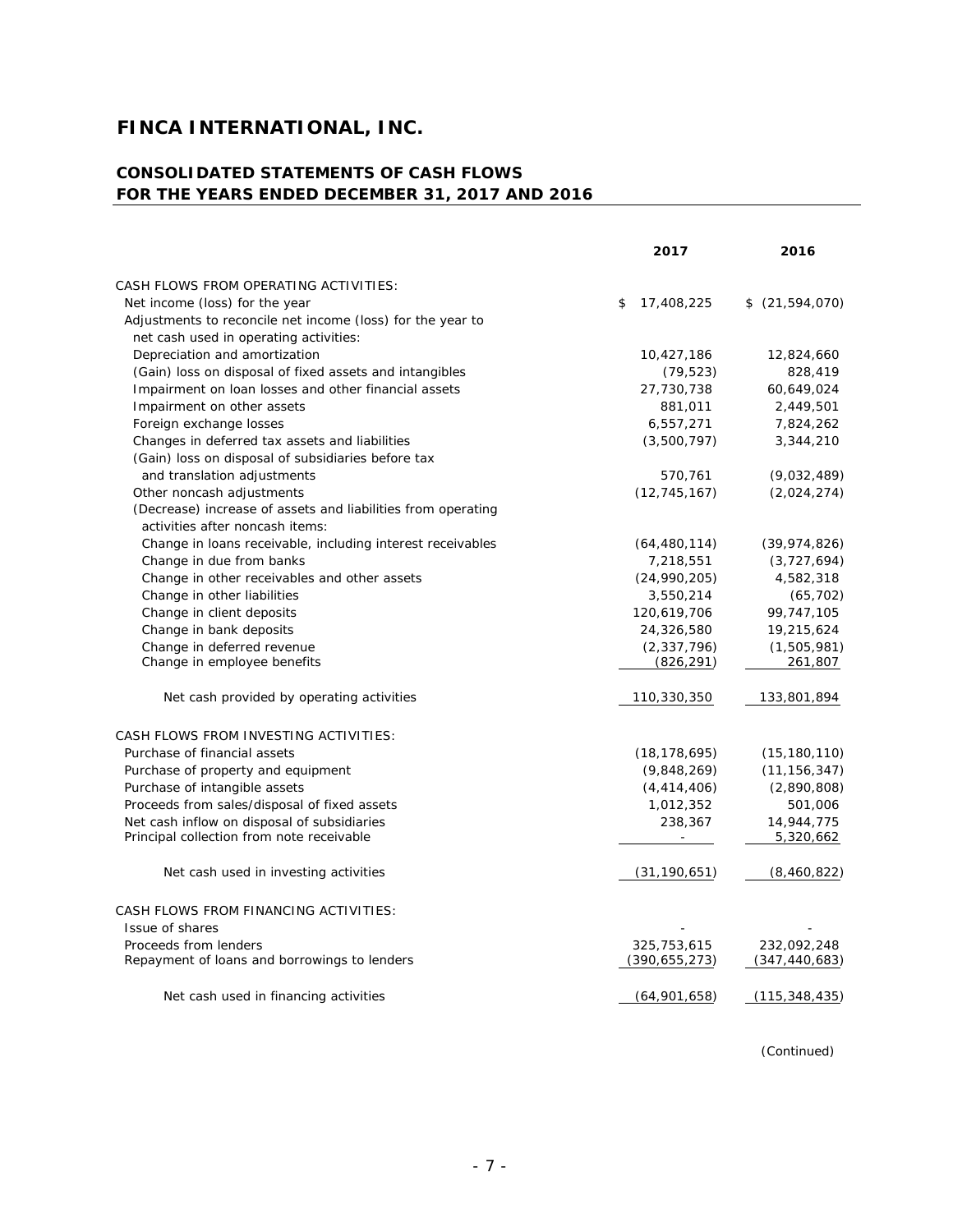# **CONSOLIDATED STATEMENTS OF CASH FLOWS FOR THE YEARS ENDED DECEMBER 31, 2017 AND 2016**

|                                                                                                  | 2017             | 2016             |
|--------------------------------------------------------------------------------------------------|------------------|------------------|
| NET INCREASE IN CASH AND CASH EOUIVALENTS                                                        | \$14,238,041     | \$9,992,637      |
| CASH AND CASH EQUIVALENTS-Beginning of the year                                                  | 140,797,035      | 137,325,636      |
| CASH HELD FOR SALE-Beginning of the year                                                         |                  | 892,988          |
| Total cash and cash equivalents-beginning<br>of the year                                         | 140,797,035      | 138,218,624      |
| EFFECT OF EXCHANGE RATE CHANGES ON CASH AND CASH EOUIVALENTS                                     | (1, 123, 042)    | (7, 414, 226)    |
| CASH HELD FOR SALE (Note 27)                                                                     |                  |                  |
| CASH AND CASH EQUIVALENTS-End of the year                                                        | \$153,912,034    | \$140,797,035    |
| SUPPLEMENTAL DISCLOSURES TO CASH FLOWS FROM<br><b>OPERATING ACTIVITIES:</b><br>Interest received | \$328,699,304    | \$267,329,591    |
| Interest paid                                                                                    | \$ (85,882,421)  | \$(73, 426, 243) |
| Income taxes paid                                                                                | \$(12, 167, 277) | \$(4, 244, 371)  |
|                                                                                                  |                  |                  |

See notes to consolidated financial statements. (Concluded) (Concluded)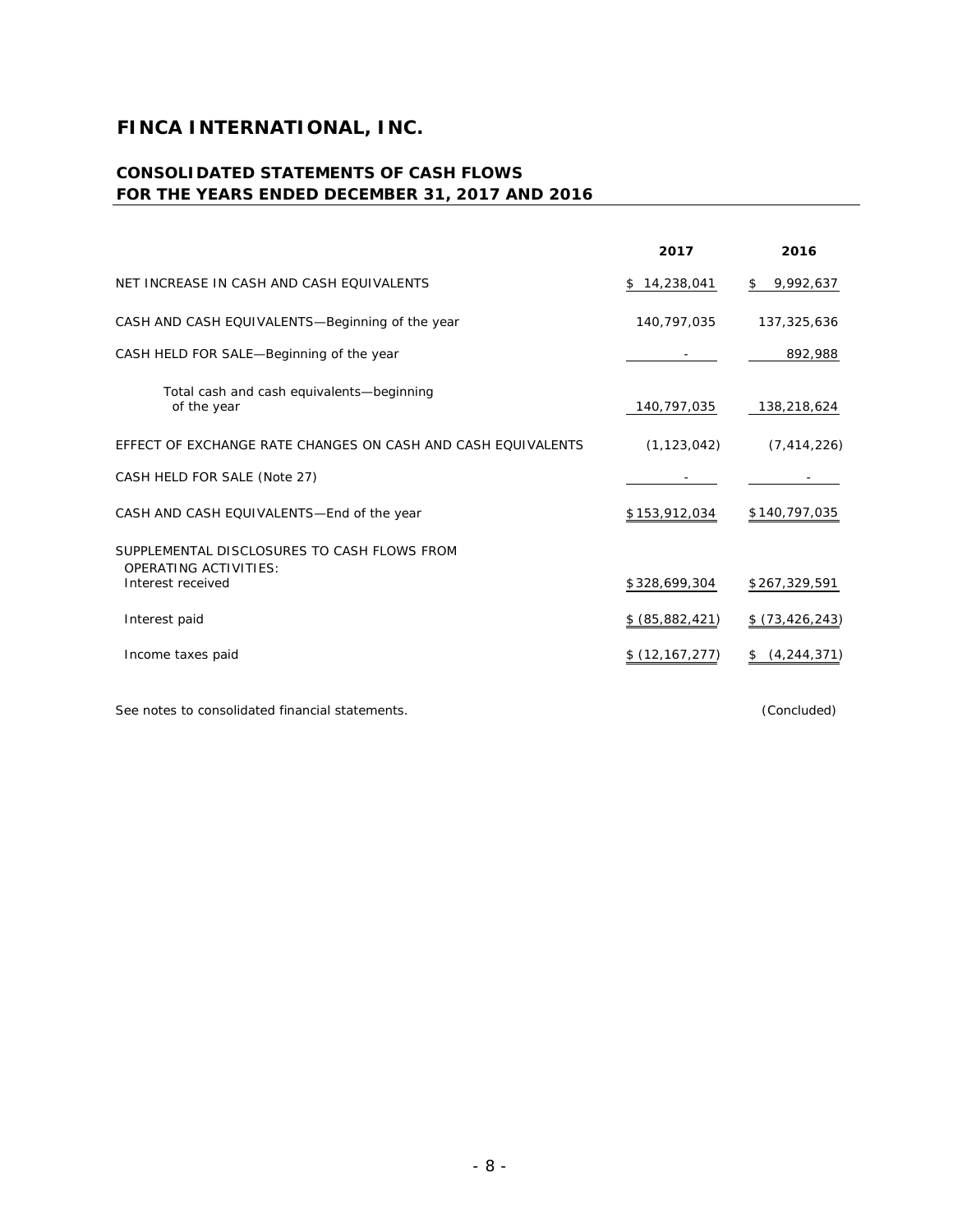#### **NOTES TO CONSOLIDATED FINANCIAL STATEMENTS AS OF AND FOR THE YEARS ENDED DECEMBER 31, 2017 AND 2016**

## **1. NATURE OF ACTIVITIES**

FINCA International, Inc. (FINCA or "FINCA International" or the "Company") is a not-forprofit corporation, incorporated in the state of New York, United States of America (USA), that has received a determination letter from the United States Internal Revenue Service classifying it as a tax-exempt public charity described in Section  $501(c)(3)$  of the United States Internal Revenue Code of 1986, as amended. Founded in 1984, FINCA's mission is to alleviate poverty through lasting solutions that help people build assets, create jobs, and raise their standard of living. FINCA's headquarters is located in Washington, D.C., USA.

As the majority shareholder of FINCA Microfinance Holding Company, LLC ("FMH"), FINCA engages in microfinance operations in 20 developing countries in Latin America (Ecuador, Guatemala, Haiti, Honduras, and Nicaragua), Africa (Democratic Republic of the Congo, Malawi, Nigeria, Tanzania, Uganda, and Zambia), Eurasia (Armenia, Azerbaijan, Georgia, Kosovo, Kyrgyzstan, and Tajikistan), and the Middle East and South Asia (Afghanistan, Jordan, and Pakistan). FMH operates through local for-profit corporate or nongovernmental entities or branches ("subsidiaries") that are 100% or majority owned and/or controlled by FMH.

Subsidiaries principally provide small loans to individuals and to groups of individuals that lack access to traditional financial institutions. In most cases, FINCA loans are made to either groups, individuals, or small and medium-sized enterprises ("SME"). Other loans consist of agricultural loans, education loans, and other microfinance loans. Group and village loans consist of individuals that know each other, guarantee each other's loans, and provide a network of support for the group members. Individual loans, typically larger in size, are made where individual small businesses demonstrate adequate need and creditworthiness. In addition to loans, FINCA provides other financial services needed by the working poor through a growing number of its subsidiaries, including savings deposits, remittances, and microinsurance.

Approximately half of FINCA's clients worldwide are women who often lack the ability to secure adequate formal employment and in many cultures, are the primary providers for a family. FINCA's loans are a renewable resource that can improve the economy of an entire community. FINCA operates on a twin bottom line approach of sustainability and social outreach.

FMH follows FINCA's mission of poverty alleviation, and no changes may be made to the corporate purpose without the consent of FINCA. In order to ensure complete alignment of interests with the microentrepreneur clients that it serves, no FINCA employee, board member, or officer may hold any equity interest in FMH or any of the subsidiaries.

Additionally, FINCA operates two programs aimed at entrepreneurial solutions to poverty that aim to bring basic services to low-income families and their communities. One program is in the areas of distribution and financing of energy products to the bottom of the pyramid (BOP) customers in Uganda. The second program based in the US and Uganda provides patient early-stage capital, and pre- and post-investment support to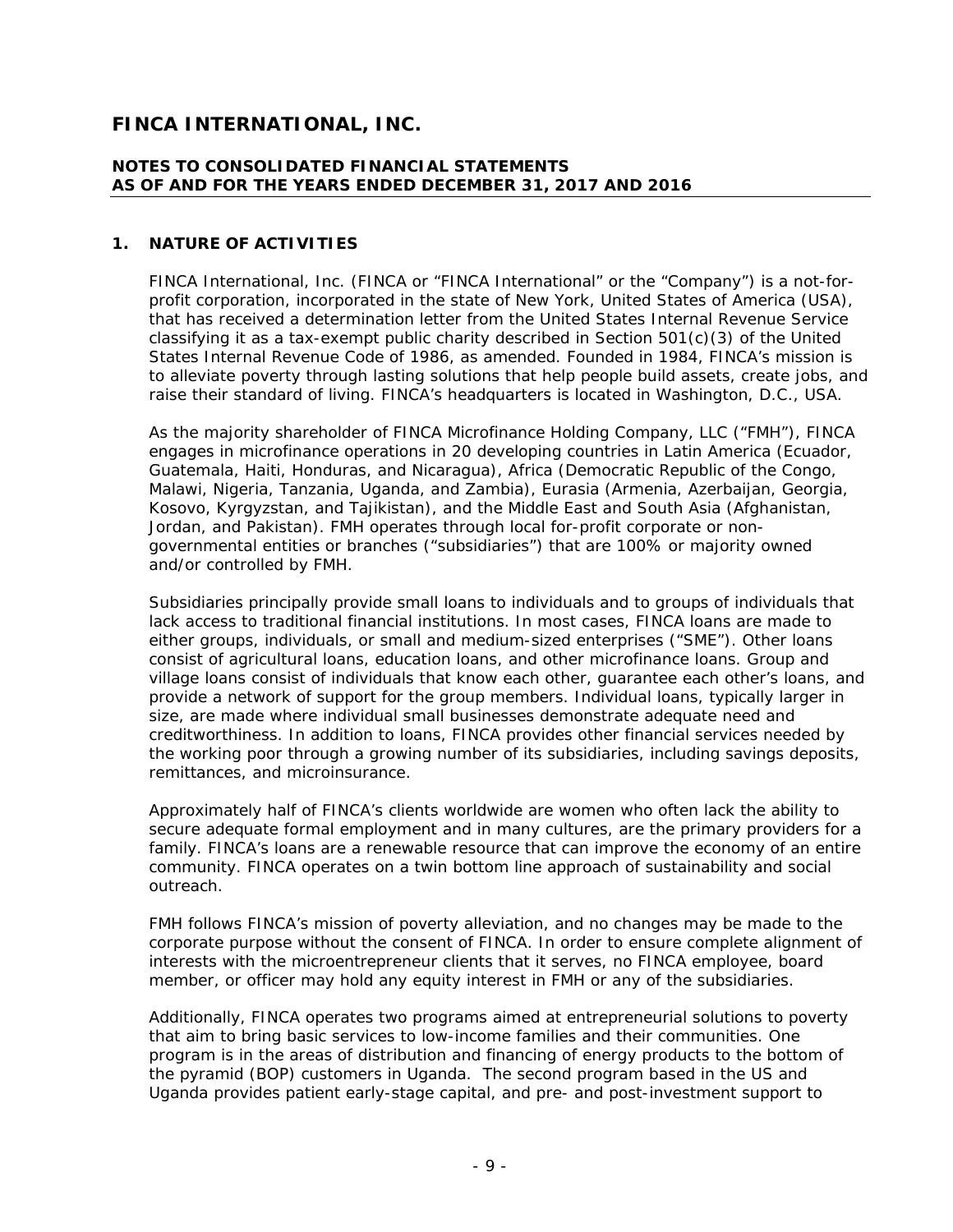launch and scale high-impact for-profit social enterprises and promote affordable, highquality, life-improving products and services for people at the BOP.

## **2. BASIS OF PREPARATION**

The consolidated financial statements have been prepared in accordance with International Financial Reporting Standards issued by the International Accounting Standards Board (IASB) and Interpretations issued by the IFRS Interpretations Committee (IFRIC) together (IFRS) and stated in U.S. dollars (USD), the functional currency of FINCA.

The consolidated financial statements were approved by the board of directors on June 19, 2018.

**Basis of Measurement**—The consolidated financial statements have been prepared on the historical cost basis, except certain financial assets. Financial instruments at fair value through profit or loss (FVTPL) and available-for-sale (AFS) financial assets are measured at fair value. Held-for-sale assets are measured at fair value, less cost of sale.

Historical cost is generally based on the fair value of the consideration given in exchange for goods and services.

To conform our current period presentation to the IFRS standards, we have reclassified certain amounts reported in our prior year's consolidated financial statements. "Current income tax assets" have been broken out from the "Other Receivables, Prepaid and Other Assets" line item to its own line item in our consolidated financial statements for the year ended December 31, 2017 and 2016. Such reclassifications had no impact on profit or loss or equity. Management considers the current presentation of a separate line item to be more informative.

# **3. SIGNIFICANT ACCOUNTING POLICIES**

Management has discussed with the FINCA's audit committee the development, selection, and disclosure of FINCA's significant accounting estimates and judgments and the application of these policies and estimates.

**Principles of Consolidation**—The consolidated financial statements consolidate the financial statements of FINCA and entities controlled by FINCA and its subsidiaries. Control is achieved when FINCA has power over the investee, is exposed, or has rights, to variable returns from its involvement with the investee, and has the ability to use its power to affect its returns.

FINCA reassesses whether it controls an investee if facts and circumstances indicate that there are changes to one or more of the three elements of control listed above.

Consolidation of a subsidiary begins when FINCA obtains control over the subsidiary and ceases when FINCA loses control of the subsidiary. Specifically, income and expenses of a subsidiary acquired or disposed of during the year are included in the consolidated statements of profit or loss and other comprehensive income or loss from the date FINCA gains control until the date when FINCA ceases to control the subsidiary.

**Noncontrolling Interests**—Noncontrolling interests represent the portion of profit or loss and net assets of subsidiaries not owned, directly or indirectly, by FINCA. Noncontrolling interests are presented separately in the consolidated statements of profit or loss and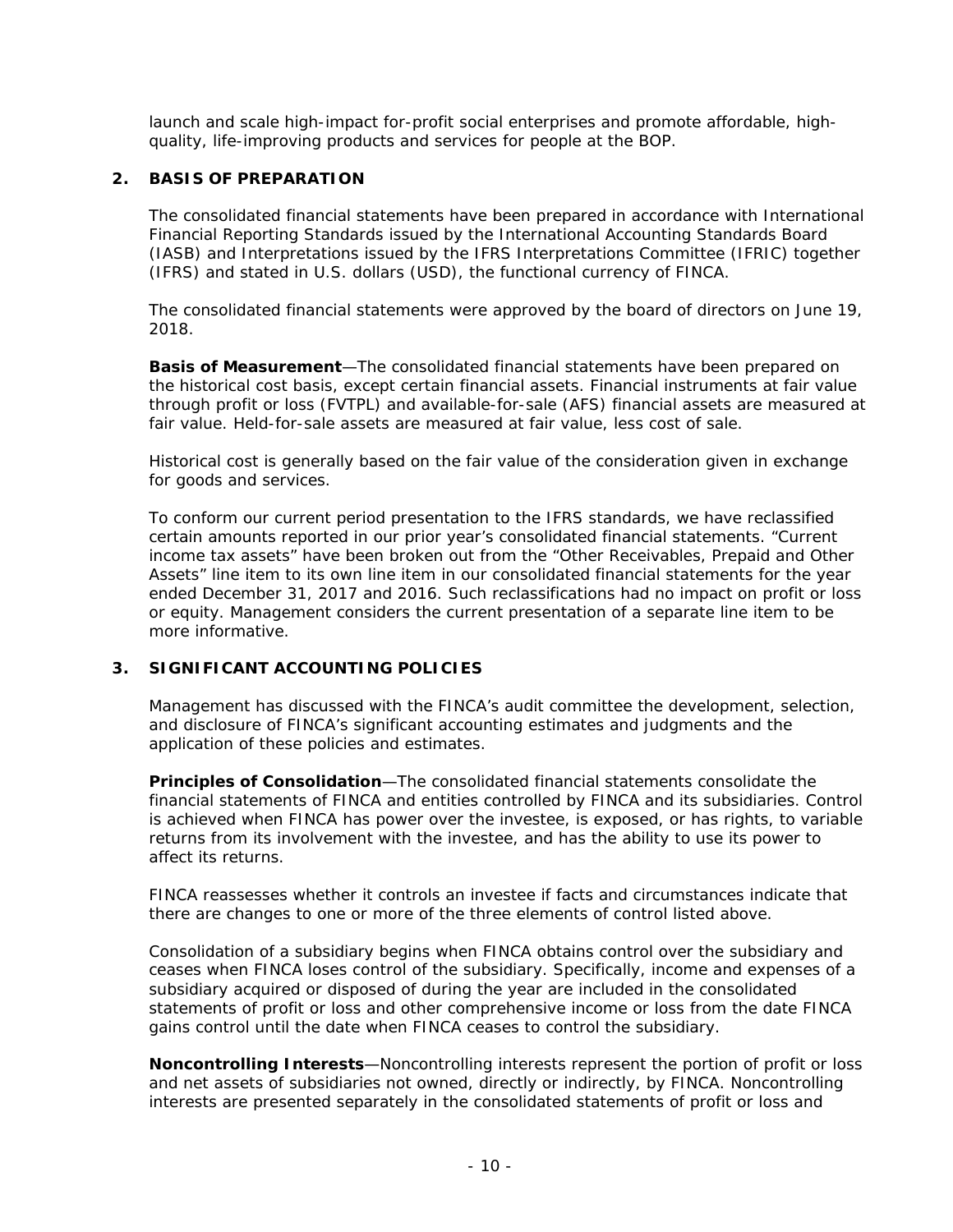other comprehensive income and within equity in the consolidated statements of financial position.

**Transactions Eliminated on Consolidation**—Intra-group balances and transactions and any unrealized income and expenses arising from intra-group transactions are eliminated in the consolidated financial statements. Unrealized gains arising from transactions with equity-accounted investees are eliminated against the investment to the extent of investor's interest in the subsidiary. Unrealized losses are eliminated in the same way as unrealized gains, but only to the extent that there is no evidence of impairment.

**Estimates and Assumptions**—Preparing consolidated financial statements requires management to make estimates and assumptions that affect the reported amounts of assets, liabilities, revenue, and expenses. Actual results and outcomes may differ from management's estimates and assumptions.

**Goodwill**—Goodwill arising on an acquisition of a business is carried at cost as established at the date of acquisition of the business, less accumulated impairment losses, if any.

A cash-generating unit to which goodwill has been allocated is tested for impairment annually or more frequently when there is evidence that the unit may be impaired. Any impairment loss for goodwill is recognized directly in profit or loss. An impairment loss recognized for goodwill is not reversed in subsequent periods.

On disposal of the relevant cash-generating unit, the attributable amount of goodwill is included in the determination of the profit or loss on disposal.

FINCA performed its annual impairment testing of goodwill arising from the acquisition of FINCA Microfinance Bank Ltd. (Pakistan) in December 2017 by comparing the recoverable amount of the cash-generating unit with its carrying value. The recoverable amount of the cash-generating unit exceeds its carrying value and, therefore, management concluded that goodwill was not impaired.

**Discontinued Operations**—In the consolidated statements of profit or loss of the reporting period and other comparable period of the previous year, income and expenses from discontinued operations are reported separately from income and expenses from continuing operations. The resulting profit or loss (after taxes) is reported separately in the statements of profit or loss.

**Net Interest Income**—Interest income from a financial asset is recognized when it is probable that the economic benefits will flow to the Company and the amount of income can be measured reliably. Interest income and expense are recognized on an accrual basis using the effective interest method. The effective interest rate is the rate that discounts estimated future cash receipts (including all fees paid or received that form an integral part of the effective interest rate, transaction costs, and other premiums or discounts) through the expected life of the financial asset or, where appropriate, a shorter period, to the net carrying amount on initial recognition.

*Other Operating Income*—Other operating income includes fees and commission income that is recognized on an accrual basis when the service has been provided. Loan origination fees are deferred and recognized as an adjustment to the effective interest rate on the loan. Loan servicing fees are recognized as revenue as the services are provided.

*Grant and Donations*—Grant revenue is recognized when there is reasonable assurance that FINCA has complied with the terms and conditions associated with the grant and that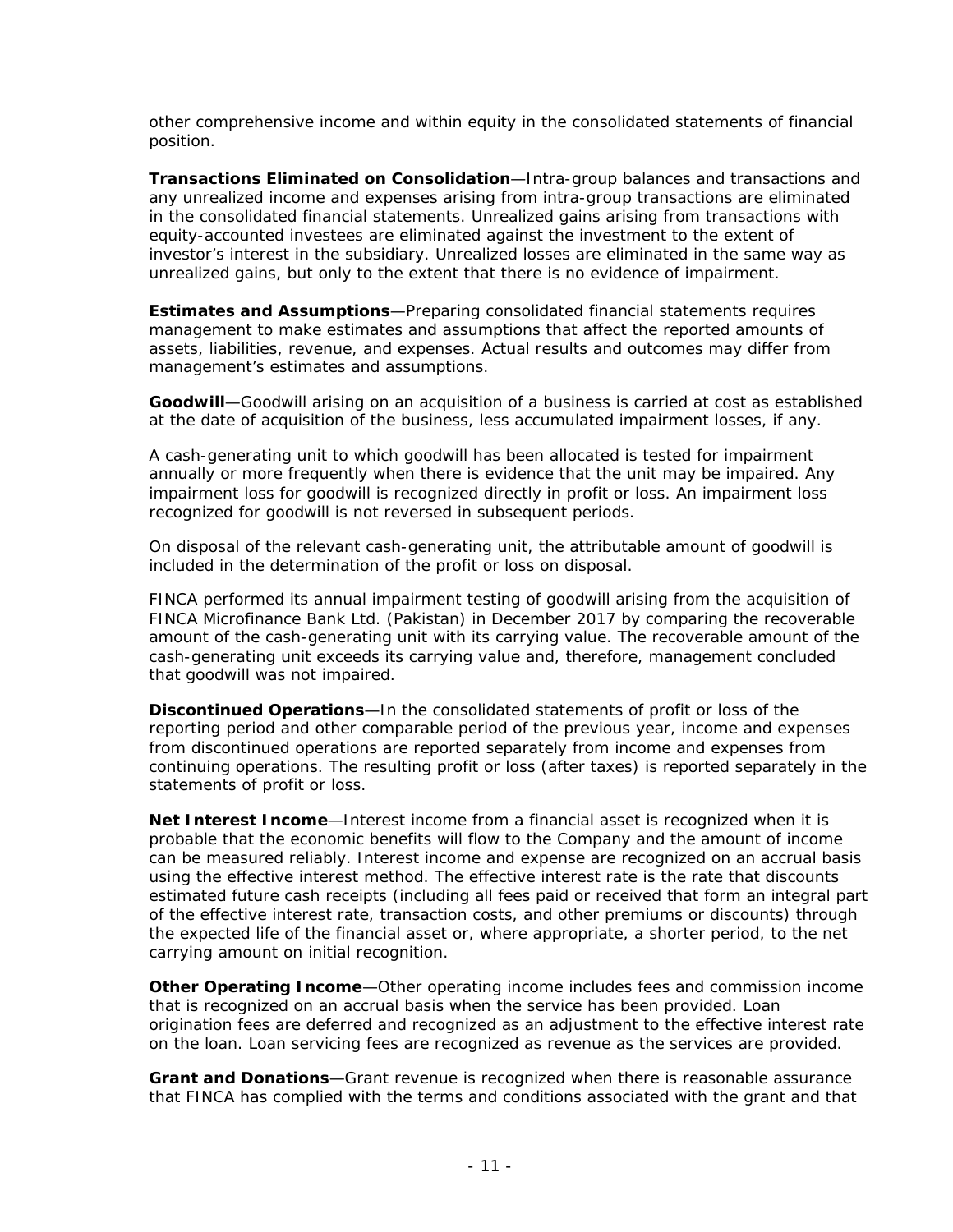grants will be received. Grants are recognized in profit or loss over the periods in which the underlying grant expense is recognized.

Donations received are recorded as revenue when the amount can be reliably measured and there is reasonable assurance that it will be received.

*Deferred Revenue-* FINCA receives awards from U.S. government and other agencies for various purposes. Awards not yet received are accrued to the extent unreimbursed expenses have been incurred for the purposes specified by an approved award. FINCA defers award revenue received under approved awards, to the extent they exceed expenses incurred for the purposes specified under the awards' restrictions.

*Foreign Currency Transactions and Balances*—In preparing the financial statements of each individual subsidiary, transactions in currencies other than FINCA's functional currency (foreign currencies) are recognized at the rates of exchange prevailing at the dates of the transactions. At the end of each reporting period, monetary items denominated in foreign currencies are retranslated at the rates prevailing at that date. Nonmonetary items carried at fair value that are denominated in foreign currencies are retranslated at the rates prevailing at the date when the fair value was determined. Nonmonetary items that are measured in terms of historical cost in a foreign currency are not retranslated. Exchange differences on monetary items are recognized in profit or loss in the period in which they arise.

**Income Tax Expense**—FINCA is exempt from federal income tax under Section 501(c)(3) of the United States Internal Revenue Code of 1986, as amended; however, income from certain activities not directly related to the tax-exempt purpose is subject to taxation as unrelated business taxable income. Accordingly, no provision for income taxes is made in the consolidated financial statements. However, some of the domestic and foreign operations of the subsidiaries are subject to local income tax in the jurisdictions where they operate, and certain cross-border payments are subject to foreign withholding taxes.

Income tax expense comprises current and deferred tax. Income tax expense is recognized in the consolidated statements of profit or loss, except to the extent that it relates to items recognized directly in equity, in which case it is recognized in equity. The current tax is calculated using tax rates that have been enacted, or substantively enacted, by the end of the reporting period in the respective jurisdictions.

Deferred tax is provided using the balance sheet method, providing for temporary differences between the carrying amounts of assets and liabilities in the consolidated financial statements and the corresponding tax basis used. Deferred tax assets are generally recognized for all deductible temporary differences to the extent that it is probable that taxable profits will be available against which those deductible temporary differences can be utilized. The carrying amount of deferred tax assets is reviewed at the end of each reporting period and reduced to the extent that it is no longer probable that sufficient taxable profits will be available to allow all or part of the asset to be recovered.

Deferred tax liabilities are generally recognized for all taxable temporary differences. However, deferred tax liabilities are not recognized for the following temporary differences: the initial recognition of goodwill, the initial recognition of assets or liabilities in a transaction that is not a business combination and that affects neither accounting nor taxable profit, and differences relating to investments in subsidiaries to the extent that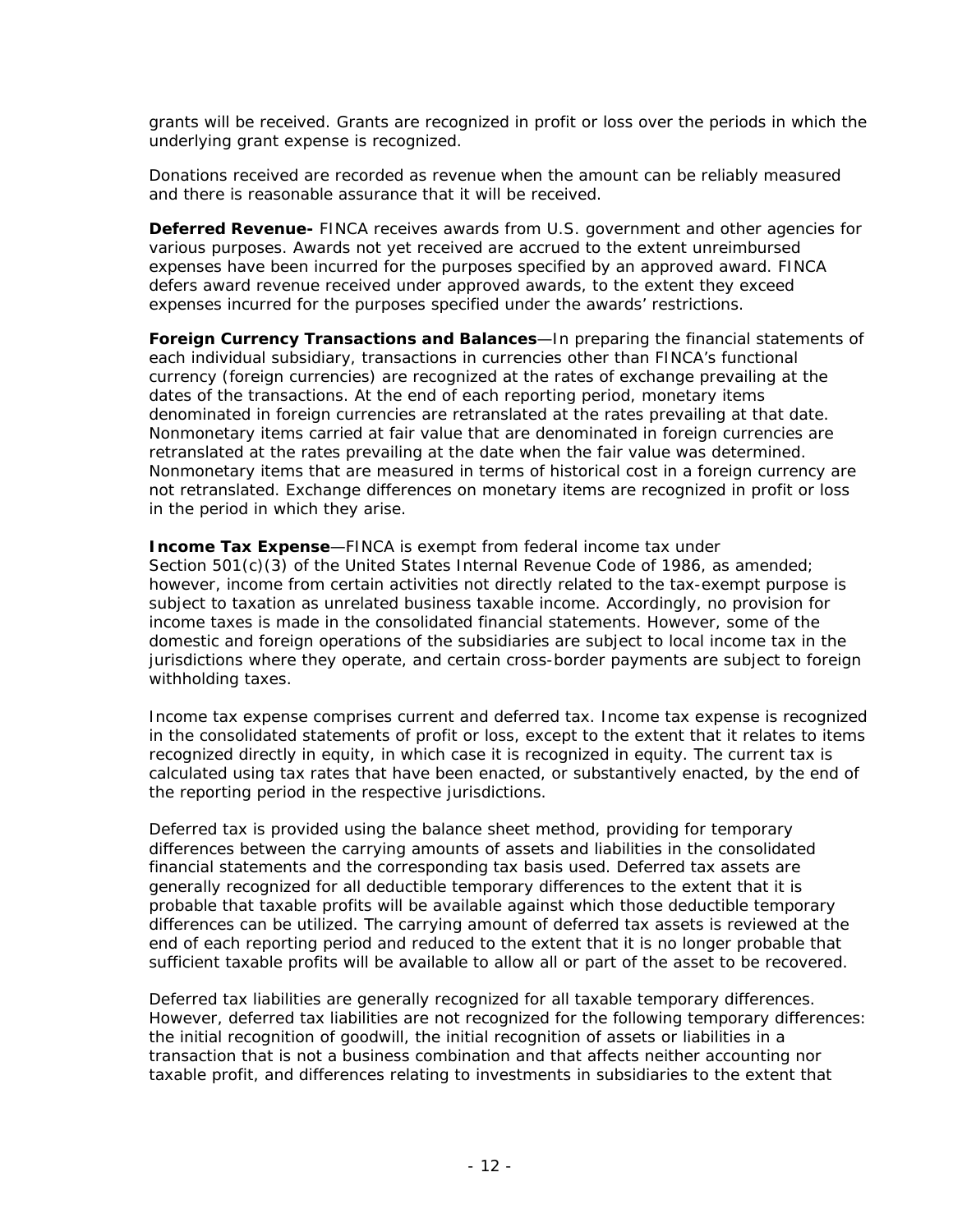FINCA is able to control the reversal of temporary difference and it is probable that the temporary difference will not reverse in the foreseeable future.

Deferred tax liabilities and assets are measured at the tax rates that are expected to apply in the period in which the liability is settled or the asset realized, based on tax rates (and tax laws) that have been enacted or substantively enacted by the end of the reporting period.

The measurement of deferred tax liabilities and assets reflects the tax consequences that FINCA would expect to occur if it were recover or settle the carrying amount of its assets and liabilities at the end of the reporting period.

*Financial Assets at FVTPL*—Financial assets are classified as at FVTPL when the financial asset is either held for trading or it is designated as FVTPL and:

- it has been acquired principally for the purpose of selling it in the near term or
- it is a derivative that is not designated nor effective as a hedging instrument.

A financial asset other than a financial asset held for trading may be designated as at FVTPL upon initial recognition if:

- such designation eliminates or significantly reduces a measurement or recognition inconsistency that would otherwise arise;
- the financial asset forms part of a group of financial assets or financial liabilities or both, which is managed, and its performance is evaluated on a fair value basis, in accordance with FINCA's documented risk management or investment strategy, and information about the grouping is provided internally on that basis; or
- it forms part of a contract containing one or more embedded derivatives and International Accounting Standards (IAS) 39, Financial Instruments: Recognition and Measurement, which permits the entire combined contract to be designated as at **FVTPL.**

Financial assets at FVTPL are stated at fair value, with remeasurement gains or losses recognized in profit or loss. The net gain or loss recognized in profit or loss incorporates any dividend or interest earned on the financial asset and is included in the (loss) gain on financial assets and liabilities at FVTPL. Fair value is determined in the manner described in Note 6.

*HTM Investments*—HTM investments are nonderivative financial assets with fixed or determinable payments and fixed maturities that the Company has positive intent and ability to hold to maturity. Subsequent to initial recognition, HTM investments are measured at amortized cost using the effective interest method, less any impairment.

*AFS Financial Assets*—AFS are nonderivatives that are either designated as AFS or are not classified as (a) loans and receivables, (b) HTM investments, or (c) financial assets as at FVTPL. AFS are stated at fair value at the end of each reporting period. Changes in the carrying amount of AFS monetary financial assets relating to changes in foreign currency rates, interest income calculated using the effective interest method, and dividends on AFS equity investments are recognized in the profit or loss. Other changes in the carrying amount of AFS are recognized in the other comprehensive income and accumulated under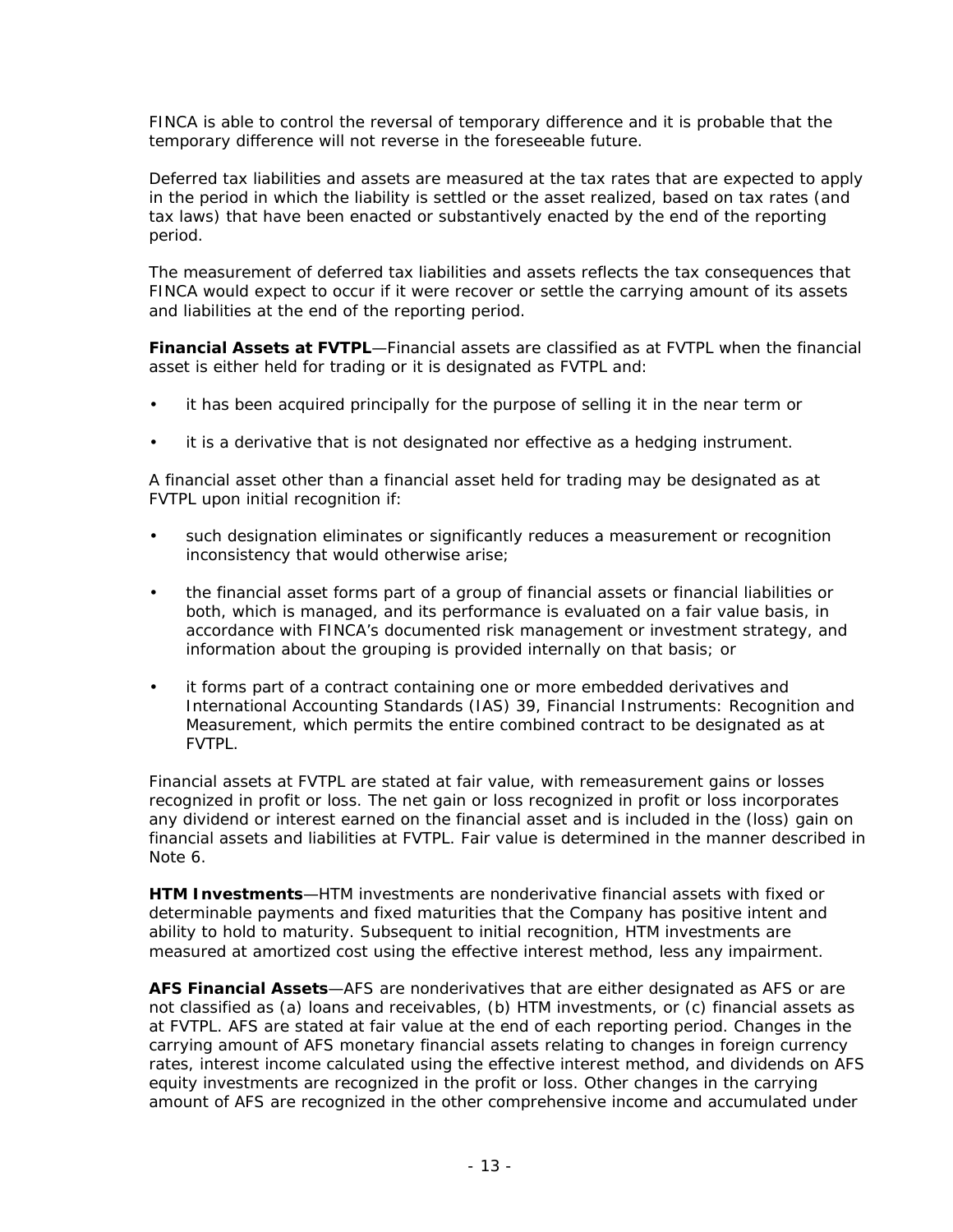the investment valuation reserve. When the investment is disposed of or is determined to be impaired, the cumulative gain or loss previously accumulated in the revaluation reserve is reclassified to profit or loss.

*Loans Receivable—Net of Allowance*—Loans receivable are nonderivative financial assets with fixed or determinable payments and that FINCA does not intend to sell immediately or in the near term.

Loans receivable are initially measured at fair value, plus directly attributable transaction costs, and subsequently measured at their amortized cost using the effective interest method, less any impairment.

While not all products require collateral, and collateral requirements vary by country, FINCA utilizes several methods for clients to collateralize their loans, including mandatory savings, real estate, fixed assets, or an additional guarantor.

Two forms of collateral may be applied against impairment losses - cash and marketable precious metals. Compulsory cash collateral is required from the clients in some subsidiaries. The use of precious metals is mainly presented in the Pakistan subsidiary. Where local law allows, voluntary client deposits are also considered collateral for the purposes of provisioning.

*Impairment of Loans*—FINCA assesses at each balance sheet date whether there is objective evidence that its loans receivable are impaired. If there is objective evidence of impairment of a credit exposure or a portfolio of credit exposures has occurred that influences the future cash flow of the financial assets, the respective losses are immediately measured and recognized.

Depending on the size or type of the credit exposure, such losses are either calculated on an individual credit exposure basis or are collectively assessed for a portfolio of credit exposures. The carrying amount of the loan is reduced through the use of an allowance account and the amount of the loss is recognized in the consolidated statements of profit or loss through impairment losses on loans. FINCA does not recognize losses from expected but not incurred credit losses.

*Individually Assessed Loans*—Credit exposures are considered individually significant if they have a certain size, partly depending on the individual subsidiary. As a FINCA-wide rule, all credit exposures over a country-specific threshold are individually assessed for impairment. For such credit exposures, it is assessed whether objective evidence of impairment exists, i.e., any factors that might influence the client's ability to fulfill his contractual payment obligations towards the individual subsidiary.

Additionally, the aggregate exposure to the client and the realizable value of collateral held are taken into account when deciding on the allowance for loan losses. If there is objective evidence that an impairment loss has been incurred, the amount of the loss is measured as the difference between the asset's carrying amount and the present value of its estimated future cash flows discounted at the financial asset's original effective interest rate (specific impairment). If a credit exposure has a variable interest rate, the discount rate for measuring any impairment loss is the current effective interest rate determined under the contract. The calculation of the present value of the estimated future cash flow of a collateralized financial asset reflects the cash flow that may result from foreclosure, less costs for obtaining and selling the collateral.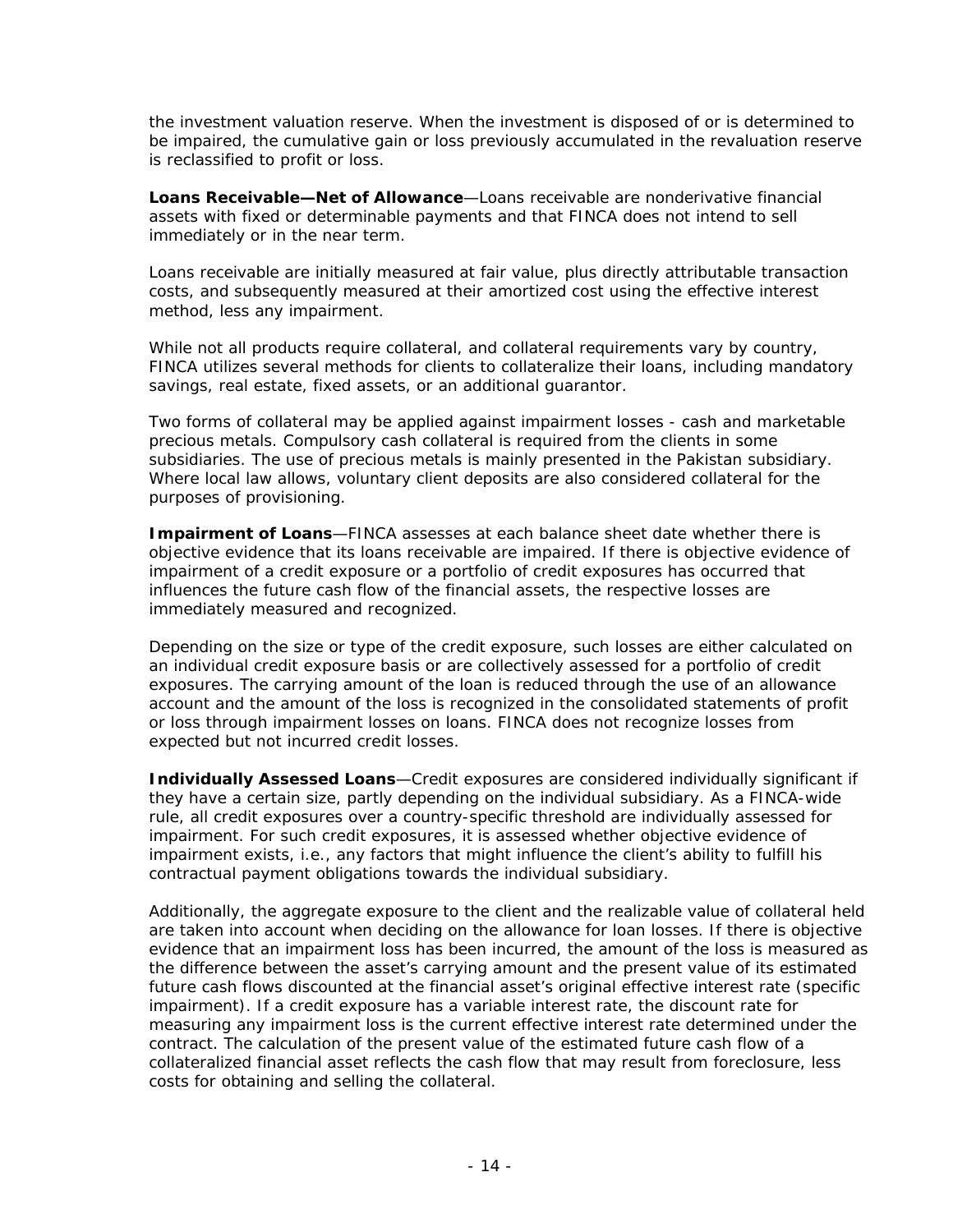If FINCA determines that no objective evidence of impairment exists for an individually assessed loans receivable whether individually significant or not, it includes the loans receivable asset in a group of financial assets with similar credit risk characteristics and collectively assesses them for impairment (impairment for collectively assessed credit exposures).

*Collectively Assessed Loans*—There are two cases in which credit exposures are collectively assessed for impairment: individually insignificant credit exposures that show objective evidence of impairment, or credit exposures that do not show signs of impairment, in order to cover all losses that have already been incurred, but not yet detected on an individual credit exposure basis

For the purpose of the evaluation of impairment of individually insignificant credit exposures, the credit exposures are grouped on the basis of similar credit risk characteristics, i.e., according to the number of days they are in arrears. Arrears of more than 30 days are considered to be a sign of impairment. This characteristic is relevant for the estimation of future cash flows for the defined groups of such assets, based on historical loss experiences with loans that showed similar characteristics. The collective assessment of impairment for individually insignificant credit exposures and for unimpaired credit exposures belonging to a group of financial assets is based on a quantitative analysis of historical default rates for loan portfolios with similar risk characteristics in the individual subsidiary (migration analysis), grouped into geographical segments with a comparable risk profile. After a qualitative analysis of this statistical data, FINCA management approves appropriate rates as the basis for their portfolio-based impairment allowances. Deviations from this guideline are allowed at the discretion of FINCA management.

Future cash flows in a group of financial assets that are collectively evaluated for impairment are estimated on the basis of the contractual cash flows of the assets in the group and historical loss experience for assets with credit risk characteristics similar to those in the group. Historical loss experience is adjusted on the basis of current observable data to reflect the effects of current conditions that did not affect the period on which the historical loss experience is based and to remove the effects of conditions in the historical period that do not exist currently. The methodology and assumptions used for estimating future cash flows are reviewed regularly by FINCA to reduce any differences between loss estimates and actual loss experience.

*Writing off Loans*—When a loan is determined uncollectible, it is written off against the related allowance for loan impairment. Such loans are written off after all the necessary procedures have been completed and the amount of the loss has been determined. Subsequent recoveries of amounts previously written off decrease the amount of the provision for loan impairment in the consolidated statements of profit or loss.

FINCA writes off a loan (and any related provision for impairment losses) when FINCA's credit committees and a subsidiary's audit committee determines that the loans are uncollectible. This determination is reached after considering information, such as the occurrence of significant changes in a client's financial position, such that the client can no longer pay the obligation, or that proceeds from collateral, if any, will not be sufficient to pay back the entire exposure. For smaller balance standardized loans, charge-off decisions are generally based on a product-specific past due status.

*Derecognition of Financial Assets*—FINCA derecognizes a financial asset when the contractual rights to the cash flow for the asset expire or when it transfers the financial asset and substantially all the risks and rewards of ownership of the asset to another party. On derecognition of the financial asset, the difference between the asset's carrying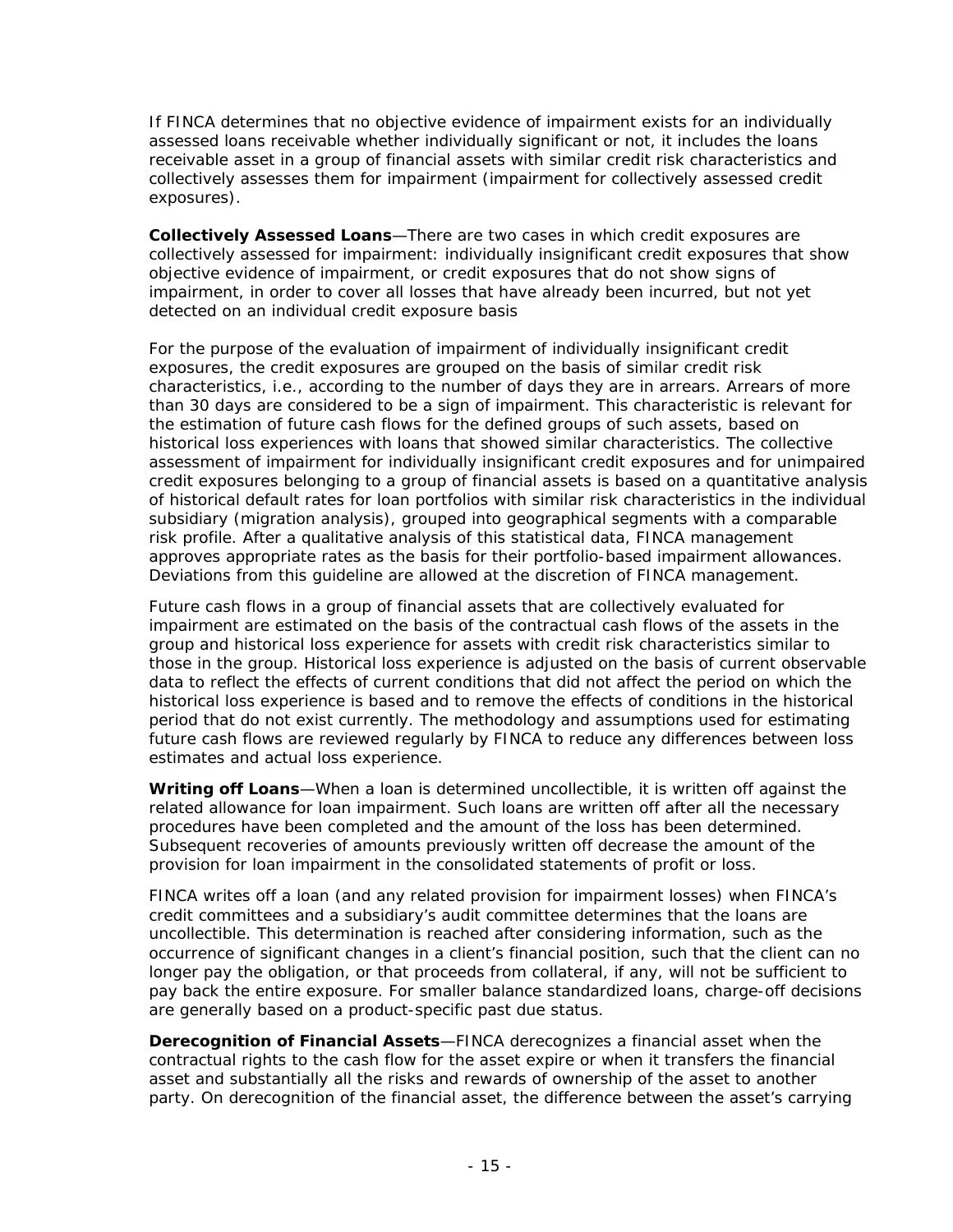amount and the sum of consideration received and receivable as well as the cumulative gain or loss that had been recognized in other comprehensive income and accumulated in equity is recognized in profit or loss.

FINCA also derecognizes certain assets when it charges off balances pertaining to the assets deemed to be uncollectible (see Note 5). Any interest in transferred financial assets that is created or retained by FINCA is recognized as a separate asset or liability.

*Impairment of Financial Assets*—At each balance sheet date, FINCA assesses whether there is objective evidence that financial assets not carried at FVTPL are impaired. Financial assets are impaired when objective evidence demonstrates that a loss event has occurred after the initial recognition of the asset and that the loss event has an impact on the future cash flows of the asset that can be reliably estimated.

For AFS equity investments, a significant or prolonged decline in the fair value of the security below its cost is considered to be objective evidence of impairment.

Impairment losses on assets carried at amortized cost are measured as the difference between the carrying amount of the financial assets and the present value of estimated cash flows discounted at the assets' original effective interest rate. Losses are recognized in the consolidated statements of profit or loss and reflected in an allowance account against the financial assets.

When a subsequent event causes the amount of impairment loss to decrease, the impairment loss is reversed through profit or loss.

Fair value changes on other financial assets and liabilities carried at FVTPL are presented within the "nonoperating income" line in the consolidated statements of profit or loss.

*Financial Liabilities at FVTPL*—Financial liabilities are classified as 'at FVTPL' when the financial liability is held for trading or it is designated as 'at FVTPL.' FINCA did not have any financial liabilities held for trading at December 31, 2017 and 2016.

A financial liability other than a financial liability held for trading may be designated at FVTPL upon initial recognition if it meets certain conditions.

Financial liabilities at FVTPL are stated at fair value with remeasurement gains or losses recognized in consolidated statements of profit or loss in (loss) gain on financial assets at FVTPL. The net gain or loss recognized in profit or loss incorporates any interest paid on the financial liability and is included in the "other gains or losses" line item.

*Accounts Payable and Other Accrued Liabilities*—Accounts payable and other accrued liabilities are measured at amortized cost using the effective interest method.

*Notes Payable*—Notes payable are recognized initially at fair value, net of transaction costs incurred. Notes payable are subsequently carried at amortized cost; any difference between the proceeds (net of transaction costs) and the redemption value is recognized in the consolidated statements of profit or loss over the period of the borrowings using the effective interest method. Fees paid on the establishment of loan facilities are recognized as transaction costs of the loan to the extent that it is probable that some or all of the facility will be drawn down. In this case, the fees is deferred until the drawdown occurs. To the extent there is no evidence that it is probable that some or all of the facility will be drawn down, the fees is capitalized as a prepayment for liquidity services and amortized over the period of the facility to which it relates.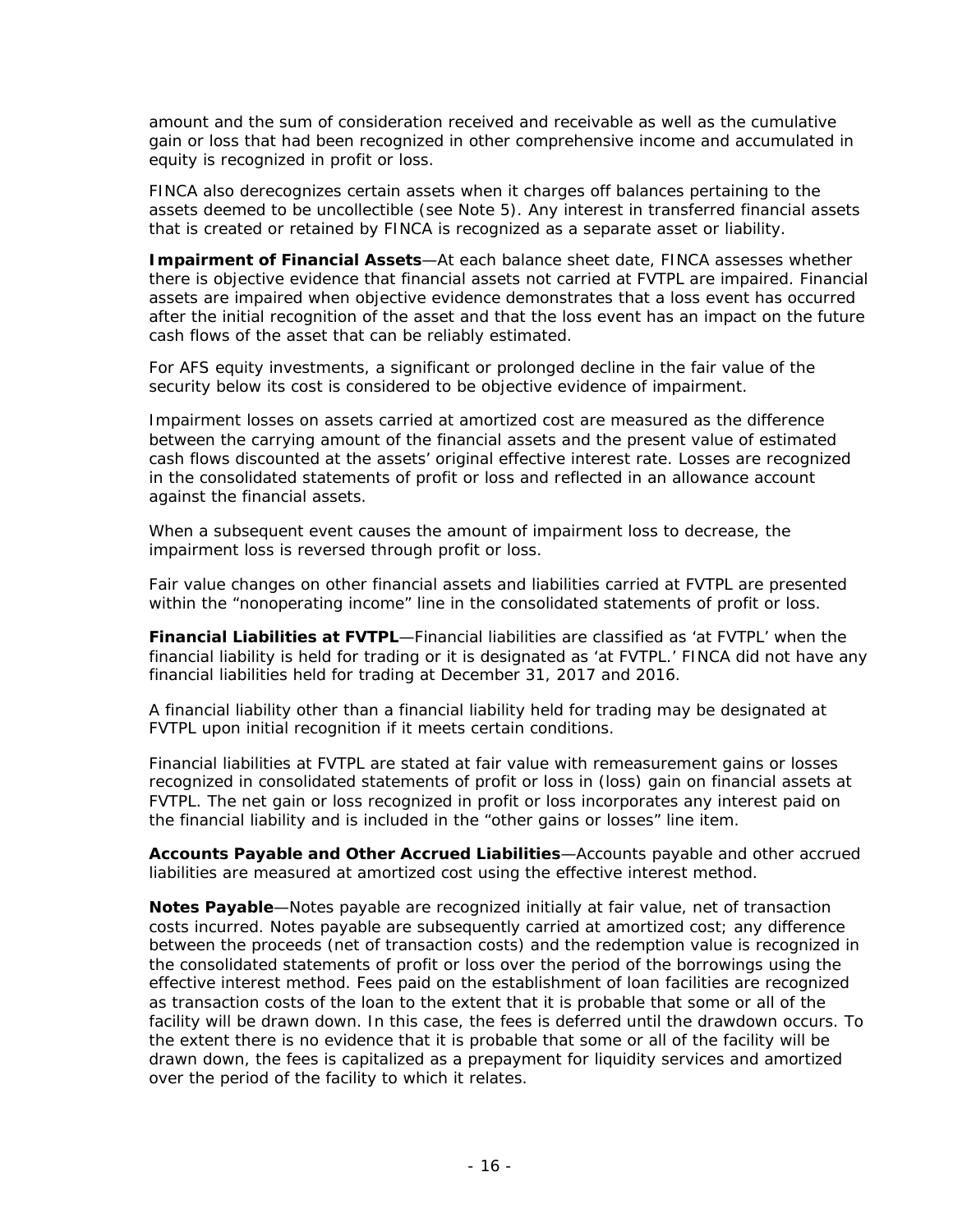*Subordinated Debt*—Subordinated debt consists mainly of liabilities to other international financial institutions, which in the event of insolvency or liquidation are not repaid until all nonsubordinated creditors have been satisfied. Following initial recognition at acquisition cost, the subordinated debt is recognized at amortized cost. Premiums and discounts are amortized over the respective terms in the consolidated statements of profit or loss under "net interest income."

*Client Deposits*—Client deposits consist of voluntary saving deposits from clients and collateral deposits required under certain loan products. Client deposits are recognized initially at fair value, net of transaction costs incurred. Changes to client deposits are subsequently stated at amortized cost; any difference between proceeds net of transaction costs and the redemption value is recognized in the consolidated statements of profit or loss over the period of the borrowings using the effective interest rate method.

*Financial Guarantee Contracts*—Financial guarantee contracts issued by FMH, the intermediary parent company, are initially measured at their fair value. Contracts designated as 'at FVTPL' are subsequently measured at the higher of the amount of obligation under the contract*,* or the amount initially recognized, less cumulative amortization recognized, where appropriate, in accordance with the revenue recognition policies.

*Derecognition of Financial Liabilities*—Financial liabilities are derecognized when they have been redeemed or otherwise extinguished. All financial liabilities are derecognized when they are extinguished—that is, when the obligation is discharged, canceled, or expires. The difference between the carrying amount of financial liability derecognized and consideration paid is recognized in the consolidated statements of profit or loss.

**Derivatives**—The Company enters into a variety of derivative financial instruments to manage its exposure to interest rate and foreign exchange risk, including foreign exchange forward contracts, interest rate, and foreign exchange swaps.

Derivative instruments are initially recognized at fair value at the date the derivative contracts are entered into and are subsequently remeasured to their fair value at the end of each reporting period. The resulting gain or loss is recognized in profit or loss immediately. FINCA does not designate any of the hedging instruments for the purposes of qualifying for hedge accounting.

**Offsetting**—Financial assets and liabilities are offset and the net amount is presented in the consolidated statements of financial position when, and only when, FINCA has a legal right to offset the amounts and intends either to settle on a net basis or to realize the asset and settle the liability simultaneously.

Income and expenses are presented on a net basis only when permitted by the accounting standards or for gains and losses arising from a group of similar transactions.

**Property and Equipment**—Items of property and equipment are measured at cost, less accumulated depreciation and recognized impairment losses.

Cost includes expenditures that are directly attributable to the acquisition of the asset. The cost of self-constructed assets includes all costs directly attributable to bringing the asset to a working condition for its intended use, and the costs of dismantling and removing the items and restoring the site on which they are located. Purchased software that is integral to the functionality of the related equipment is capitalized as part of that equipment.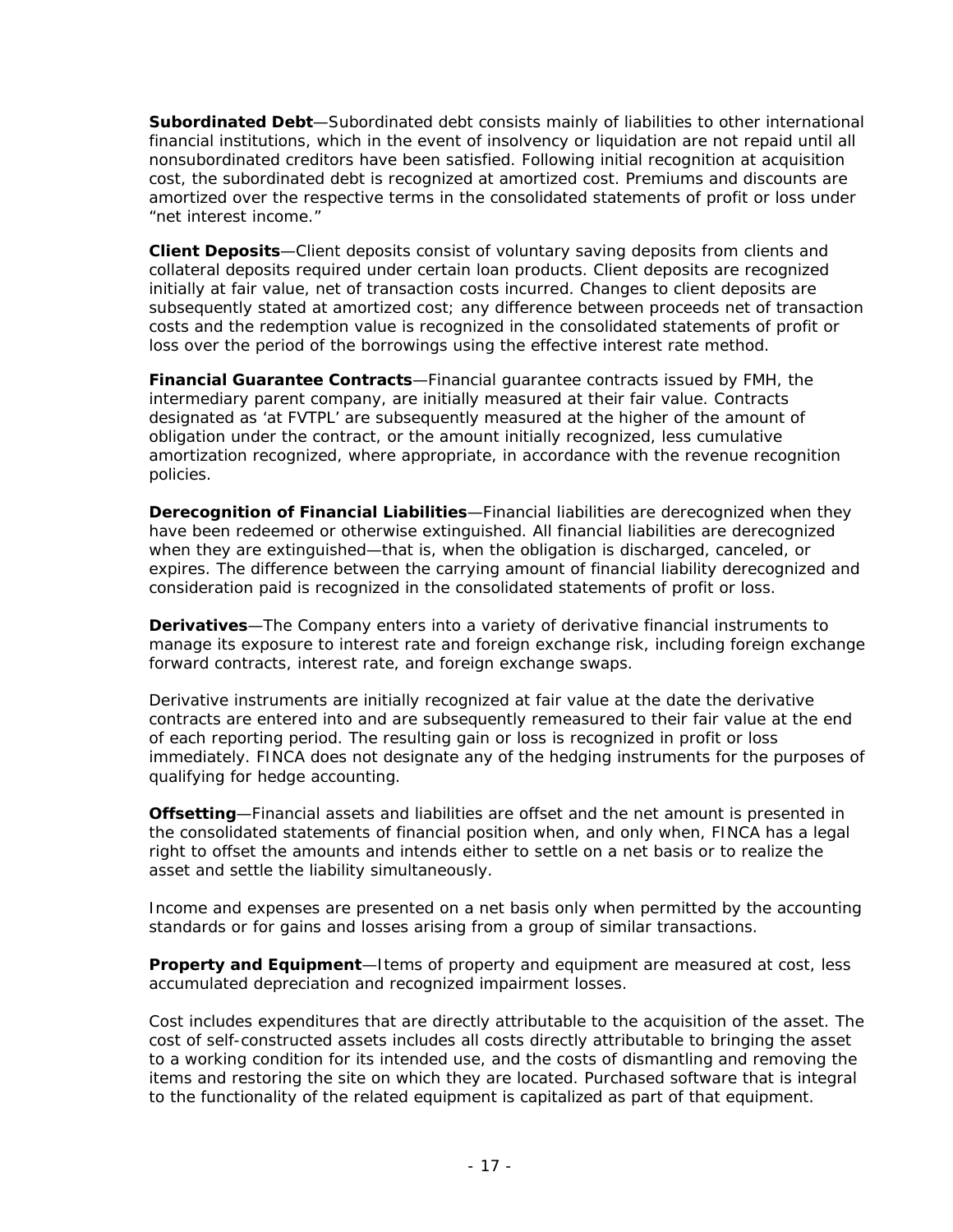The cost to replace an item of property or equipment is recognized in the carrying amount of the item if it is probable that the future economic benefits embodied within the part will flow to FINCA and its cost can be reliably measured.

Depreciation is recognized in the consolidated statements of profit or loss on a straight-line basis over the estimated useful lives of each part of an item of property and equipment:

| Buildings and offices          | $20 - 50$ years |
|--------------------------------|-----------------|
| Computer equipment             | 2-5 years       |
| Furniture and office equipment | 5-7 years       |
| <b>Vehicles</b>                | 3-5 years       |
| Other                          | 2-5 years       |

Leasehold improvements are depreciated over the shorter of the lease term or their useful lives. When necessary, assets are componentized to address different useful lives of the component.

Depreciation methods, useful lives, and residual values are reassessed at each reporting date.

**Intangible Assets**—Costs associated with maintaining computer software programs are recognized as an expense as incurred. Development costs that are directly attributable to the design and testing of identifiable and unique software products controlled by FINCA are recognized as intangible assets when certain criteria are met.

Directly attributable costs that are capitalized as part of the software product include the software development employee costs and an appropriate portion of the overhead costs.

Other development expenditures that do not meet these criteria are recognized as an expense as incurred. Development costs previously recognized as an expense are not recognized as an asset in a subsequent period.

Computer software development costs recognized as assets are amortized over their useful lives, which is three to five years depending on facts and circumstances. Capital work in progress is represented by capitalized costs of information systems implementation in process. Capital work in progress is not amortized.

**Impairment of Nonfinancial Assets**—The carrying amounts of FINCA's nonfinancial assets are reviewed on an annual basis or whenever a triggering event has been observed to determine whether there is any indication of impairment. If any such indication exists, the asset's recoverable amount is estimated to determine the extent of the impairment loss (if any).

An impairment loss is recognized if the carrying amount of an asset or its cash-generating unit exceeds its recoverable amount. A cash-generating unit is the smallest identifiable asset group that generates cash flows that are largely independent from other assets and groups. Impairment losses are recognized in the consolidated statements of profit or loss.

The recoverable amount of an asset or cash-generating unit is the higher of its value in use and its fair value, less cost to sell. In assessing value in use, the estimated future cash flows are discounted to their present value using a pretax discount rate that reflects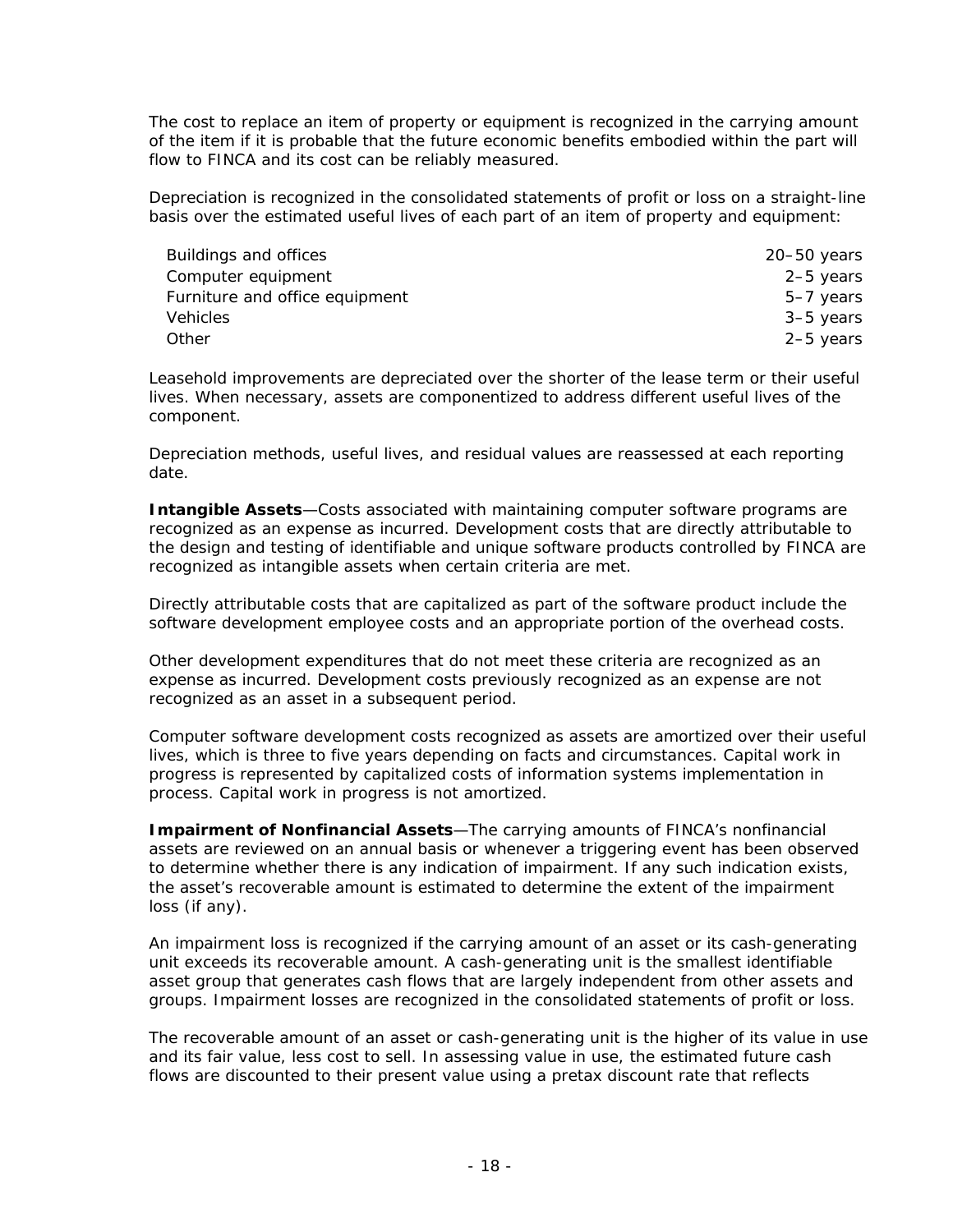current market assessments of the time value of money and the risks specific to the asset for which the estimates of future cash flows have not been adjusted.

Impairment losses recognized in prior periods are assessed at each reporting date for any indications that the loss has decreased or no longer exists. Such impairment loss is reversed if there has been a change in the estimates used to determine the recoverable amount. Such an impairment loss is reversed only to the extent that the asset's carrying amount does not exceed the carrying amount that would have been determined, net of depreciation or amortization, if no impairment loss had been recognized in previous years.

**Government and Other Grants**—Grants are accounted for in accordance with IAS 20, *Accounting for Government Grants and Disclosure of Government Assistance*, following the gross approach, where the money received and the obligation to use the money for ongoing expenses is not offset. The liability to fulfill the obligation, recognized as deferred revenue in the consolidated statements of financial position, is amortized through the consolidated statements of profit or loss at the same time as funds are spent to cover expenditures. When donor contributions are used to purchase assets, the assets are recognized as property and equipment or intangible assets in the consolidated statements of financial position. Another liability is recognized to reflect the obligation to use the funds for restricted purposes. The liability is amortized through the consolidated statements of profit or loss at which time the expenses are incurred for program activities.

Awards not yet received are accrued to the extent unreimbursed expenses have been incurred for the purposes specified by an approved award. FINCA defers award revenue received under approved awards to the extent they exceed expenses incurred for the purposes specified under the awards' restrictions. Proceeds from monetization of commodities inventory are also reported as refundable advances until proceeds are used for program expenses.

**Contingencies**—Obligations arising in respect of contingent liabilities that have been disclosed, or those which are not currently recognized or disclosed in the consolidated financial statements, could have a material effect on FINCA's financial position. Application of these accounting principles to legal cases requires FINCA management to make determinations about various factual and legal matters beyond its control.

FINCA makes assessments of the outstanding legal proceedings at each reporting date in order to determine the need for provisions and disclosures in its consolidated financial statements.

#### **Application of New and Revised IFRSs**

The following amendments to IFRS became mandatorily effective for the annual period beginning on or after 1 January 2017.

- Amendments to IAS 7, Disclosure requirements
- Amendments to IAS 12, Recognition of deferred tax assets for unrealized losses
- Amendments to IAS 40, Transfers of investment property
- Amendments to IFRS 2, Classification and measurement of share based payment transactions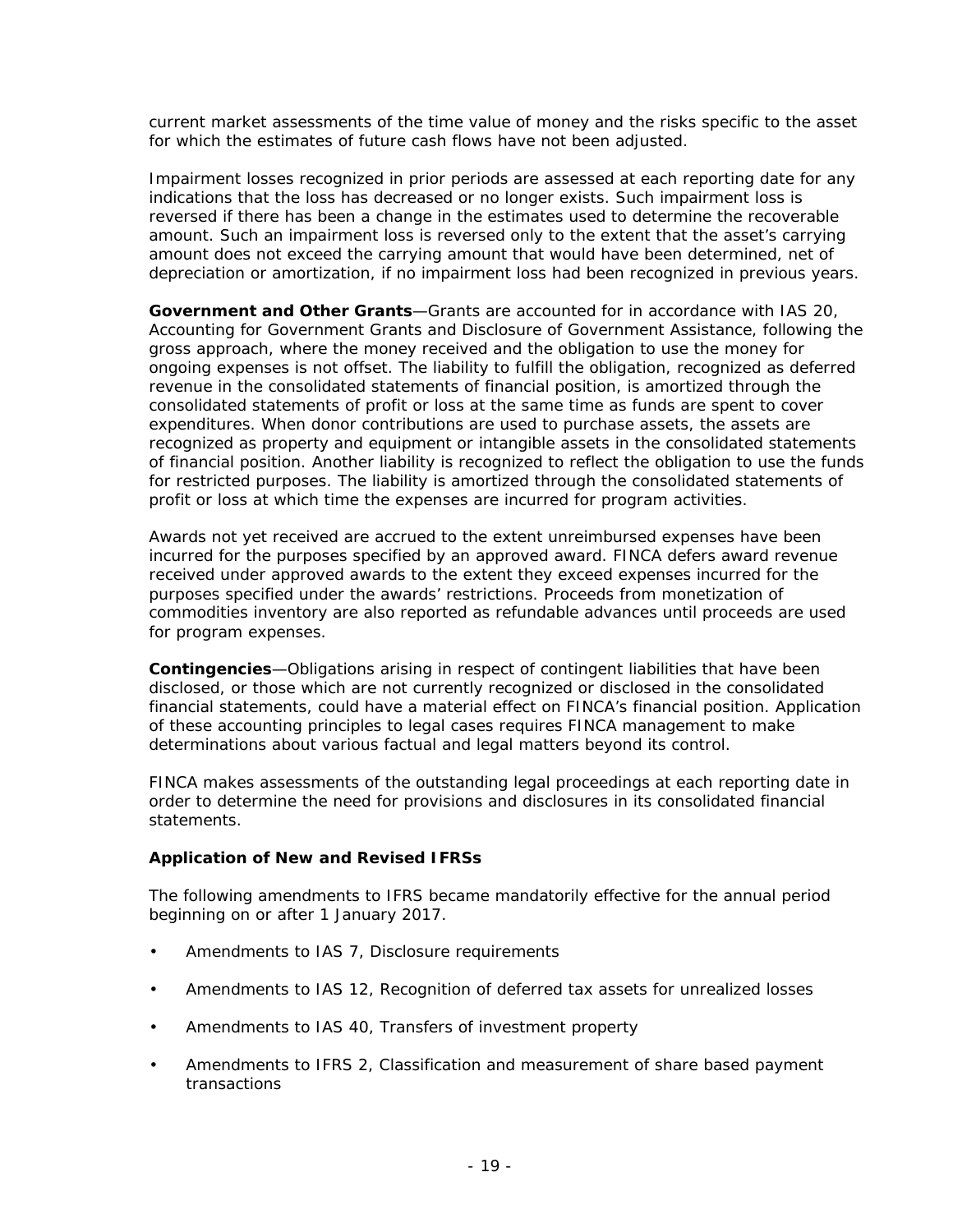- Amendments to IFRS 10 and IAS 28, Sale or contribution of assets between an investor and its associate or joint venture
- Amendments to IFRS 12 included in Annual improvements to IFRS Standards 2014- 2016 Cycle.

The application of these amendments has had no effect on the Company's financial statements.

FINCA has not applied the following new and revised IFRSs that have been issued, but are not yet effective:

# **IFRS 9** *Financial Instruments (as revised in 2014)*

## *Effective for annual periods beginning on or after January 1, 2018.*

In July 2014, the IASB finalized the reform of financial instruments accounting and issued IFRS 9 (as revised in 2014), which contains the requirements for a) the classification and measurement of financial assets and financial liabilities, b) impairment methodology, and c) general hedge accounting. IFRS 9 (as revised in 2014) will supersede IAS 39 upon its effective date.

IFRS 9 (as revised in 2014) is effective for annual periods beginning on or after January 1, 2018, with earlier application permitted. The Company will apply IFRS 9 retrospectively and recognize the cumulative effect of initially applying this standard as an adjustment to the opening balance of retained earnings. The Company continues to evaluate the impact of this guidance on the financial statements. The Company expects that the application of the expected credit loss model of IFRS 9 will result in earlier recognition of credit losses for the respective items and will increase the amount of loss allowance recognized for these items.

# **IFRS 15** *Revenue from Contracts with Customers*

#### *Effective for annual periods beginning on or after January 1, 2018.*

IFRS 15 establishes a single comprehensive model for entities to use in accounting for revenue arising from contracts with customers. Its core principle is that an entity should recognize revenue to depict the transfer of promised goods or services to customers in an amount that reflects the consideration to which the entity expects to be entitled in exchange for those goods or services. The recognition and measurement of interest income and dividend income from debt and equity investments are not within the scope of IFRS 15. The Company does not anticipate the application of this standard to have a material effect on the Company's financial statements.

#### **IFRIC 22** *Foreign Currency Transactions and Advance Consideration*

#### *Effective for annual periods beginning on or after January 1, 2018.*

IFRIC 22 clarifies the date of transaction for the purpose of determining the exchange rate to use on initial recognition of the related asset, expense, or income (or part of it). An entity should use the exchange rate on the date on which it initially recognized the nonmonetary asset or liability arising from the payment or receipt of the advance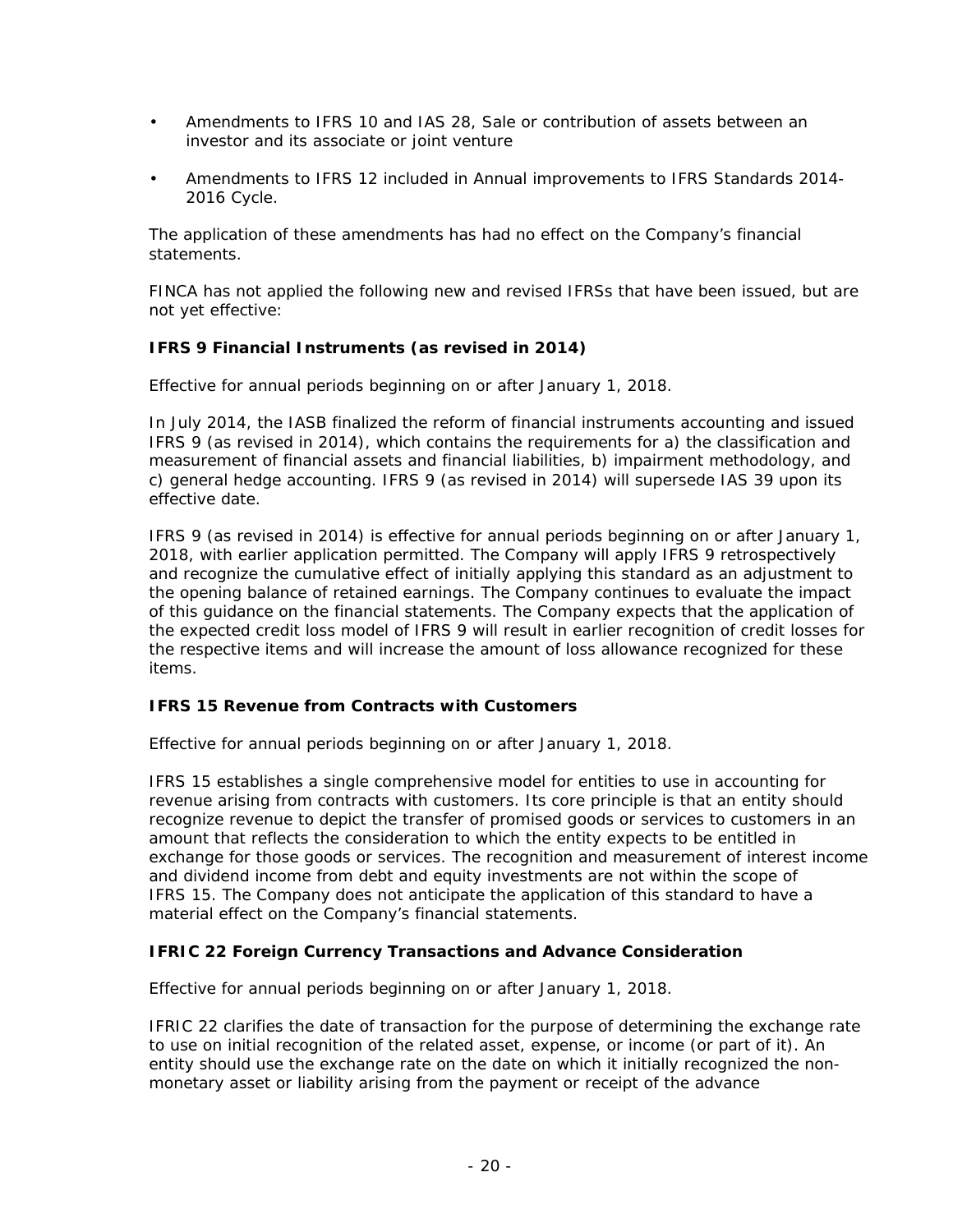consideration. The Company does not anticipate the impact of the application of IFRIC 22 to be material to its financial statements.

# **IFRS 16** *Leases*

# *Effective for annual periods beginning on or after January 1, 2019*

IFRS 16 provides a comprehensive model for the identification of lease arrangements and their treatment in the financial statements of both lessees and lessors. The standard requires lessees to recognize a "right-to-use asset" and a lease liability reflecting future lease payments for all but short-term leases and leases of low-value assets. The Company is still in the process of evaluating the impact that will result from adopting this standard. The Company is therefore unable to disclose the impact that adopting IFRS 16 will have on its financial statements when such statement is adopted.

# **IFRS 23** *Uncertainty over Income Tax Treatments*

# *Effective for annual periods beginning on or after January 1, 2019.*

IFRIC 23 clarifies application of recognition and measurement requirements in IAS 12 *Income Taxes* when there is uncertainty over income tax treatments. IFRIC 23 applies to all aspects of income tax accounting where there is an uncertainty regarding the treatment of an item, including taxable profit or loss, the tax bases of assets and liabilities, tax losses, and credits and tax rates. The Company does not anticipate the impact of the application of IFRIC 23 to be material to its financial statements.

# **4. CRITICAL ACCOUNTING ESTIMATES AND JUDGMENTS**

**Allowances for Credit Impairment**—The specific counterparty component of the total allowances for impairment applies to claims evaluated individually for impairment and is based upon management's best estimate of the present value of the cash flows that are expected to be received. In estimating these cash flows, management makes judgments about a counterparty's financial situation and the net realizable value of any underlying collateral. Each impaired asset is assessed on its merits, and the workout strategy and estimate of cash flows considered recoverable are independently approved by FINCA management.

Collectively assessed impairment allowances cover credit losses inherent in portfolios of claims with similar economic characteristics when there is objective evidence to suggest that they contain impaired claims, but the individual impaired items cannot yet be identified. A component of collectively assessed allowances is for country risks. In assessing the need for collective loan credit loss allowances, management considers factors, such as credit quality, portfolio size, concentrations, and economic factors. In order to estimate the required allowance, assumptions are made to define the way inherent losses are modeled and to determine the required input parameters, based on historical experience and current economic conditions. The accuracy of the allowances depends on how well these estimated future cash flows for specific counterparty allowances are forecast and the model assumptions and parameters used in determining collective allowances.

**Income Taxes**—FINCA is subject to income tax in several international jurisdictions and significant judgment is required in determining the provision for income taxes. During the ordinary course of business, there are transactions and calculations for which the ultimate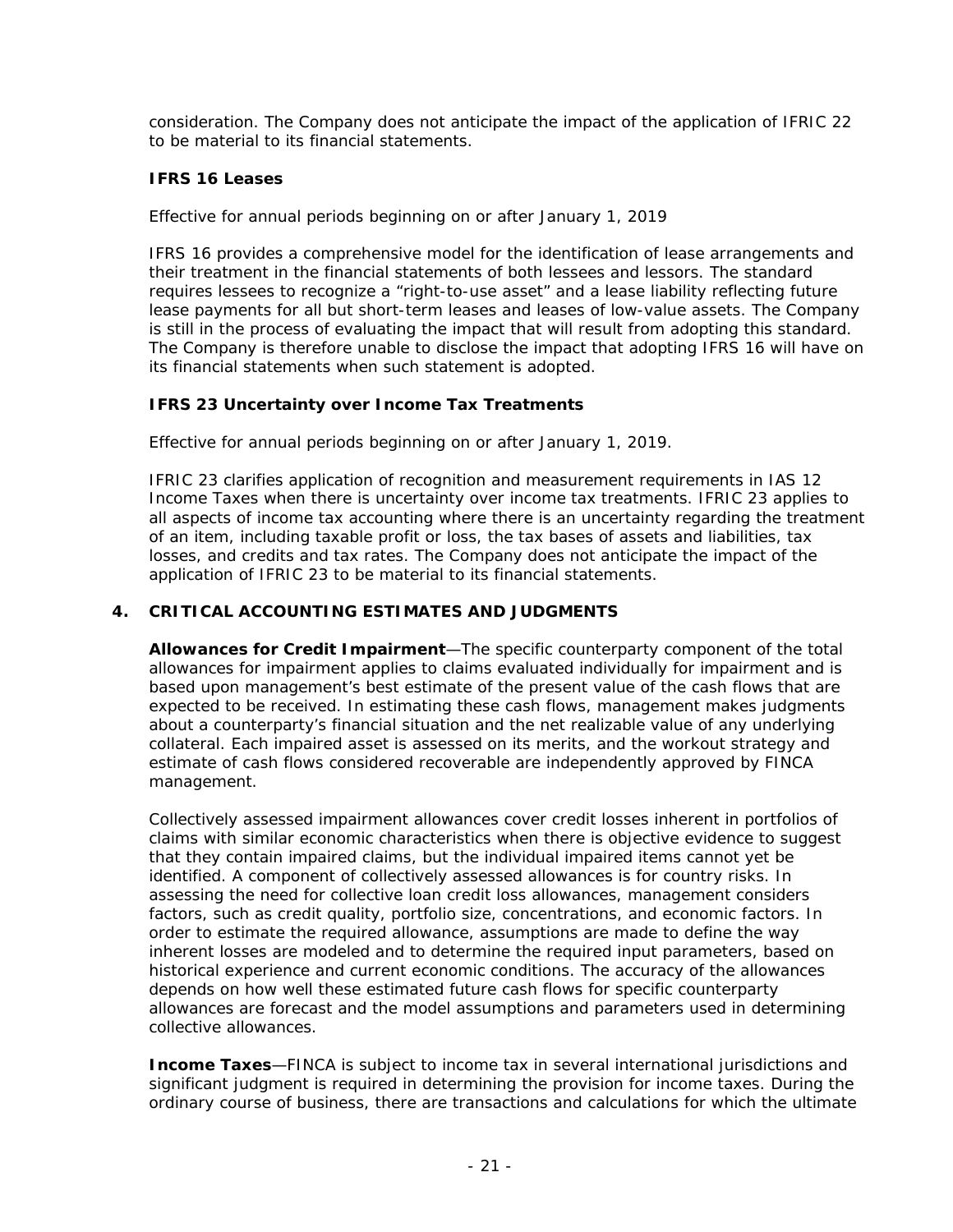tax determination is uncertain. As a result, FINCA recognizes tax liabilities based on estimates of whether additional taxes and interest will be due. These tax liabilities are recognized when, despite FINCA's belief that its tax return positions are supportable, FINCA believes that certain positions are likely to be challenged and may not be fully sustained upon review by tax authorities. FINCA believes that its accruals for tax liabilities are adequate for all open audit years based on its assessment of many factors, including past experience and interpretations of tax law. This assessment relies on estimates and assumptions and may involve a series of complex judgments about future events. To the extent that the final tax outcome of these matters is different than the amounts recorded, such differences will impact income tax expense in the period in which such determination is made.

# **5. FINANCIAL RISK MANAGEMENT**

FINCA believes that effective risk management is of primary importance to its overall operations. Accordingly, FINCA's risk management process has been designed to monitor, evaluate, and manage the principal risks that it assumes in conducting its activities. Specifically, the activities that FINCA engages in, and the risks those activities generate, must be consistent with FINCA's underlying goal of serving the world's lowest income entrepreneurs.

In today's environment, FINCA has placed primary emphasis on solvency, liquidity, antimoney laundering, treasury, budgeting and planning, and capital adequacy. FINCA's financial risks are mitigated through three programs: (i) business management, (ii) independent control functions, and (iii) internal audit.

- *Business Management*—Each of FINCA's subsidiaries, including in-business risk personnel, own and manage the risks, including compliance risks, inherent in or arising from the business, and are responsible for having controls in place to mitigate key risks and promoting a culture of compliance and control.
- *Independent Control Functions*—FINCA's independent control functions, including finance, legal, and risk, set standards according to which FINCA and its businesses are expected to manage and oversee risks, including compliance with applicable laws, regulatory requirements, and policies and standards of ethical conduct. In addition, among other things, the independent control functions provide advice and training to FINCA's businesses and establish tools, methodologies, processes, and oversight of controls used by the businesses to foster a culture of compliance and control and to satisfy those standards.
- **Internal Audit–FINCA's internal audit function independently reviews activities of** the first two lines of defense discussed above based on a risk-based audit plan and methodology approved by the FINCA's board of directors.
- In 2017, the Company adopted a new capital policy based on the Standardized and Basic Indicator approaches stipulated by the Basel framework of Risk Weighted Assets (RWA) and Risk-Weighted Capital Adequacy Ratio (RCAR). All components of Risk Weighted Assets (Credit Risk, Operational and Market Risk) are calculated based on a Subsidiary's balance sheet and income statement. Under the policy, Core RCAR and Total RCAR should not be less than 10% and 12% respectively (Basel limit plus a capital conservation and countercyclical buffer). Core RCAR is equivalent to Core Capital divided by total RWA while Total RCAR is equivalent to Total Capital (Core Capital plus qualifying subordinated debt) divided by total RWA. Core Capital is total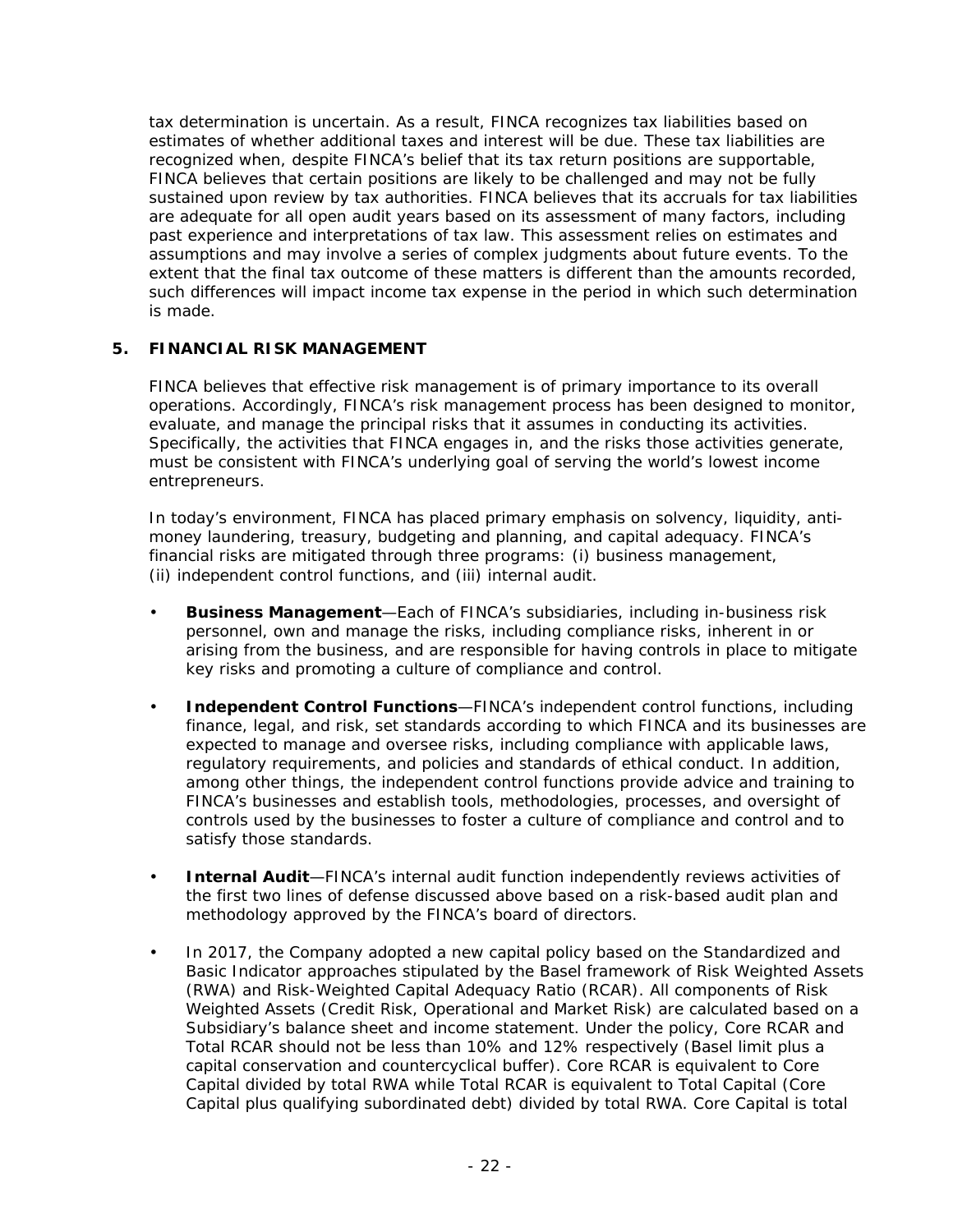equity less intangible assets. At December 31, 2017 all Subsidiaries (with the exception of FINCA DRC, Malawi and Zambia) were in compliance with this policy.

**Credit Risk**—Credit risk is the potential for financial loss resulting from the failure of a client or counterparty to honor its financial or contractual obligations. Credit risk arises from FINCA's microfinance activities.

FINCA's loan portfolio is made up entirely of loans made to individuals, groups of individuals, and Small and Mid-Sized Enterprises for a specific purpose and is sufficiently diversified to reduce concentration risk. At December 31, 2017 and 2016, FINCA had 0.8 million and 0.9 million borrowers, respectively.

FINCA's aggregate loan portfolio was \$797.5 million and \$784.6 million as of December 31, 2017 and 2016, respectively (see Note 16). FINCA's total allowance for impairments totaled \$19.9 million, a coverage ratio of 2.5% of total loans, and \$42.9 million, a coverage ratio of 5.5% of total loans, as of December 31, 2017 and 2016, respectively.

Regionally, impairment losses on loans approximate 1.6% to 9.4% and 1.9% to 10.1% of the average total loan portfolio at December 31, 2017 and 2016, respectively. Figures for 2016 include operations that were discontinued in 2017.

|               | <b>Impairment Losses</b><br>on Loans |              |               | <b>Average Gross</b><br><b>Loans to Customers</b> | <b>Impairment Losses</b><br>as Percentage of Average<br>Gross Loans |       |  |  |
|---------------|--------------------------------------|--------------|---------------|---------------------------------------------------|---------------------------------------------------------------------|-------|--|--|
|               | 2017                                 | 2016         | 2017          | 2016                                              | 2017                                                                | 2016  |  |  |
| Eurasia       | \$4.831.229                          | \$37,392,874 | \$307,283,717 | \$363,269,987                                     | 1.6%                                                                | 10.1% |  |  |
| Latin America | 4.826.635                            | 6.438.828    | 149.033.762   | 128.878.059                                       | 3.2                                                                 | 5.0   |  |  |
| Africa        | 15.099.363                           | 11.174.980   | 160.993.629   | 161,856,200                                       | 9.4                                                                 | 6.9   |  |  |
| <b>MESA</b>   | 3.793.018                            | 2.247.196    | 170.345.059   | 120.301.645                                       | 2.2                                                                 | 1.9   |  |  |

FINCA conducts biannual historical loan loss migration analysis across its subsidiary network in order to determine the probability of default, defined as all loans in arrears in excess of 180 days, as well as an examination of other current observable factors (e.g., macroeconomic, operational, policy and systems changes, political risk) in order to establish subsidiary credit reserves. The loan loss migration data is used to form the statistical base of the credit risk calculation in order to estimate the probability of default over a six-month period.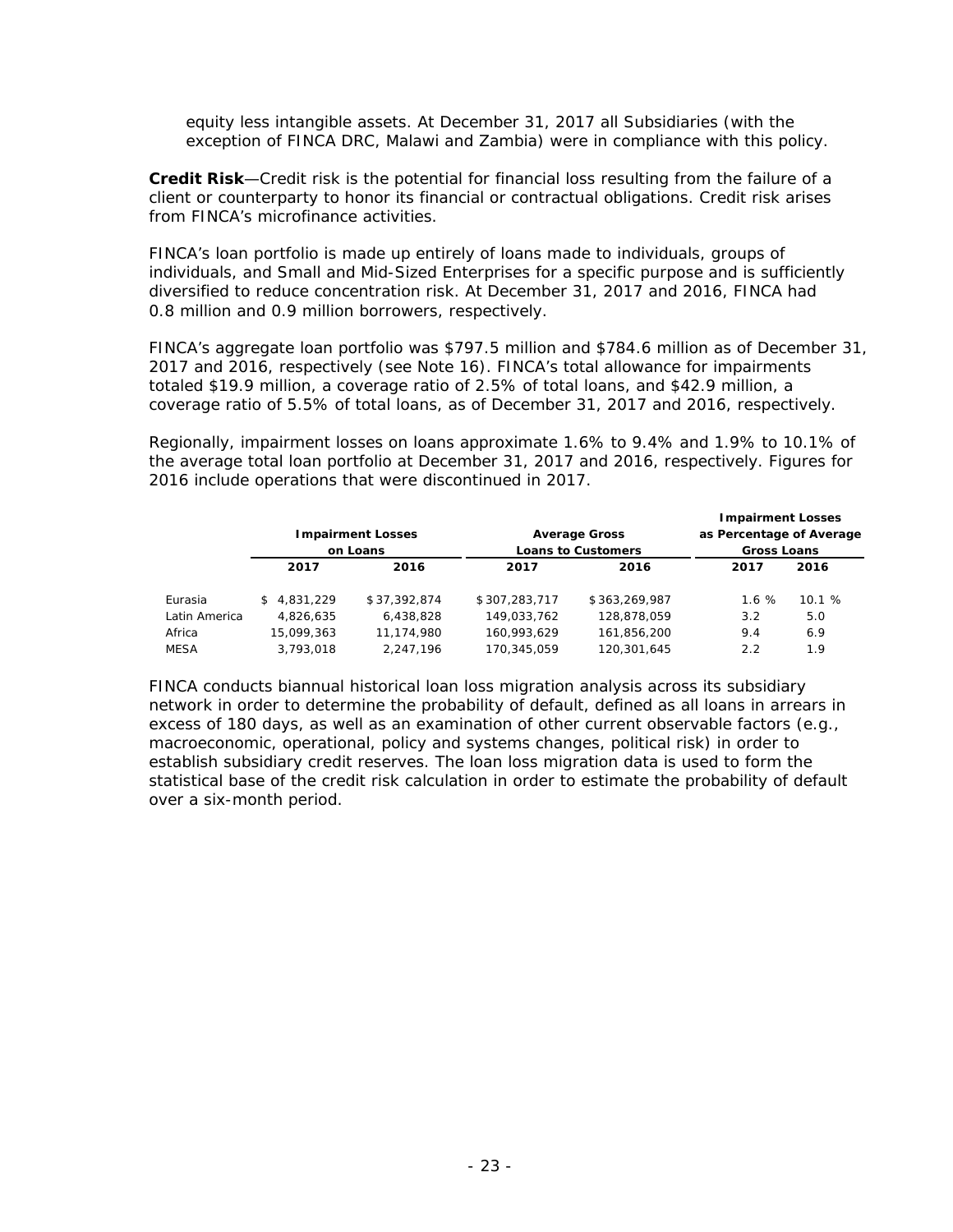The regional segmentation by arrears category for gross loans and allowances at December 31, 2017, is as follows:

|                                                   | Total Gross Loans for Each Portfolio-Aging Segment<br>Gross Loan Portfolio |                                                    |                                                  |                                                  |                                                      |                                     |                                                            |  |  |
|---------------------------------------------------|----------------------------------------------------------------------------|----------------------------------------------------|--------------------------------------------------|--------------------------------------------------|------------------------------------------------------|-------------------------------------|------------------------------------------------------------|--|--|
|                                                   | Current                                                                    | $1 - 30$                                           | $31 - 60$                                        | $61 - 90$                                        | $91 - 180$                                           | $180+$                              | <b>Total Gross</b><br>Loan Portfolio                       |  |  |
| Eurasia<br>Latin America<br>Africa<br><b>MESA</b> | \$276,243,830<br>156.720.742<br>136,615,764<br>188,878,842                 | \$4.423.299<br>2,896,138<br>5,188,615<br>2,612,980 | \$1,490,715<br>1.349.968<br>2,288,338<br>800,251 | \$1,041.819<br>856,781<br>2,006,552<br>567,661   | \$1,776,090<br>1,660,496<br>4, 161, 741<br>1,674,947 | \$1,689.971<br>582.681<br>1,988,640 | \$286,665,724<br>164.066.806<br>152,249,650<br>194,534,681 |  |  |
| Total                                             | \$758,459,178                                                              | \$15,121,032                                       | \$5,929,272                                      | \$4,472,813                                      | \$9,273,274                                          | \$4,261,292                         | \$797,516,861                                              |  |  |
| Aging of Allowance for Impairment                 |                                                                            |                                                    |                                                  |                                                  |                                                      |                                     |                                                            |  |  |
|                                                   | Current                                                                    | $1 - 30$                                           | $31 - 60$                                        | $61 - 90$                                        | $91 - 180$                                           | $180+$                              | <b>Total Allowance</b><br>for Impairment                   |  |  |
| Eurasia<br>Latin America<br>Africa<br>MESA        | \$.<br>1.276.285<br>339.818<br>543.201<br>462,209                          | \$<br>383.991<br>303.125<br>829.965<br>232,579     | 531.457<br>\$<br>432.304<br>848.807<br>242,189   | 488.553<br>\$<br>472.625<br>1.072.517<br>215,975 | \$1,356,415<br>1,311,696<br>3,185,522<br>1,075,677   | \$1.772.279<br>603.507<br>1,890,430 | \$<br>5.808.980<br>3,463,075<br>8.370.442<br>2,228,629     |  |  |
| Total                                             | 2,621,513<br>S                                                             | 1,749,660<br>\$                                    | \$2,054,757                                      | \$2,249,670                                      | \$6,929,310                                          | \$4,266,216                         | 19,871,126<br>\$                                           |  |  |

The regional segmentation by arrears category for gross loans and allowances at December 31, 2016, is as follows:

|               | Total Gross Loans for Each Portfolio-Aging Segment<br>Gross Loan Portfolio |                 |                 |                                   |                 |              |                                      |  |  |
|---------------|----------------------------------------------------------------------------|-----------------|-----------------|-----------------------------------|-----------------|--------------|--------------------------------------|--|--|
|               | Current                                                                    | $1 - 30$        | $31 - 60$       | $61 - 90$                         | $91 - 180$      | $180+$       | <b>Total Gross</b><br>Loan Portfolio |  |  |
| Eurasia       | \$269,428,810                                                              | \$10,738,716    | \$6,164,643     | \$5,144,013                       | \$13,081,589    | \$30,187,421 | \$334,745,192                        |  |  |
| Latin America | 126.916.142                                                                | 2,319,243       | 1,177,709       | 1,011,717                         | 2,136,172       | 439.736      | 134,000,719                          |  |  |
| Africa        | 153.867.922                                                                | 5.329.790       | 2.524.532       | 1.647.639                         | 3.368.948       | 2,998,776    | 169.737.607                          |  |  |
| <b>MESA</b>   | 142,335,309                                                                | 1,733,524       | 606,227         | 431,799                           | 1,048,577       |              | 146, 155, 436                        |  |  |
| Total         | \$692,548,183                                                              | \$20,121,273    | \$10,473,111    | \$8,235,168                       | \$19,635,286    | \$33,625,933 | \$784,638,954                        |  |  |
|               |                                                                            |                 |                 | Aging of Allowance for Impairment |                 |              |                                      |  |  |
|               |                                                                            |                 |                 |                                   |                 |              | <b>Total Allowance</b>               |  |  |
|               | Current                                                                    | $1 - 30$        | $31 - 60$       | $61 - 90$                         | $91 - 180$      | $180+$       | for Impairment                       |  |  |
| Eurasia       | \$<br>2,273,357                                                            | \$2,660,040     | \$2,287,999     | \$2,063,864                       | \$5.899.804     | \$15,027,508 | 30,212,572<br>\$                     |  |  |
| Latin America | 1,460,855                                                                  | 162,162         | 303.956         | 471,599                           | 1,031,158       | 219,615      | 3,649,345                            |  |  |
| Africa        | 1.986.704                                                                  | 617.861         | 844.839         | 599.715                           | 1.535.198       | 1,953,816    | 7.538.133                            |  |  |
| <b>MESA</b>   | 112,928                                                                    | 164,976         | 195,745         | 220,082                           | 788,971         |              | 1,482,702                            |  |  |
| Total         | 5,833,844<br>\$                                                            | 3,605,039<br>\$ | 3,632,539<br>\$ | \$3,355,260                       | 9,255,131<br>\$ | \$17,200,939 | 42,882,752<br>\$                     |  |  |

**Market Risk**—Market risk includes price risk, foreign exchange risk, and liquidity risk, which arise in the normal course of FINCA's business. Price risk is the risk to earnings from changes in interest rates. Foreign exchange rate risk arises from the different markets in which FINCA operates.

FINCA's financial performance is subject to some degree of risk due to changes in interest rates; however, FINCA's subsidiaries' balance sheets have significantly less interest rate risk than that of a traditional financial institution as:

- Neither the assets nor the liabilities of the subsidiaries are tied to one specific shortterm market index and, therefore, are unlikely to automatically "reprice" during their stated tenor and
- The short-term tenor of subsidiaries' loans to its clients mean that changes in market rates will have little or no impact on prepayment activity.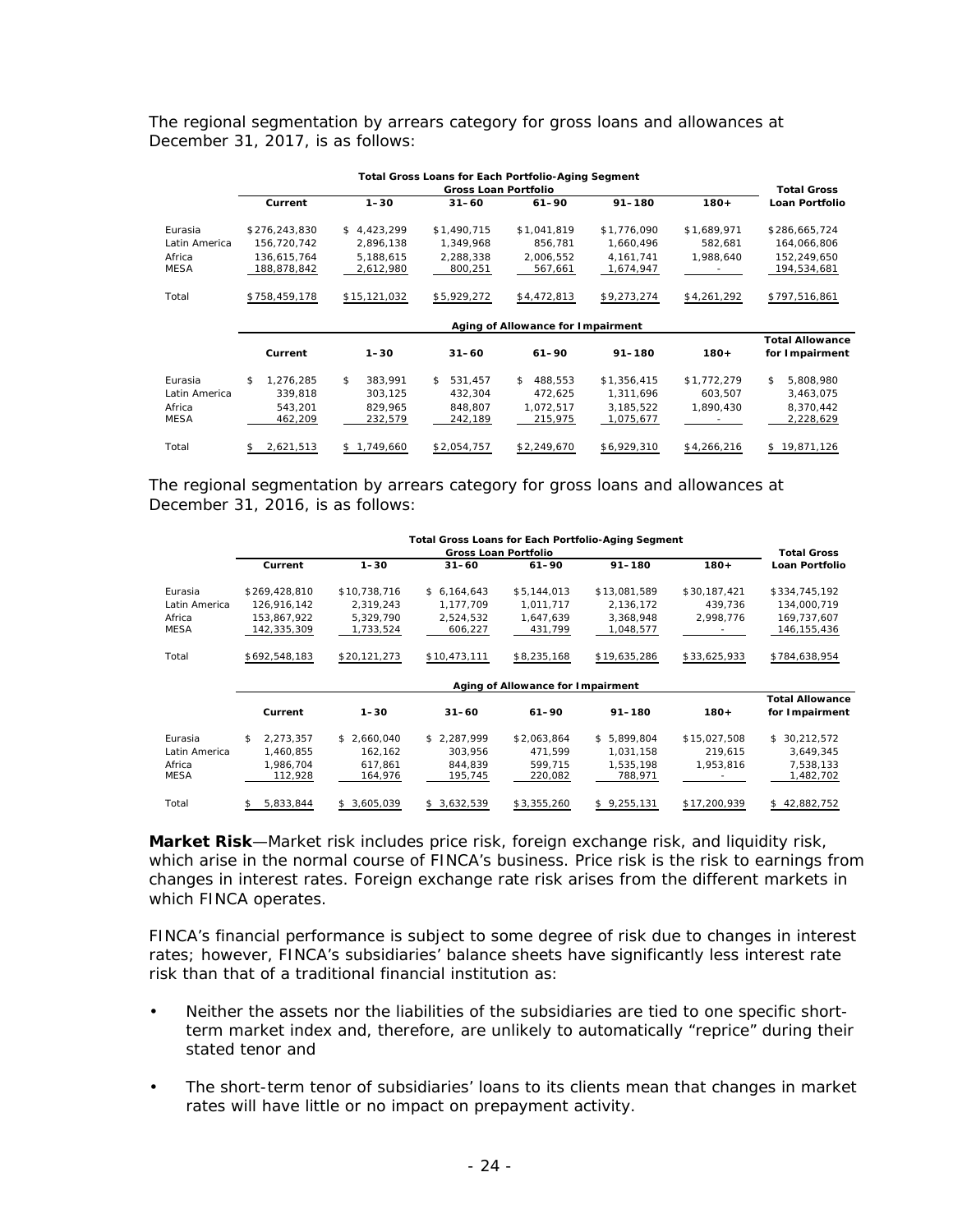The consideration of interest rate risk by term of asset and liability as of December 31, 2017, is as follows:

|                                                | Up to<br>3 Months            |               |               |    | 7-12 Months   |               | 1-3 Years       |                    | More than 3<br>Years | Non-Interest<br>Sensitive |         | 2017<br>Total     |
|------------------------------------------------|------------------------------|---------------|---------------|----|---------------|---------------|-----------------|--------------------|----------------------|---------------------------|---------|-------------------|
|                                                |                              |               | 3-6 Months    |    |               |               |                 |                    |                      | <b>Balances</b>           |         |                   |
| Cash and cash equivalents                      | \$49,638,036                 | \$            |               | Ŝ. |               | \$            |                 | $\mathbf{\hat{s}}$ | ×                    | \$104,273,998             |         | 153,912,034       |
| Restricted cash and cash equivalents           | 19.792.774                   |               | 3.526         |    | 1.011.411     |               | 50.000          |                    | 27.964               | 16.827.681                |         | 37.713.356        |
| <b>AFS Financial Assets</b>                    | 3,193,730                    |               |               |    |               |               | 11,357          |                    | 24,000               | 3,003,903                 |         | 6,232,990         |
| <b>Financial assets HTM</b>                    | 31,801,112                   |               | 5,030,502     |    | 4,459,331     |               | 741,841         |                    |                      |                           |         | 42,032,786        |
| Financial assets at FVTPL                      | 20.710.219                   |               | 10.260.882    |    | 195.929       |               |                 |                    |                      |                           | 99.166  | 31.266.196        |
| Loans receivable-net                           | 119,068,917                  |               | 156,397,392   |    | 239,550,494   |               | 228, 213, 780   |                    | 34,415,152           |                           |         | 777,645,735       |
| Due from banks                                 | 377,904                      |               | $\sim$        |    | i.            |               |                 |                    |                      |                           |         | 377,904           |
| Other receivables, prepaid, and other assets   | 2.051.739                    |               | 804,294       |    | 41.186        |               | 55.421          |                    |                      | 20.584.932                |         | 23,537,572        |
| Property and equipment-net                     |                              |               |               |    |               |               |                 |                    |                      | 32,057,081                |         | 32,057,081        |
| Intangible assets-net                          |                              |               |               |    |               |               |                 |                    |                      | 9,018,960                 |         | 9,018,960         |
| Goodwill                                       |                              |               |               |    |               |               |                 |                    |                      |                           | 989.143 | 989.143           |
| Current tax assets                             |                              |               |               |    |               |               |                 |                    |                      |                           | 923,351 | 923,351           |
| Deferred tax assets                            |                              |               |               |    |               |               |                 |                    |                      | 5,725,698                 |         | 5,725,698         |
| Total assets                                   | \$246,634,431                |               | \$172,496,596 |    | \$245,258,351 |               | \$229,072,399   |                    | \$34,467,116         | \$193,503,913             |         | \$1,121,432,806   |
| Accounts payable and other accrued liabilities | 36.072<br>$\mathbf{\hat{s}}$ | $\mathcal{S}$ |               | Ŝ. |               | $\mathcal{S}$ |                 | \$                 |                      | \$ 33,793,640             |         | \$<br>33,829,712  |
| Financial liability at FVTPL                   | 401,138                      |               | 10,200,840    |    | (123, 112)    |               | 562.699         |                    |                      |                           | 171.737 | 11,213,302        |
| Client deposits                                | 122,204,750                  |               | 44,198,482    |    | 58,174,895    |               | 53,220,881      |                    | 19,663,069           | 75,282,097                |         | 372,744,174       |
| Bank deposits                                  | 36.878.616                   |               | 17.028.807    |    | 6.722.485     |               | 1.805.567       |                    |                      |                           | 111.494 | 62.546.969        |
| Notes payable                                  | 61,765,617                   |               | 35,294,357    |    | 80,605,458    |               | 177,106,985     |                    | 21,558,579           |                           |         | 376,330,996       |
| Subordinated debt                              |                              |               | 65,741        |    | 96.576        |               | 2,488,735       |                    | 3,000,000            |                           |         | 5,651,052         |
| Deferred revenue                               |                              |               |               |    | $\sim$        |               |                 |                    |                      | 3,884,371                 |         | 3,884,371         |
| Employee benefits                              |                              |               |               |    | 3.398.290     |               |                 |                    |                      |                           |         | 3,398,290         |
| Current income tax liability                   |                              |               |               |    |               |               |                 |                    |                      | 4,320,467                 |         | 4,320,467         |
| Deferred tax liabilities                       |                              |               |               |    |               |               |                 |                    |                      | 2,138,352                 |         | 2,138,352         |
| <b>Total liabilities</b>                       | \$221,286,193                |               | \$106,788,227 |    | \$148,874,592 |               | \$235,184,867   |                    | \$44,221,648         | \$119,702,158             |         | \$<br>876,057,685 |
| Open position                                  | \$25,348,238                 |               | \$65,708,369  |    | \$96,383,759  |               | \$(6, 112, 468) |                    | \$ (9, 754, 532)     | \$73,801,755              |         | 245, 375, 121     |

The consideration of interest rate risk by term of asset and liability as of December 31, 2016 is as follows:

|                                                |                             |               |               |               |                | Non-Interest  |                    |
|------------------------------------------------|-----------------------------|---------------|---------------|---------------|----------------|---------------|--------------------|
|                                                | Up to                       |               |               |               | More than 3    | Sensitive     | 2016               |
|                                                | 3 Months                    | 3-6 Months    | 7-12 Months   | 1-3 Years     | Years          | Balances      | Total              |
| Cash and cash equivalents                      | 28.852.945<br>$\mathbf{\$}$ | \$            | \$            | \$            | \$             | \$111,944,090 | 140,797,035<br>\$. |
| Restricted cash and cash equivalents           | 16.062.158                  | 3.601         | 1.160.000     | 50.000        |                | 9.153.190     | 26,428,949         |
| AFS financial assets                           | 5.490.187                   |               | 11.925        |               |                | 2.168.239     | 7,670,352          |
| Financial assets HTM                           | 16.855.821                  | 2.248.156     | 5.530.111     | 471.513       | 255.024        | $\sim$        | 25,360,625         |
| Financial assets at EVTPL                      | 997.445                     | 9,195,564     | 1,789,005     | 828.242       |                | 6.680.939     | 19,491,195         |
| Loans receivable, net                          | 125,240,836                 | 154,538,186   | 232,685,940   | 212,487,596   | 16,803,644     |               | 741,756,202        |
| Due from banks                                 | 2.667.265                   | 1,574,133     | 1,305,821     |               |                | 2.063.078     | 7,610,297          |
| Other receivables, prepaid and other assets    | 12,458,937                  | 279,345       | 35,317        |               |                | 19,532,219    | 32,305,818         |
| Property and equipment, net                    |                             |               |               |               |                | 30,556,863    | 30,556,863         |
| Intangible assets, net                         |                             |               |               |               |                | 8,058,153     | 8,058,153          |
| Goodwill                                       |                             |               |               |               |                | 1,042,135     | 1,042,135          |
| Deferred tax assets                            |                             |               |               |               |                | 2,469,769     | 2,469,769          |
| Total assets                                   | \$208,625,594               | \$167,838,985 | \$242,518,119 | \$213,837,351 | \$17,058,668   | \$193,668,675 | \$1,043,547,393    |
| Accounts payable and other accrued liabilities | \$<br>373.947               | \$            | \$<br>29.614  | \$            | \$             | \$27.466.161  | 27,869,722<br>s.   |
| Financial liability at FVTPL                   | 250.379                     | 7.869.650     |               | 92.257        |                | 47.288        | 8,259,574          |
| Client deposits                                | 129.232.050                 | 23,542,847    | 42,316,305    | 44,604,042    | 5.802.484      | 16.842.429    | 262,340,157        |
| Bank deposits                                  | 17,969,580                  | 9,866,487     | 10,220,843    | 256.332       |                | 27.981        | 38, 341, 223       |
| Notes payable                                  | 163, 125, 928               | 32,395,771    | 92,467,927    | 147,699,113   | 19.847.965     |               | 455,536,704        |
| Subordinated debt                              |                             |               | 94,263        | 2,437,396     |                | 3,067,272     | 5,598,931          |
| Deferred revenue                               | 7.999                       |               |               |               |                | 5,585,391     | 5,593,390          |
| Employee benefits                              |                             |               | 689.563       | 1.075.720     | 1.942.615      |               | 3.707.898          |
| Current income tax liability                   |                             |               |               |               |                | 9.154.377     | 9.154.377          |
| Deferred tax liabilities                       | 68.854                      |               |               |               |                | 2,050,435     | 2,119,289          |
| <b>Total liabilities</b>                       | \$311,028,737               | \$73,674,755  | \$145,818,515 | \$196,164,860 | \$27,593,064   | \$64,241,334  | 818,521,265<br>s.  |
| Open position                                  | \$(102, 403, 143)           | \$94,164,230  | \$96,699,604  | \$17,672,491  | \$(10,534,396) | \$129,427,341 | 225,026,128<br>s.  |

FINCA has performed interest rate simulations based on the gap analysis to estimate the effect on net interest margin and on the longer-term economic value of equity for differing levels of immediate and ongoing changes to market interest rates. A gap analysis consists of separating FINCA's consolidated balance sheets into different time frames in which assets or liabilities mature. FINCA can influence certain interest rates, e.g., deposit and lending rates, whereas other interest rates are determined by exogenous factors in the global macroeconomy.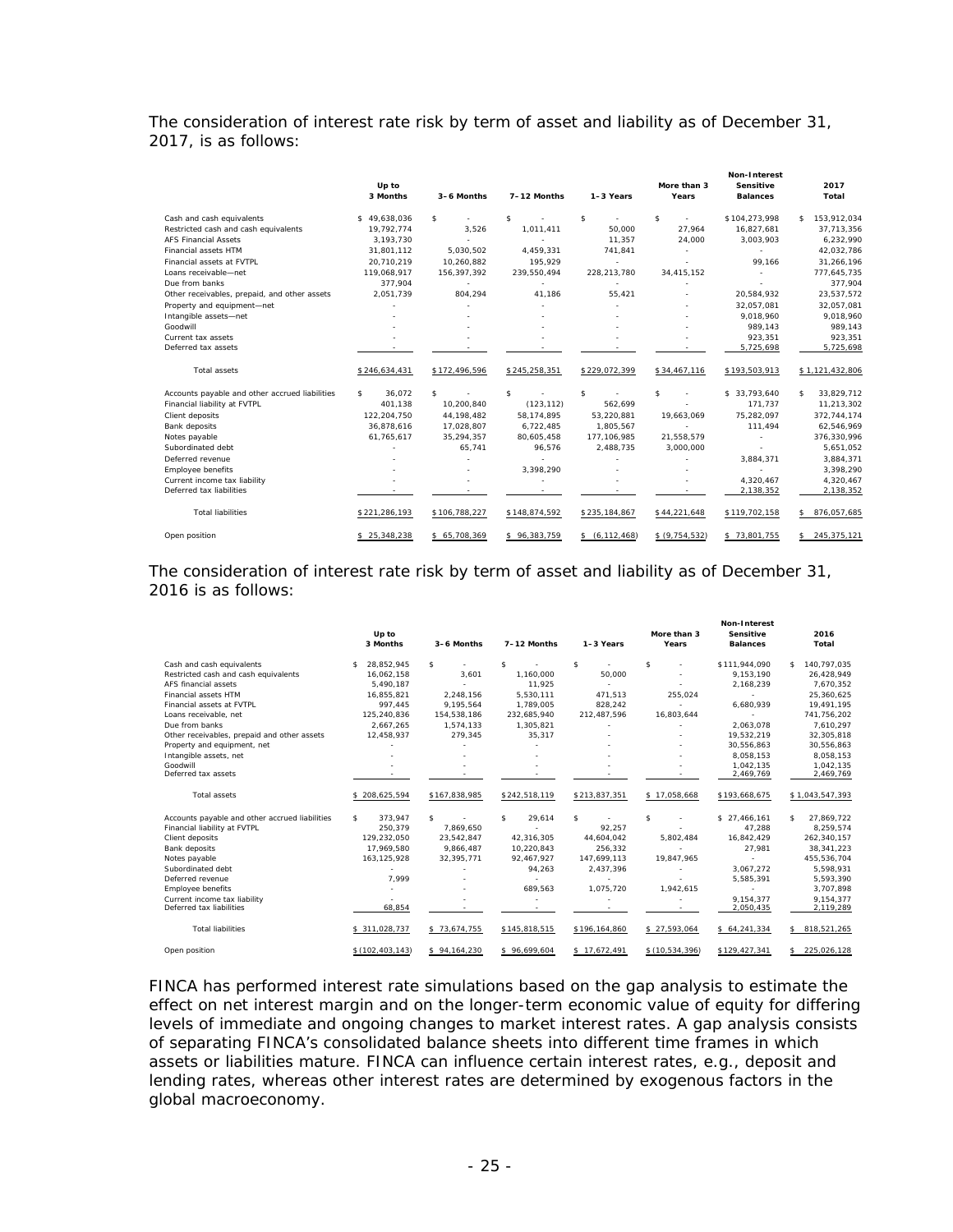On a group level, the network-wide impacts from simultaneous interest rate shocks of 200 basis points (bps) for USD and EUR and the weighted average of local currency shocks are considered. The effect on net interest income for the year and consolidated net equity from these assumed interest rate shocks are as follows:

**2017**

| USD/EUR net interest income impact $@$ 200 bps (in USD millions)<br>Local current net interest income impact (in USD millions) | 0.30<br>4.88 |
|--------------------------------------------------------------------------------------------------------------------------------|--------------|
| Total                                                                                                                          | 5.18         |
| Total as a percentage of total capital                                                                                         | 2.15 %       |

Since FINCA's interest-sensitive assets reprice more quickly than its interest-sensitive liabilities, increases in market interest rates result in higher net interest income (and the opposite is also true).

Impacts to the economic value of equity of the longer time bands are also estimated according to the guidance set forth by the Basel Committee on Bank Supervision under the Basel Accords recommendations on bank capital adequacy.

| As of December 31, 2017                | <b>Shock</b><br>(Average) | Economic<br>Value Impact<br>(in Millions) |
|----------------------------------------|---------------------------|-------------------------------------------|
| USD/EUR<br>Local                       | $200$ bps<br>734 bps      | (0.12)<br>4.13                            |
| Total                                  |                           | 4.01                                      |
| Total as a percentage of total capital |                           | 1.66 %                                    |

**Foreign Currency Risk**—Foreign currency risk exists at both FINCA and at the subsidiaries level. Subsidiaries are exposed to exchange rate risk when their liabilities or assets are denominated in a currency that differs from their functional currency (the nonfunctional currency is typically the USD). Subsidiaries are not exposed to any exchange rate risk on either assets or liabilities that are denominated in their functional currency. Certain subsidiaries have no foreign currency risk either because all of their assets and liabilities in their statements of financial position are denominated in their functional currency, their functional currency is the USD, or their functional currency is pegged to the USD.

Subsidiaries match their nonfunctional currency assets with their nonfunctional currency liabilities to the fullest possible extent, thereby minimizing or reducing any foreign currency risk. This matching occurs either by converting nonfunctional currency borrowings into functional currency borrowings, by lending in nonfunctional currency, or by maintaining other assets in nonfunctional currency. It is FINCA's policy not to allow speculative open currency positions; rather, each subsidiary's open currency position is maintained within prescribed limits relative to the subsidiary's capital. Currency positions are measured and reported to each subsidiary's Asset and Liability Committees (ALCO) on a monthly basis. At the consolidated level, FINCA experienced transaction gains of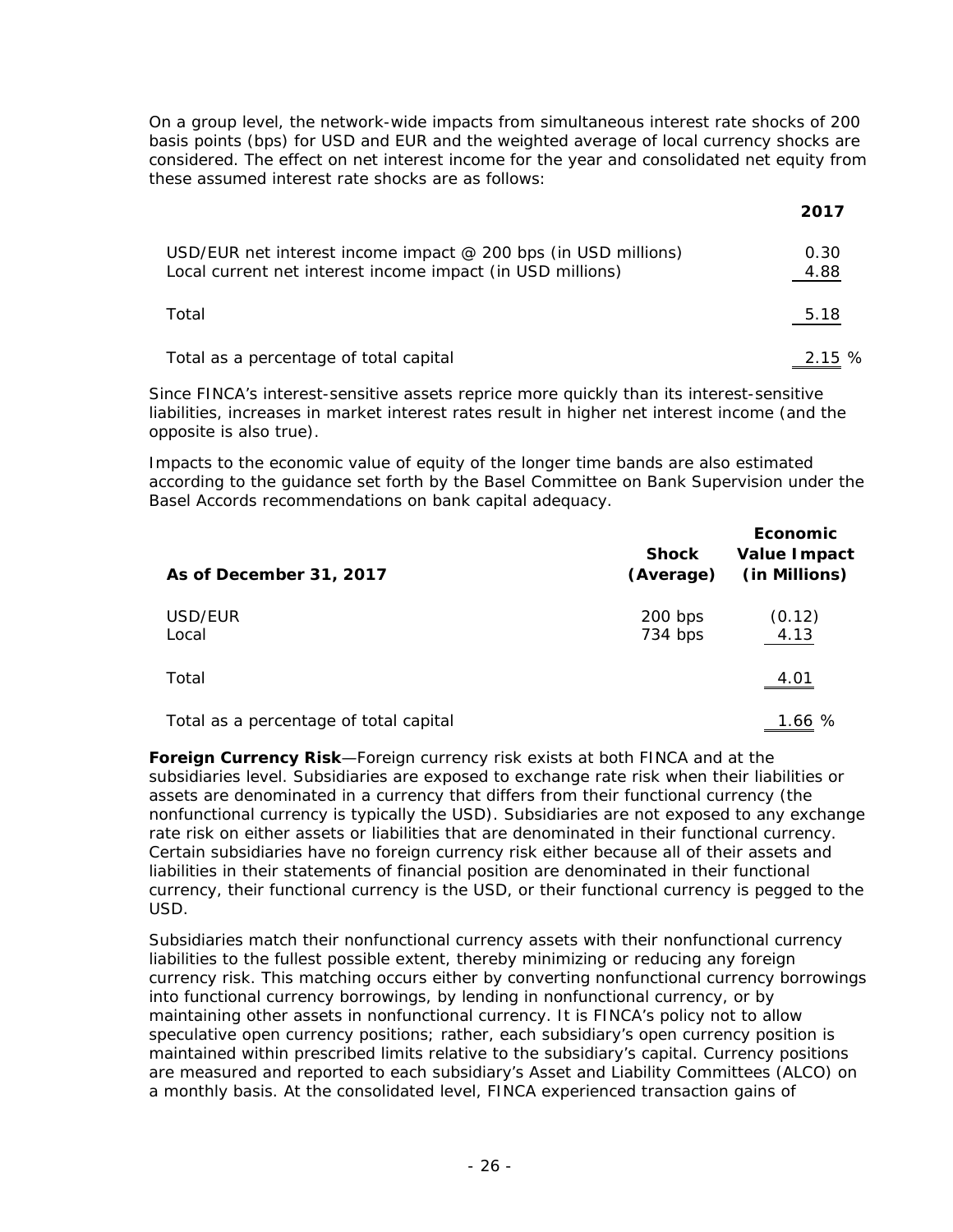\$2.8 million in 2017 in comparison to transaction losses of \$3.2 million in 2016, representing about 0.3% and 0.3% of average total assets in 2017 and 2016, respectively.

For assessment of the group foreign exchange risk, a Value-at-Risk (VaR) analysis is performed on a quarterly basis. The VaR measure estimates the potential loss in capital over a given holding period for a specified confidence level. The methodology employed is the variance-covariance, or delta-normal, approach. The holding period is one year, and the look-back period is 3.5 years. A limitation of the variance-covariance approach is the assumption of a standard normal (or Gaussian) distribution of portfolio returns, and therefore the methodology may underestimate the proportion of outliers and hence the VaR.

The results are shown in the following table:

|                         |                 | 95% Confidence 99% Confidence |
|-------------------------|-----------------|-------------------------------|
| As of December 31, 2017 | \$14.0 million  | \$19.8 million                |
|                         |                 | 95% Confidence 99% Confidence |
| As of December 31, 2016 | $$16.6$ million | $$23.5$ million               |

FINCA's portfolio VaR decreased in 2017 primarily due to a \$9.2 million reduction of net peso assets in Mexico as well as disposal of net ruble assets and their attendant volatility. The reduction in portfolio volatility was 83 basis points. Overall correlation among FINCA's basket of currencies held stable.

**Liquidity Risk**—Liquidity risk management includes the identification, measurement, and establishment of limits on potential losses arising from the difficulty of renewing liabilities under normal market conditions. FMH's funding and liquidity objective is to fund its existing asset base (and maintain sufficient excess liquidity), so that it can operate under unusual or adverse market conditions. At the aggregate level, FMH's goal is to ensure that there is sufficient funding in amount and tenor so that adequate liquid resources are available for all operating entities. The liquidity framework requires that entities be liquidity self-sufficient or net providers of liquidity. The primary sources of funding are (i) client and bank deposits, (ii) medium- and long-term borrowings, (iii) credit lines from local banks, and (iv) shareholders' equity.

FINCA works to ensure that the structural tenor of these funding sources is sufficiently long in relation to the tenor of its asset base. The goal of FINCA's asset-liability management is to ensure that there is excess tenor in the liability structure to provide excess liquidity to fund all assets. The excess liquidity resulting from a longer-term liability tenor can effectively offset potential downward pressures on liquidity that may occur under market stress. This excess funding is held in the form of bank deposits and, to lesser extent, unencumbered liquid securities.

Total cash and cash equivalents totaled \$153.9 million as of December 31, 2017, compared to \$140.8 million as of December 31, 2016. FINCA has maintained total cash balance equal to 13.7% and 13.5% of total assets as of December 31, 2017 and 2016, respectively.

**Liquidity Risk Management**—FINCA runs a centralized treasury model where the overall balance sheet is managed by the treasury department through each microfinance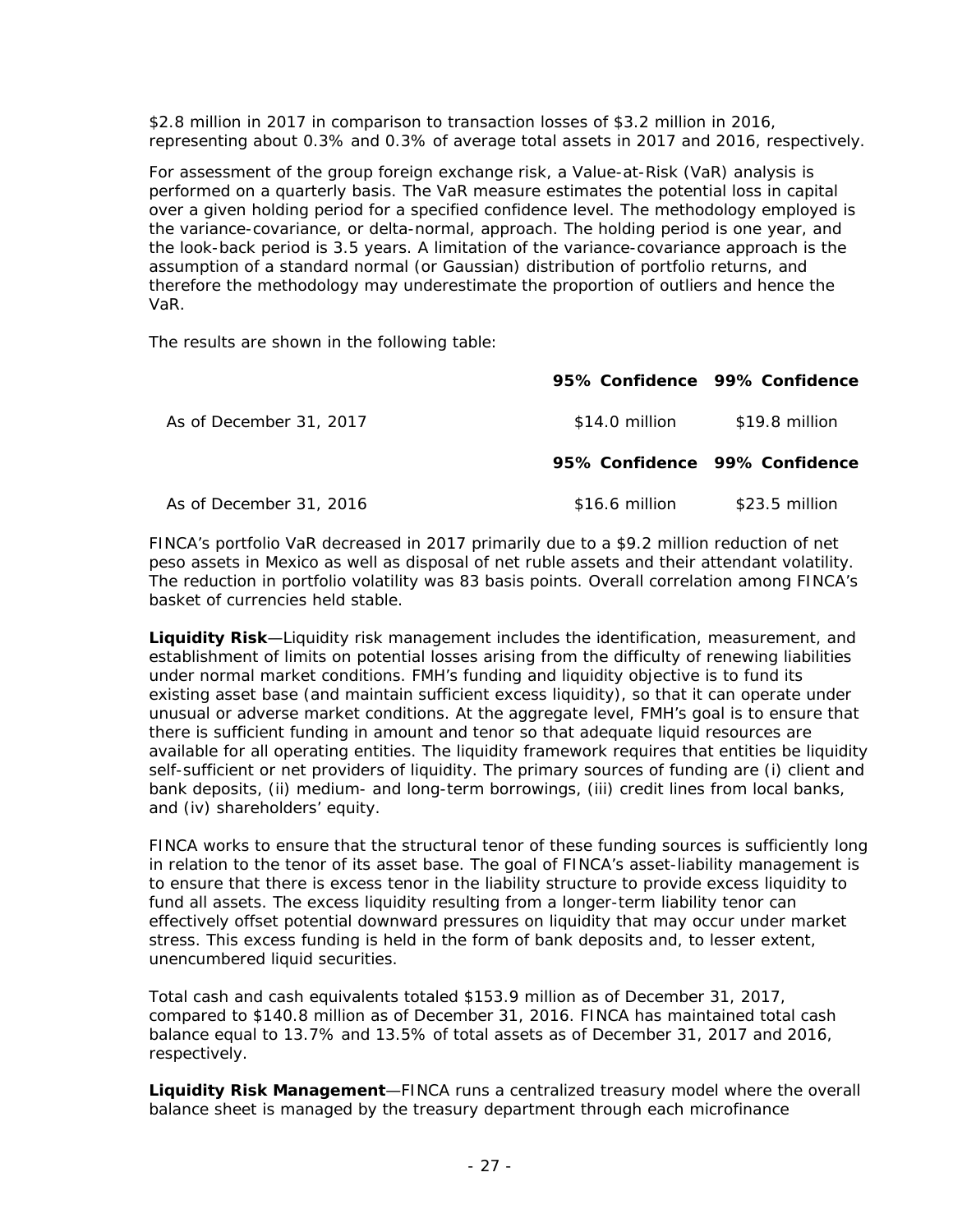subsidiaries' ALCO. Day-to-day liquidity and funding are managed by subsidiaries' Chief Financial or Finance Officers (CFOs) and treasurers at the country level and are monitored by subsidiary ALCO and FINCA treasury on a monthly basis. Liquidity management is the responsibility of senior management through FINCA's consolidated ALCO and is overseen by the board of directors through its audit and finance committee. Regulated savings deposit taking subsidiaries maintain legal reserve requirements in accordance with local regulations.

The table below is a gap analysis of FINCA's liquidity. Considering the contractual terms of client loans, FINCA has a substantial amount of excess liquidity in the under one-year time frame (gap < one year of \$259.3 million in 2017 and \$180.7 million in 2016). Due to the short-term nature of the loan portfolio (66.2% of which matures within one year), the \$6.3 and \$11.3 million negative liquidity gaps in years one to three and three to five, respectively, will be covered by the normal course of business operations as new loans are disbursed.

|                                      | Up to         | 1 Year to     | More than        |                   |
|--------------------------------------|---------------|---------------|------------------|-------------------|
| At December 31, 2017                 | 1 Year        | 3 Years       | 3 Years          | Total             |
| Cash and cash equivalents            | \$153,912,034 | \$            | \$               | 153,912,034<br>\$ |
| Restricted cash and cash equivalents | 37,635,392    | 50,000        | 27,964           | 37,713,356        |
| AFS financial assets                 | 5,959,990     | 35,357        | 237,643          | 6,232,990         |
| Financial assets HTM                 | 41,290,945    | 741,841       |                  | 42,032,786        |
| Financial assets at FVTPL            | 31,245,538    | 20,658        |                  | 31,266,196        |
| Loans receivable-net                 | 515,016,803   | 228,213,780   | 34,415,152       | 777,645,735       |
| Due from banks                       | 377,904       |               |                  | 377,904           |
| Other financial assets               | 27,541,188    | 361,793       | (1)              | 27,902,980        |
|                                      |               |               |                  |                   |
|                                      | 812,979,794   | 229,423,429   | 34,680,758       | 1,077,083,981     |
|                                      |               |               |                  |                   |
| Other financial liabilities          | 4,587,094     | 562,654       | 1,786,044        | 6,935,792         |
| Financial liability at FVTPL         | 10,605,074    | 608,228       |                  | 11,213,302        |
| Clients deposits                     | 299,860,226   | 53,220,881    | 19,663,067       | 372,744,174       |
| Bank deposits                        | 60,741,402    | 1,805,567     |                  | 62,546,969        |
| Notes payable                        | 177,744,319   | 177,028,098   | 21,558,579       | 376,330,996       |
| Subordinated debt                    | 162,316       | 2,488,736     | 3,000,000        | 5,651,052         |
|                                      |               |               |                  |                   |
|                                      | 553,700,431   | 235,714,164   | 46,007,690       | 835,422,285       |
|                                      |               |               |                  |                   |
| Liquidity gap                        | \$259,279,363 | (6, 290, 735) | \$(11, 326, 932) | 241,661,696<br>\$ |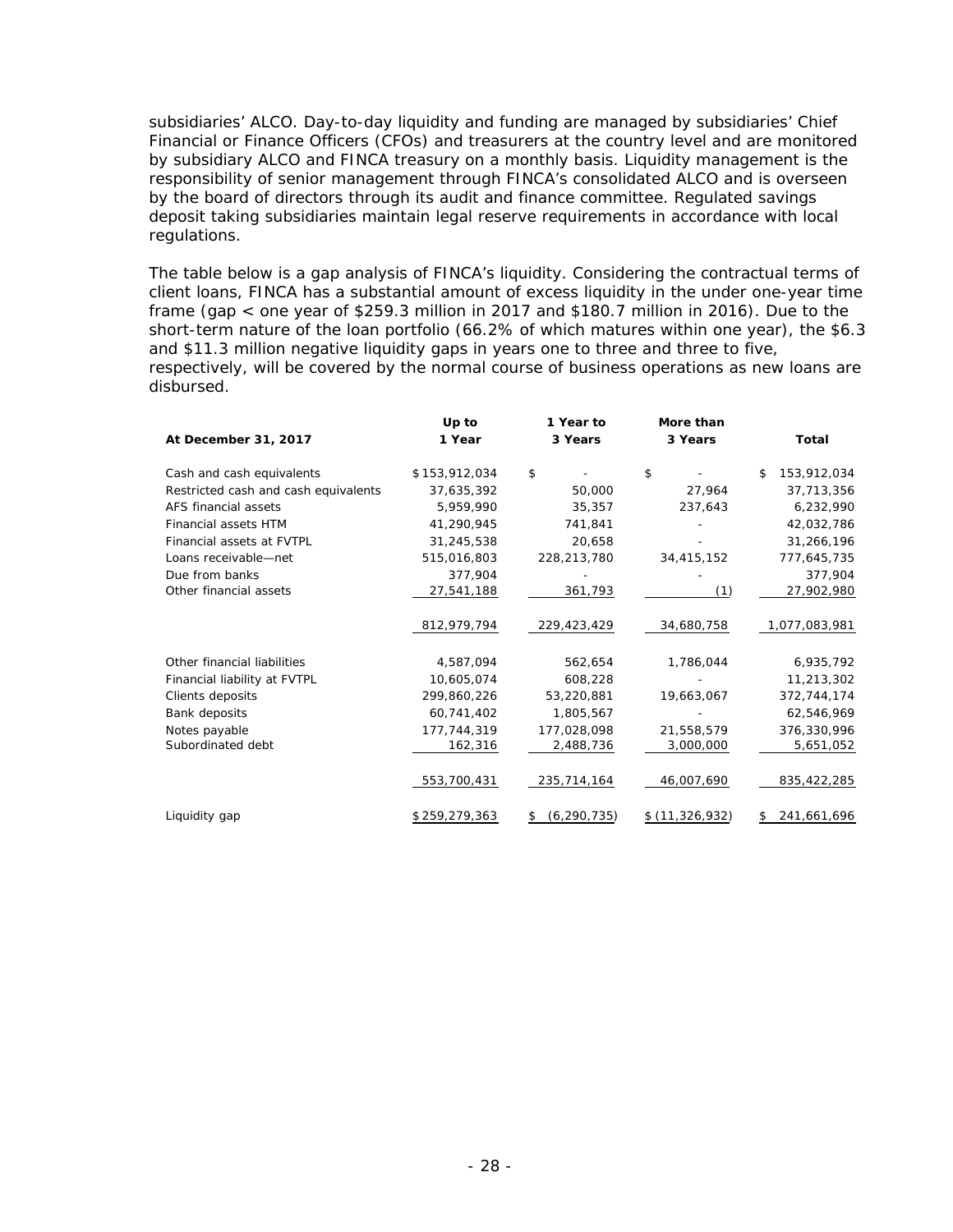|                                   | Up to<br>1 Year | 1 Year to<br>3 Years | More than<br>3 Years | Total         |
|-----------------------------------|-----------------|----------------------|----------------------|---------------|
| At December 31, 2016              |                 |                      |                      |               |
| Cash and cash equivalents         | \$140,797,035   | \$                   | \$                   | \$140,797,035 |
| Restricted cash and cash          |                 |                      |                      |               |
| equivalents                       | 26,026,969      | 377,083              | 24,897               | 26,428,949    |
| Available for sale financial      |                 |                      |                      |               |
| assets                            | 7,116,713       |                      | 553,639              | 7,670,352     |
| <b>Financial assets</b>           |                 |                      |                      |               |
| held-to-maturity                  | 24,634,088      | 471,513              | 255,024              | 25,360,625    |
| Financial assets at fair value    |                 |                      |                      |               |
| through profit and loss           | 18,662,953      | 44,151               | 784,091              | 19,491,195    |
| Loans receivable-net              | 512,464,962     | 212,487,596          | 16,803,644           | 741,756,202   |
| Due from banks                    | 7,610,297       |                      |                      | 7,610,297     |
| Other financial assets            | 17,350,161      |                      | 28,787               | 17,378,948    |
|                                   | 754,663,178     | 213,380,343          | 18,450,082           | 986,493,603   |
| Other financial liabilities       | 27,708,115      | 504,647              | 2,045,371            | 30,258,133    |
| Financial liability at fair value |                 |                      |                      |               |
| through profit and loss           | 8,123,166       | 136,408              |                      | 8,259,574     |
| Clients deposits                  | 211,933,633     | 44,597,393           | 5,809,131            | 262,340,157   |
| Bank deposits                     | 38,084,892      | 256,331              |                      | 38, 341, 223  |
| Notes payable                     | 287,989,629     | 147,699,112          | 19,847,963           | 455,536,704   |
| Subordinated debt                 | 94,263          | 2,437,396            | 3,067,272            | 5,598,931     |
|                                   | 573,933,698     | 195,631,287          | 30,769,737           | 800,334,722   |
| Liquidity gap                     | \$180,729,480   | 17,749,056<br>\$     | \$(12, 319, 655)     | \$186,158,881 |

The traditional gap analysis may overstate the amount of near-term liquidity since it does not take into consideration the behavioral characteristics of FINCA's client loan portfolio as well as the diversified nature of FINCA's clients deposit base. From a behavioral perspective, FINCA's clients are able to renew their loans for multiple terms, which lessens the amount of short-term liquidity (lowers the positive gap in that time frame). A significant portion of small-scale deposits based on historical behavior may be deemed as a stable source of funding and can be allocated beyond the one-year time frame.

FMH's consolidated statements of financial position remain liquid in all timeframes owing to the diversified nature of customer deposits and short asset tenor as well as to the fact that client loans amortize. FMH's borrowings are predominately two-year tenor with principal repaid at maturity.

**Third-Party Risk**—New risks emerge as FINCA's business model continues to evolve. In particular, FINCA may engage third-party relationships in the delivery of services to our clients that brings with it a commensurate emphasis on third-party/vendor risk management.

Third-party risk management is conducted to assess the ongoing behavior, performance, and risks that each third-party relationship introduces. This includes corporate and social responsibility compliance; reputational, operational, and regulatory/legal compliance; information security; technology; and financial risks. Each third-party/vendor engagement requires specific due diligence and ongoing monitoring activities depending on the nature of the services being provided. This includes all phases of the vendor relationship, including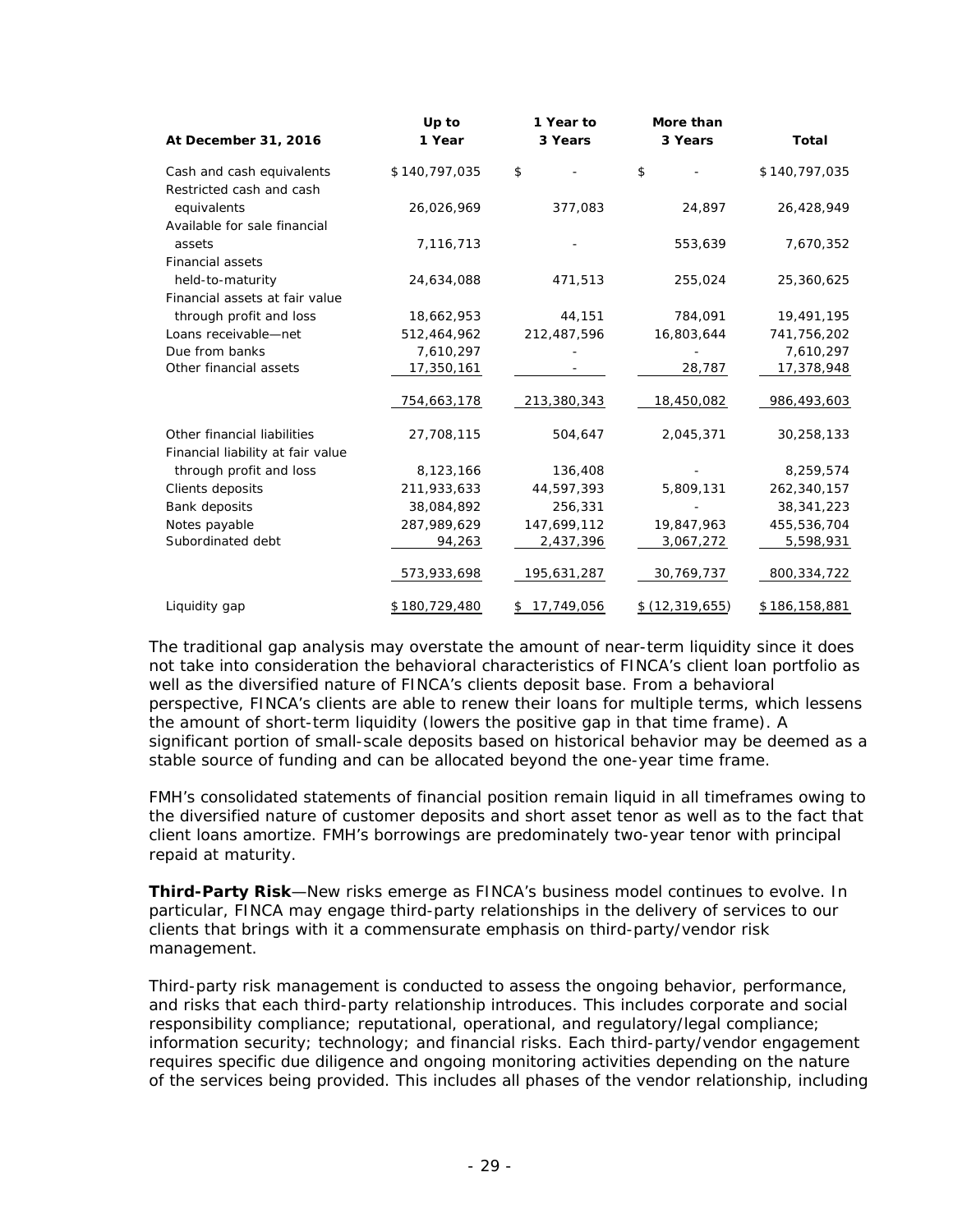review of proposals, implementation, system integration, and performance monitoring of the third-party services.

# **6. FINANCIAL ASSETS AND LIABILITIES—FAIR VALUE MEASUREMENTS**

FINCA applies IFRS 13, *Fair Value Measurement*, guidance on fair value measurement that established a framework for measuring and disclosing fair value. As defined in the guidance, fair value is the price that would be received to sell an asset or paid to transfer a liability in an orderly transaction between market participants at the measurement date. FINCA utilizes characteristics of the asset or liability and market data or assumptions that market participants would use in pricing the asset or liability, including assumptions about risk and the risks inherent in the inputs to the valuation technique.

Fair value for measurement and/or disclosure purposes in these consolidated financial statements is determined on such a basis, except for leasing transactions that are within the scope of IAS 17, *Leases*, and measurements that have some similarities to fair value, but are not fair value, such as value in use in IAS 36.

FINCA classifies its fair value balances in the fair value hierarchy based on the observability of the inputs used in the fair value calculation as follows:

*Level 1*—Quoted prices are available in active markets for identical assets or liabilities as of the reporting date. Active markets are those in which transactions for the asset or liability occur in sufficient frequency and volume to provide pricing information on an ongoing basis.

*Level 2*—Pricing inputs are other than quoted prices in active markets included in Level 1, which are either directly or indirectly observable as of the reporting date. Significant assumptions are observable in the marketplace throughout the full term of the instrument and can be derived from observable data or are supported by observable levels at which transactions are executed in the marketplace.

The fair value of loans receivable, notes payable, deposits from clients, and subordinated debt categorized as Level 2 are based on a blend of quoted prices for the instruments and quoted prices for similar instruments on the measurement date. FINCA adjusted the discount rate on notes payable by using a credit margin that reflects the credit risk rating for companies similar to FINCA.

FVTPL assets, categorized as Level 2, consist of foreign exchange forward and crosscurrency interest rate swaps. These financial instruments are categorized as Level 2 assets because they are valued based on the indirectly observable inputs, including forward exchange rates, interest rate yield curves, and counterparty credit risk.

*Level 3*—Pricing inputs that are significant and generally less observable than those from objective sources. Level 3 includes those financial instruments that are valued using models or other valuation methodologies.

The fair value of notes payable, deposits from clients, and subordinated debt categorized as Level 3 is based on a model which applies credit risk adjusted factors derived from credit margin, quoted prices for similar instruments, and credit risk ratings on similar counterparties.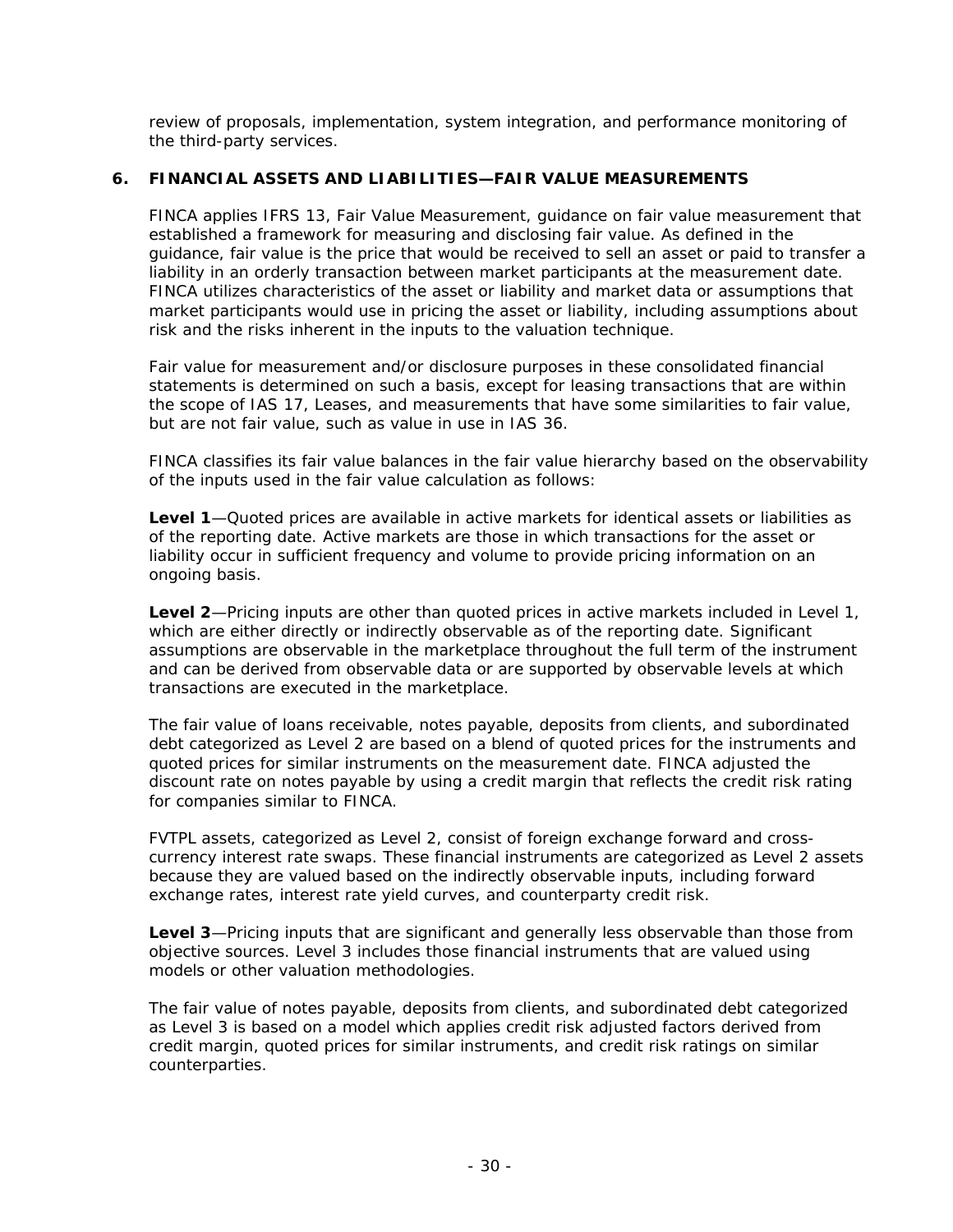The following tables set forth, by level within the fair value hierarchy, the fair value of FINCA's financial assets and liabilities as of December 31, 2017 and 2016.

Financial assets and liabilities are classified in their entirety based on the lowest level of input that is significant to the fair value measurement. FINCA's assessment of the significance of a particular input to the fair value measurement requires the exercise of judgment and may affect the valuation of fair value assets and liabilities and their placement within the fair value hierarchy levels.

Except as detailed in the following table, management considers that the carrying amounts of financial assets and financial liabilities recognized in the consolidated financial statements approximate their fair values and are categorized as Level 2.

|                                                  |               | 2017              | 2016          |                   |  |
|--------------------------------------------------|---------------|-------------------|---------------|-------------------|--|
|                                                  | Carrying      |                   | Carrying      |                   |  |
|                                                  | Amount        | <b>Fair Value</b> | Amount        | <b>Fair Value</b> |  |
| <b>Financial Assets</b>                          |               |                   |               |                   |  |
| Loans receivable                                 | \$777,645,735 | \$774,852,759     | \$741,756,202 | \$763,784,531     |  |
| AFS financial assets                             | 6,232,990     | 6,232,990         | 530,036       | 553,639           |  |
| <b>Financial Liabilities</b>                     |               |                   |               |                   |  |
| Financial liabilities held at<br>amortized cost: |               |                   |               |                   |  |
| Deposits from clients                            | \$372,744,174 | \$376,578,972     | \$262,340,157 | \$260,875,587     |  |
| Notes payable                                    | 376,330,996   | 375,580,136       | 455,536,704   | 456, 177, 202     |  |
| Subordinated debt                                | 5,651,052     | 5,706,083         | 5,598,931     | 5,621,172         |  |

Fair value hierarchy at December 31, 2017, is as follows:

|                                                  | Level 1                        | Level <sub>2</sub> | Level 3      | Total         |
|--------------------------------------------------|--------------------------------|--------------------|--------------|---------------|
| <b>Financial Assets</b>                          |                                |                    |              |               |
| Loans receivable                                 | \$                             | \$774,852,759      | \$           | \$774,852,759 |
| AFS financial assets (Note 13)                   | 2,694,745                      | 3,538,245          |              | 6,232,990     |
| <b>Financial Liabilities</b>                     |                                |                    |              |               |
| Financial liabilities held at<br>amortized cost: |                                |                    |              |               |
| Deposits from clients                            | \$<br>$\overline{\phantom{a}}$ | \$295,684,179      | \$80.894.793 | \$376,578,972 |
| Notes payable                                    | 12.132.769                     | 240.371.580        | 123.075.787  | 375,580,136   |
| Subordinated debt                                |                                | 3.129.703          | 2,576,380    | 5,706,083     |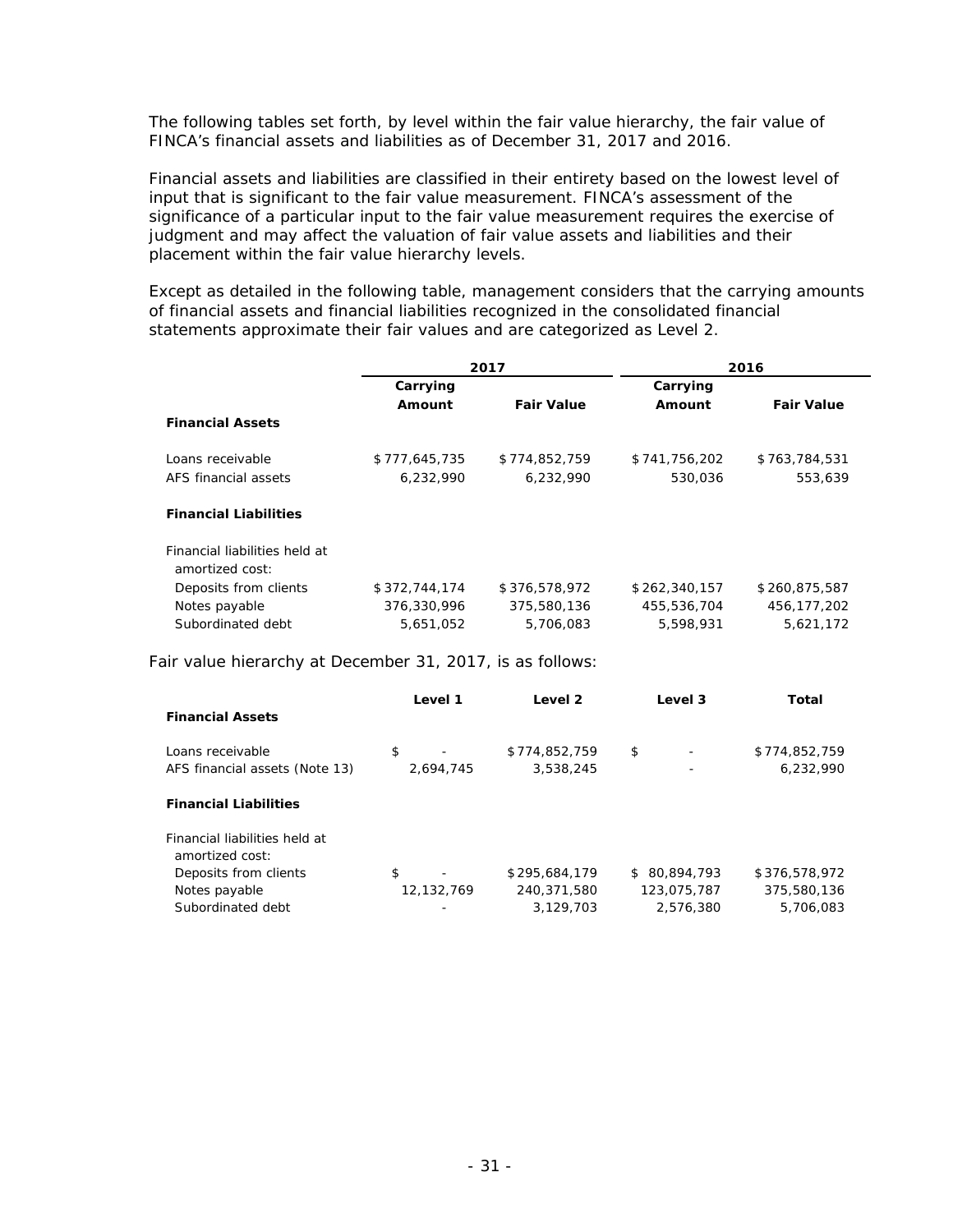|                                                                            |                              | Fair Value as at December 31 |                                |                                                                                                                                                                                                                                                                                         |                                       | Relationship of                                |
|----------------------------------------------------------------------------|------------------------------|------------------------------|--------------------------------|-----------------------------------------------------------------------------------------------------------------------------------------------------------------------------------------------------------------------------------------------------------------------------------------|---------------------------------------|------------------------------------------------|
| Financial Assets/<br><b>Financial liabilities</b>                          | 2017<br>Asset<br>(Liability) | 2016<br>Asset<br>(Liability) | <b>Fair Value</b><br>Hierarchy | Valuation<br><b>Techniques and</b><br>Key Inputs                                                                                                                                                                                                                                        | Significant<br>Unobservable<br>Inputs | Unobservable<br>Inputs to<br><b>Fair Value</b> |
| 1) Foreign currency<br>forward contracts<br>measured at<br>FVTPL (Note 15) | 276,545<br>\$<br>(646, 346)  | \$5,733,680<br>(13, 798)     | $\overline{2}$                 | Discounted cash flow. Future<br>cash flows are estimated based<br>on forward exchange rates (spot<br>exchange rate at the end of the<br>reporting period) and contract<br>forward rates, discounted at a<br>rate that reflects the credit risk<br>of the counterpart in the<br>contract | N/A                                   | N/A                                            |
| 2) Foreign exchange<br>swaps measured<br>at FVTPL (Note 15)                | 10,709,417<br>(10, 556, 956) | 13,757,515<br>(8, 245, 776)  | 2                              | Discounted cash flow. Future<br>cash flows are estimated based<br>on forward exchange rates (spot<br>exchange rate at the end of the<br>reporting period) and contract<br>forward rates, discounted at a<br>rate that reflects the credit risk<br>of the counterpart in the<br>contract | N/A                                   | N/A                                            |
| 3) AFS financial<br>assets-Treasury<br>bills (Note 13)                     | 2,694,745                    | 2,620,655                    | 1                              | Quoted bid prices in an<br>active market                                                                                                                                                                                                                                                | N/A                                   | N/A                                            |
| 4) AFS financial<br>assets-time<br>deposits (Note 13)                      | 3,538,245                    | 4,496,058                    | $\overline{2}$                 | Quoted prices of similar<br>instruments traded in<br>active markets                                                                                                                                                                                                                     | N/A                                   | N/A                                            |

There were no transfers between Levels 1 and 2 or Levels 2 and 3 during the year.

# **7. NET INTEREST INCOME BEFORE PROVISION FOR IMPAIRMENT LOSSES ON LOANS**

Net interest income for the years ended December 31, 2017 and 2016, is as follows:

|                                           | 2017             | 2016            |
|-------------------------------------------|------------------|-----------------|
| Interest income:                          |                  |                 |
| Cash and cash equivalents and investments | 6,175,683<br>\$. | 8,065,177<br>\$ |
| Loans to clients                          | 277,575,311      | 277, 161, 375   |
| Total interest income                     | 283,750,994      | 285, 226, 552   |
| Interest expense:                         |                  |                 |
| Deposits from clients                     | 30,499,340       | 20, 197, 311    |
| Notes payable and subordinated debt       | 39,046,105       | 50,238,519      |
| Total interest expense                    | 69,545,445       | 70,435,830      |
| Net interest income                       | \$214,205,549    | \$214,790,722   |

## **8. OTHER OPERATING INCOME**

Total other operating income for the years ended December 31, 2017 and 2016, was \$33.4 million and \$29.1 million, respectively. Included in this amount is \$5.6 million and \$5.8 million of fines and penalties income and \$2.0 million and \$1.3 million of insurance income for the years ended December 31, 2017 and 2016, respectively and includes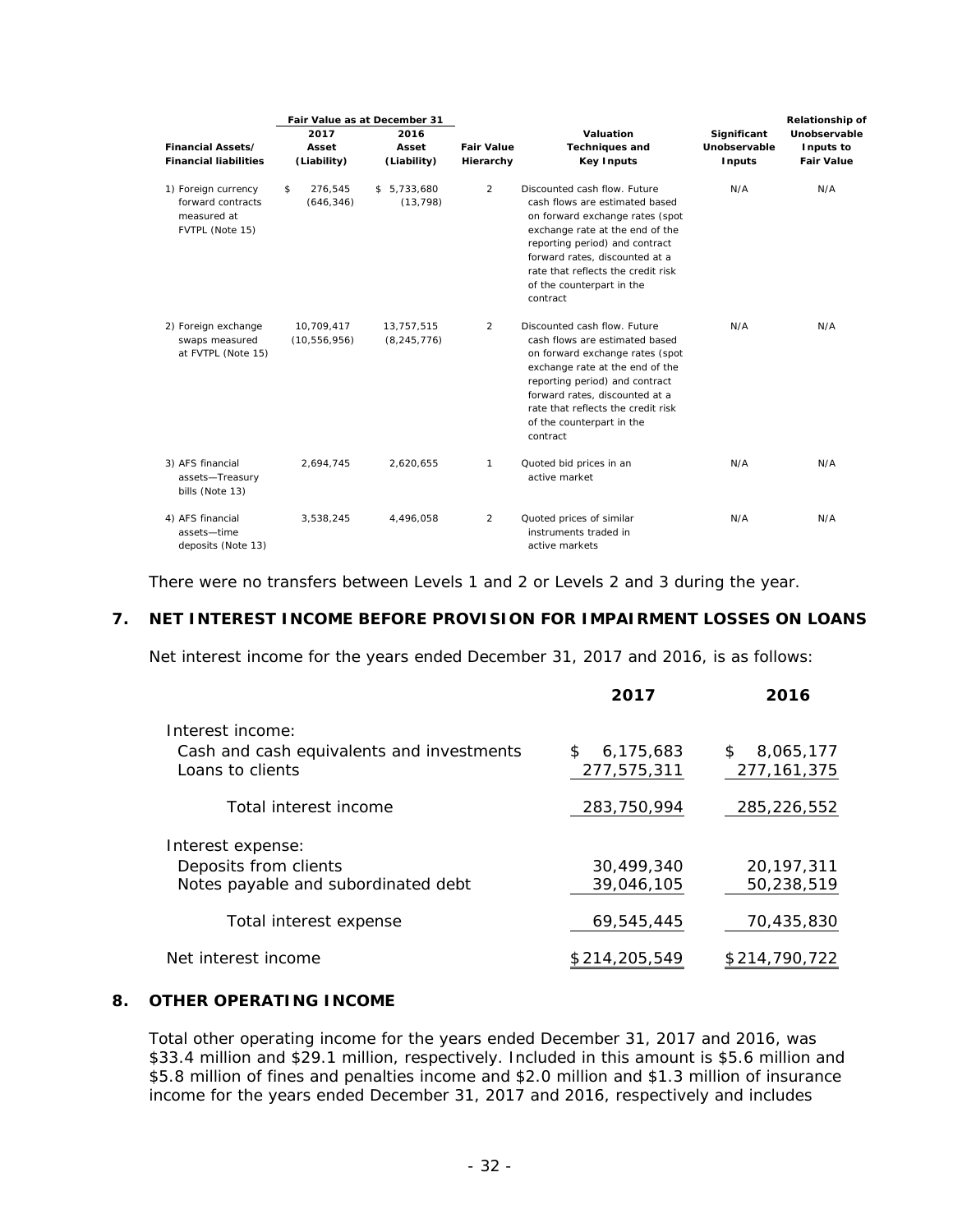principal forgiveness for certain debt obligations of FINCA Azerbaijan totaling \$14.7 million for the year ended December 31, 2017.

#### **9. PERSONNEL EXPENSES**

Personnel expenses for the years ended December 31, 2017 and 2016, consist of the following:

| 2017          | 2016          |
|---------------|---------------|
| \$ 88,067,860 | \$87,048,802  |
| 7,168,897     | 7,853,870     |
| 13,037,362    | 11,418,108    |
| 4,128,006     | 4,365,634     |
| \$112,402,125 | \$110,686,414 |
|               |               |

#### **10. OTHER OPERATING EXPENSES**

Other operating expenses for the years ended December 31, 2017 and 2016, consist of the following:

|                                   | 2017         | 2016         |
|-----------------------------------|--------------|--------------|
| Professional fees                 | \$16,273,956 | \$20,445,950 |
| Rent/utilities                    | 14,456,890   | 14,642,091   |
| Travel                            | 10,744,146   | 10,427,332   |
| Consumables and office supply     | 4,626,560    | 3,880,170    |
| Communication                     | 6,843,430    | 6,076,530    |
| Taxes other than income           | 4,386,021    | 2,564,422    |
| Security                          | 4,394,595    | 4,466,156    |
| License/memberships/meetings      | 5,960,600    | 3,732,613    |
| Marketing                         | 4,517,494    | 4,291,608    |
| Repairs and maintenance           | 2,643,489    | 2,276,122    |
| Training and hiring               | 1,657,370    | 2,044,897    |
| Bank charges                      | 1,467,738    | 1,933,131    |
| Motor vehicles expenses           | 1,767,619    | 1,435,471    |
| Insurance                         | 1,633,207    | 1,272,032    |
| Impairment on assets held for use |              | 1,024,180    |
| Other expenditures                | 2,581,881    | 5,613,071    |
|                                   | \$83,954,996 | \$86,125,776 |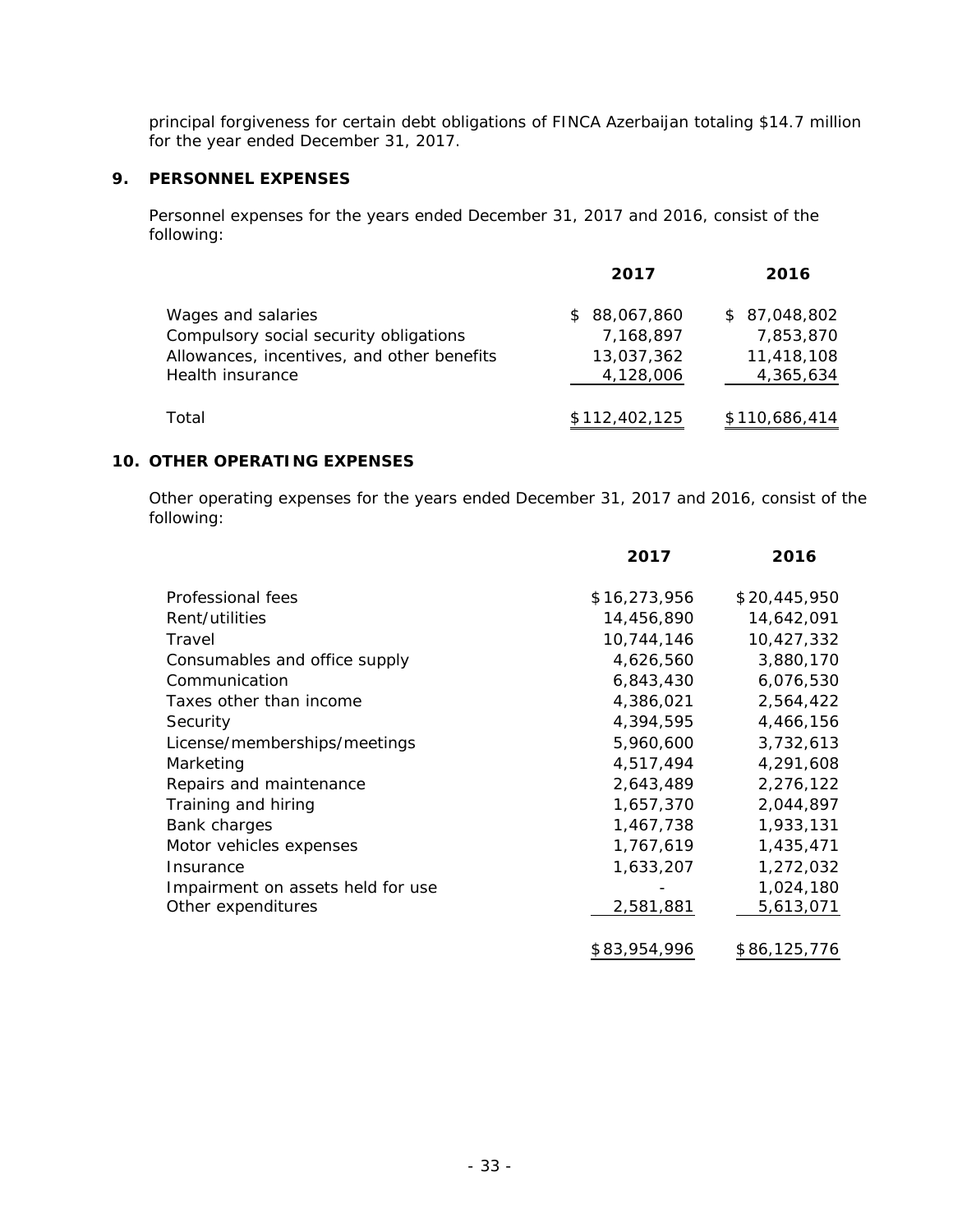## **11. INCOME TAX**

Income tax expense for the years ended December 31, 2017 and 2016, were as follows:

|                                             | 2017                          | 2016                      |
|---------------------------------------------|-------------------------------|---------------------------|
| Current tax expense<br>Deferred tax expense | \$16,468,963<br>(3, 238, 372) | \$13,743,746<br>3,818,394 |
| Total income tax expense                    | \$13,230,591                  | \$17,562,140              |

In calculating both the current tax and the deferred tax, the respective country-specific tax rates are applied. The total income tax expense includes the local country income taxes for the subsidiaries and foreign withholding taxes on certain cross-border payments. The average actual income tax rate for the subsidiaries was 26.5% in 2017 and 26.1% in 2016.

FINCA is exempt from taxes on income, except unrelated business taxable income, under provision of Section 501(c)(3) of the United States Internal Revenue Code and the applicable income tax regulations of the District of Columbia.

Reconciliation of income tax expense for the years ended December 31, 2017 and 2016, is as follows:

|                                                               | 2017                               | 2016                                |
|---------------------------------------------------------------|------------------------------------|-------------------------------------|
| Profit/(loss) before income tax expense<br>Income tax expense | \$<br>35,685,761<br>(13, 230, 591) | (2,916,190)<br>\$<br>(17, 562, 140) |
| Profit/(loss) for the year from continuing operations         | 22,455,170<br>\$                   | (20, 478, 330)<br>\$                |
|                                                               | 2017                               | 2016                                |
| Tax rate using domestic tax rate of parent                    |                                    |                                     |
| company (exempt on US federal taxes on<br>income)             | \$                                 | $\boldsymbol{\mathsf{S}}$           |
| Income tax (taxable Subsidiaries) at local                    |                                    |                                     |
| statutory rates                                               | 10,348,159                         | (970,002)                           |
| Expenses not deductible for tax purposes                      | 1,631,692                          | 3,829,730                           |
| Tax-exempt income                                             | (3,568,851)                        | (155, 478)                          |
| Recognition of previously unrecognized tax                    |                                    |                                     |
| losses                                                        | (1,887,515)                        | (90, 055)                           |
| Adjustment for under provision in prior periods               | 2,000,904                          | 871,840                             |
| Foreign withholding taxes                                     | 3,294,959                          | 3,412,049                           |
| Effect of unused tax losses and tax offsets not               |                                    |                                     |
| recognized as deferred tax assets                             | 1,423,000                          | 7,291,838                           |
| Other                                                         | (11, 757)                          | 3,372,218                           |
| Total                                                         | \$13,230,591                       | \$17,562,140                        |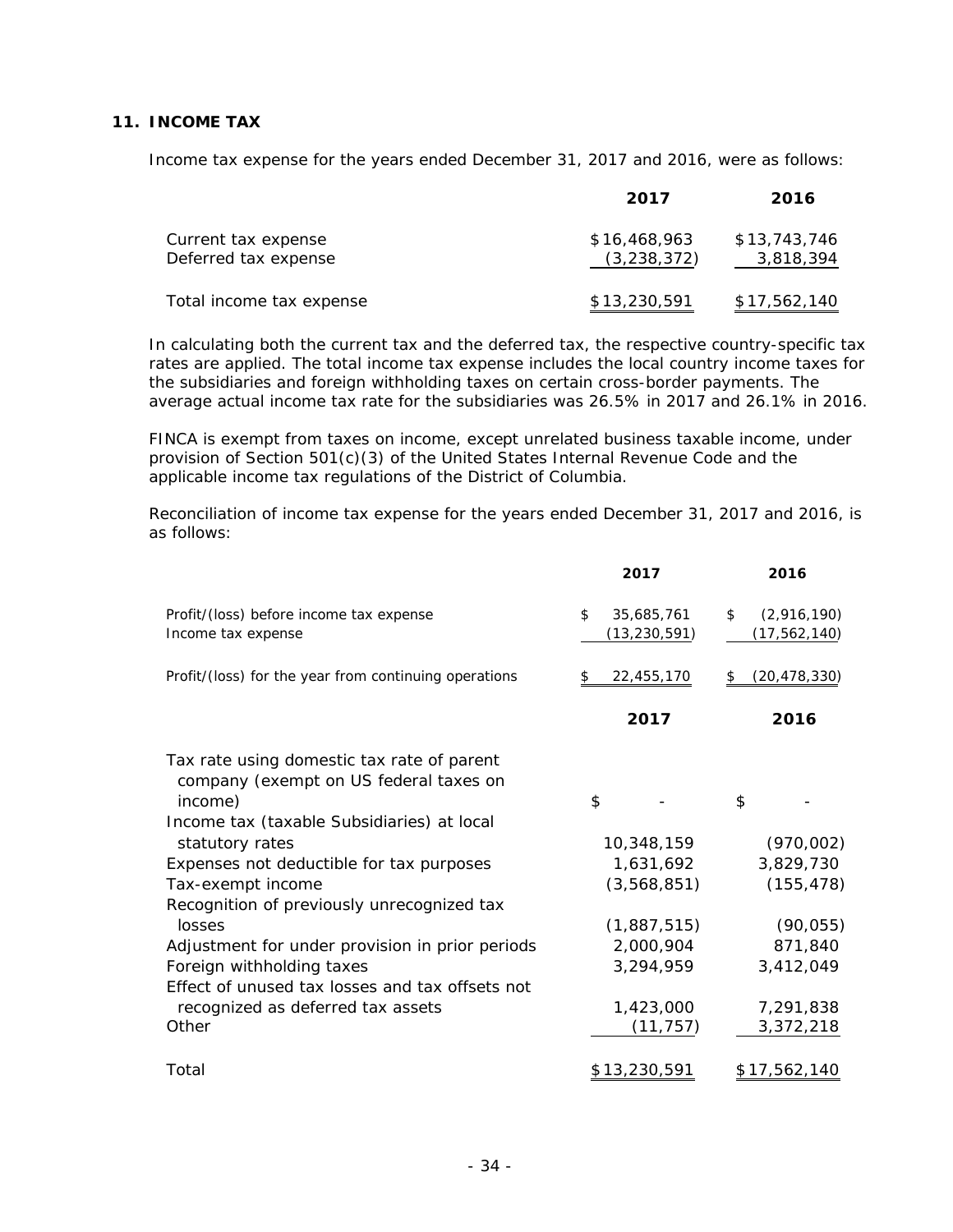Deferred income taxes are calculated, under the balance sheet method, on temporary differences arising between the tax bases of assets and liabilities and their carrying amounts, using the applicable tax rate as stipulated by the tax legislation of the respective countries.

The movements in deferred tax assets and liabilities (the balances are offset within the same jurisdiction as permitted by IAS 12, *Income Taxes*, and shown on a net basis by subsidiaries), details of the deferred tax liability, amounts charged or credited directly to profit or loss during the period, and amounts charged or credited directly to equity during the period are shown below.

In 2017, FINCA recorded \$1.3 million of income tax expense on \$18.2 million of temporary differences associated with FINCA's investments in subsidiaries because it was probable that the temporary differences associated with the distribution of retained earnings through payments of dividends will reverse in the foreseeable future. The temporary differences of \$18.2 million include \$17.1 million of expected distributions of retained earnings from 2017 and \$1.1 million for an increase of expected distributions of retained earnings from prior years.

In 2016, FINCA recorded \$2.1 million of income tax expense on \$18.5 million of temporary differences associated with FINCA's investments in subsidiaries because it was probable that the temporary differences associated with the distribution of retained earnings through payments of dividends will reverse in the foreseeable future. The temporary differences of \$18.5 million include \$14.3 million of expected distributions of retained earnings from 2016 and \$4.2 million for an increase of expected distributions of retained earnings from prior years. The deferred tax liability related to the future distributions of retained earnings by subsidiaries is \$1.4 million and \$1.8 million as of December 31, 2017 and 2016, respectively.

**Deferred Tax Assets**—Deferred tax assets were recognized by the subsidiaries in the following jurisdictions in 2017: Armenia, Azerbaijan, Democratic Republic of Congo (DRC), Kyrgyzstan, Pakistan, Tajikistan, Tanzania, USA, and Zambia (2016—Armenia, DRC, Georgia, Honduras, Pakistan, Tajikistan, and Tanzania).

|                                    |               | (Charged)             |           |                          |
|------------------------------------|---------------|-----------------------|-----------|--------------------------|
|                                    | Assets        | Credited to           | Credited  | Credited to              |
| 2017                               | (Liabilities) | <b>Profit or Loss</b> | to Equity | Disc Ops                 |
| Property and equipment             |               |                       |           |                          |
| and software                       | 12,192<br>\$  | \$<br>131,083         | \$(4,873) | $\frac{1}{2}$ -          |
| Provision for loan-loss impairment | 1,102,734     | (847, 884)            | 53,411    |                          |
| Cash flow hedges                   |               | 893.922               | (87, 035) | ٠                        |
| Deferred income/accrued interest   | 636,927       | (119, 397)            | 21,531    | $\overline{\phantom{a}}$ |
| Tax loss carryforwards             | 2,828,171     | 2.707.184             | (1, 324)  | -                        |
| Other                              | 1,145,674     | 511,224               | 38,495    |                          |
| Net tax assets                     | \$5,725,698   | \$3,276,132           | \$20,205  | \$                       |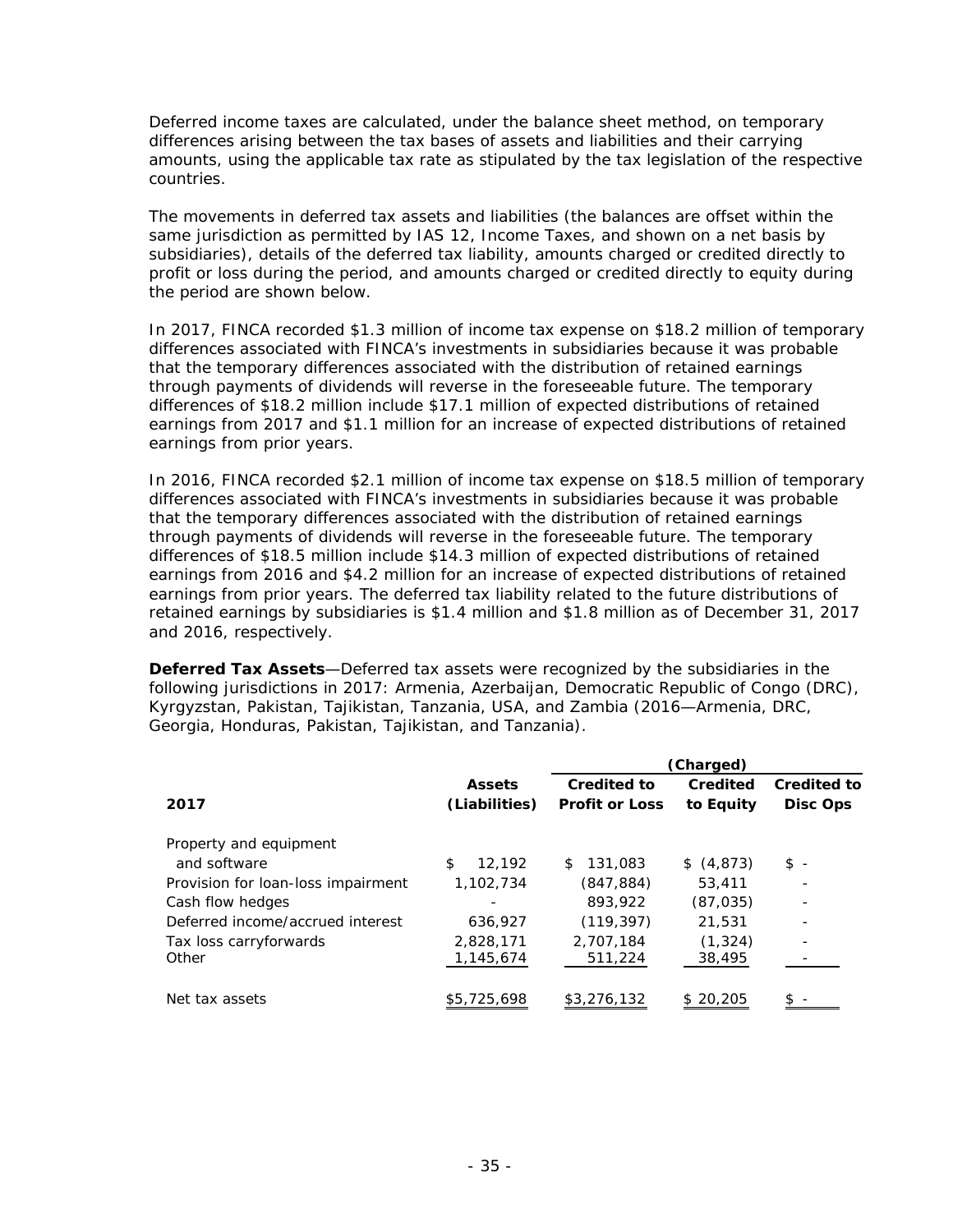|                         |               | (Charged)             |              |                 |  |
|-------------------------|---------------|-----------------------|--------------|-----------------|--|
|                         | Assets        | Credited to           | Credited     | Credited to     |  |
| 2016                    | (Liabilities) | <b>Profit or Loss</b> | to Equity    | Disc Ops        |  |
|                         |               |                       |              |                 |  |
| Property and equipment  |               |                       |              |                 |  |
| and software            | \$(123, 763)  | \$<br>86,816          | \$(23, 494)  | \$<br>14,867    |  |
| Provision for Joan-Joss |               |                       |              |                 |  |
| impairment              | 2,004,029     | 38,548                | (147, 986)   | (715, 361)      |  |
| Cash flow hedges        | (980, 957)    | 720,101               | 19,414       |                 |  |
| Deferred income/accrued |               |                       |              |                 |  |
| interest                | 777,855       | (552,781)             | (26, 630)    |                 |  |
| Tax loss carryforwards  | 119,663       | (3, 193, 018)         | (44, 295)    |                 |  |
| Other                   | 672,942       | 161,586               | (12,681)     | (757,073)       |  |
| Net tax assets          | \$2,469,769   | \$(2,738,748)         | \$(235, 672) | \$(1, 457, 567) |  |

**Deferred Tax Liabilities**—Deferred tax liabilities are recorded by Ecuador, FMH, Georgia, Honduras, Malawi, the Netherlands, Nicaragua, USA, and Uganda in 2017 (2016—Ecuador, FMH, Kyrgyzstan, Malawi, the Netherlands, Nicaragua, USA, and Uganda) as follows:

|                                    |                  | (Charged)             |           |  |
|------------------------------------|------------------|-----------------------|-----------|--|
|                                    | Assets           | Credited to           | Credited  |  |
| 2017                               | (Liabilities)    | <b>Profit or Loss</b> | to Equity |  |
| Property and equipment and         |                  |                       |           |  |
| software                           | (473, 271)<br>\$ | \$(216, 414)          | \$1,766   |  |
| Provision for loan-loss impairment | (258, 928)       | (3, 573)              | 5.119     |  |
| Deferred income/accrued interest   | 1,963            | (10, 823)             | 1,346     |  |
| Tax loss carryforwards             | 130,830          | 61,835                | 11,215    |  |
| Future distribution of retained    |                  |                       |           |  |
| earnings                           | (1, 435, 114)    | 325,759               |           |  |
| Other                              | (103, 832)       | (194, 511)            | (782)     |  |
| Net tax (liabilities) assets       | \$(2, 138, 352)  | (37.727)              | \$18,664  |  |

|                                    |                 | (Charged)             |                 |  |
|------------------------------------|-----------------|-----------------------|-----------------|--|
|                                    | Assets          | Credited to           | Credited        |  |
| 2016                               | (Liabilities)   | <b>Profit or Loss</b> | to Equity       |  |
| Property and equipment and         |                 |                       |                 |  |
| software                           | \$<br>(258,623) | (134, 165)<br>\$      | \$ (3, 170)     |  |
| Provision for loan-loss impairment | (260, 474)      | (1,956)               | (26, 567)       |  |
| Deferred income/accrued interest   | 11,440          | 133,662               | 388             |  |
| Tax loss carryforwards             | 57,780          | (6, 548)              | 6.398           |  |
| Future distribution of retained    |                 |                       |                 |  |
| earnings                           | (1,760,873)     | (1, 284, 995)         |                 |  |
| Other                              | 91,461          | 214,356               | (19,391)        |  |
| Net tax (liabilities) assets       | \$(2, 119, 289) | (1,079,646)<br>\$     | (42,341<br>ا \$ |  |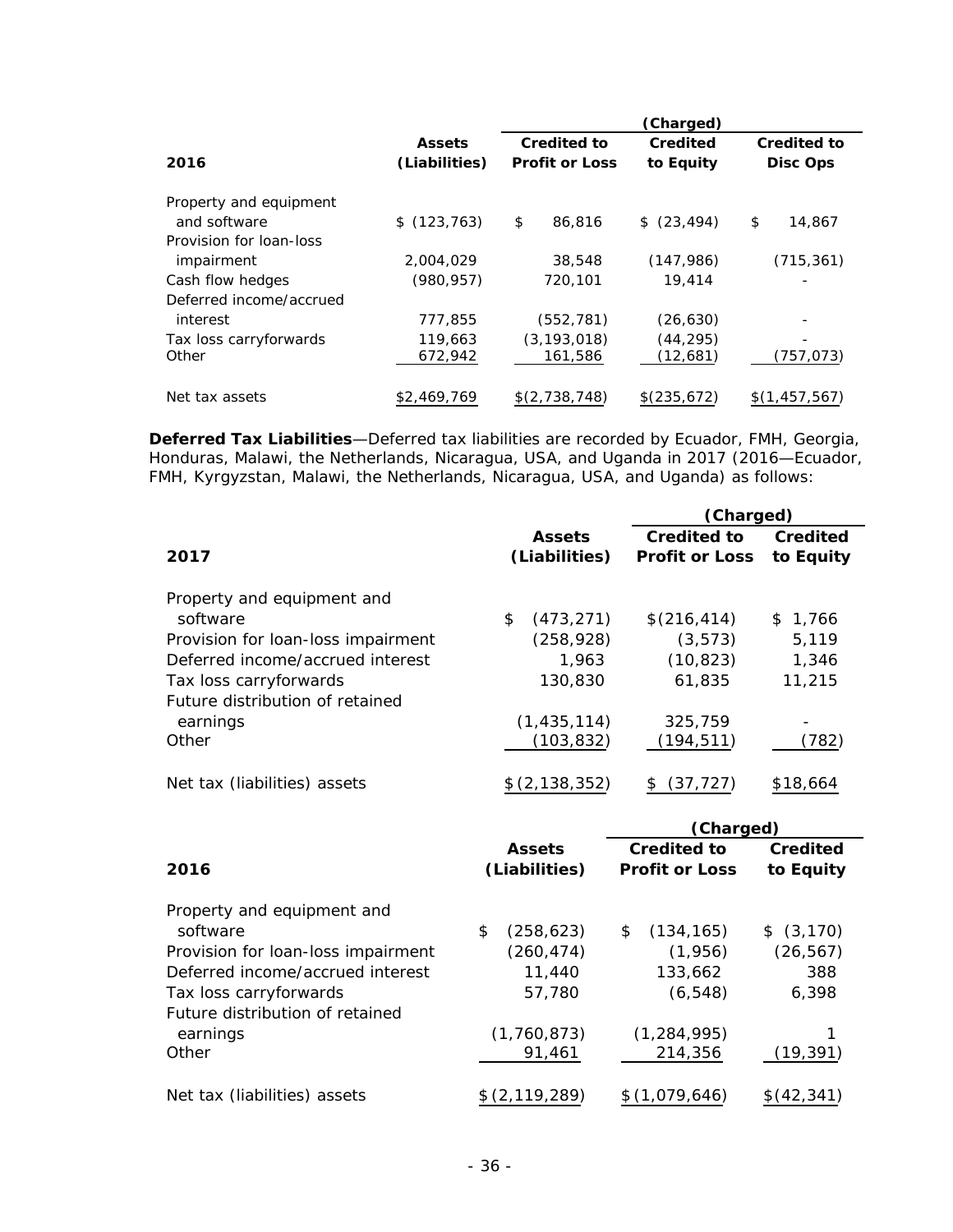#### **12. RESTRICTED CASH AND CASH EQUIVALENTS**

Restricted cash balances of \$37.7 million and \$26.4 million as of December 31, 2017 and 2016, respectively, comprise undisbursed grant funds to be used in lending and operations, cash balances for country-specific regulatory requirements, and pledged collateral related to local borrowings and deposits, substantially all of which can be contractually released within 12 months.

#### **13. AFS FINANCIAL ASSETS**

|                                                            | 2017        | 2016        |
|------------------------------------------------------------|-------------|-------------|
| Certificates of deposit and other (maturity<br>over 3 mos) | \$6,232,990 | \$7,670,352 |
| Total                                                      | \$6,232,990 | \$7,670,352 |

#### **14. FINANCIAL ASSETS HTM**

Financial assets HTM in the amount of \$42.0 million and \$25.4 million at December 31, 2017 and 2016, respectively. Assets at December 31 2017 include \$26.9 million of market Treasury bills issued by State Bank of Pakistan, of which \$22.9 million mature within three months of the balance sheet date and \$7.3 million of Georgia Ministry of Finance Treasury Bills, of which \$6.6 million mature within 12 months of the balance sheet date.

Assets at December 31 2016, include \$17.9 million of market Treasury bills issued by State Bank of Pakistan, of which \$16.5 million mature within three months of the balance sheet date and \$7.3 million of Georgia Ministry of Finance Treasury Bills, of which \$6.5 million mature within 12 months of the balance sheet date.

#### **15. FINANCIAL ASSETS AND LIABILITIES AT FAIR VALUE THROUGH PROFIT OR LOSS**

The financial assets and liabilities at FVTPL are represented by the following balances:

| 2017                                               | <b>Notional</b><br>Amount | <b>Fair Value</b><br>Assets | <b>Fair Value</b><br>Liabilities |
|----------------------------------------------------|---------------------------|-----------------------------|----------------------------------|
| Fair value from derivatives with<br>third parties: |                           |                             |                                  |
| Foreign exchange swaps                             | \$<br>23,549,720          | \$<br>10,709,417            | \$<br>10,566,956                 |
| Foreign exchange forwards                          | 15,473,360                | 276,545                     | 646,346                          |
| Other securities                                   |                           | 20,280,234                  |                                  |
| Total derivatives with third                       |                           |                             |                                  |
| parties                                            | 39,023,080                | 31,266,196                  | 11,213,302                       |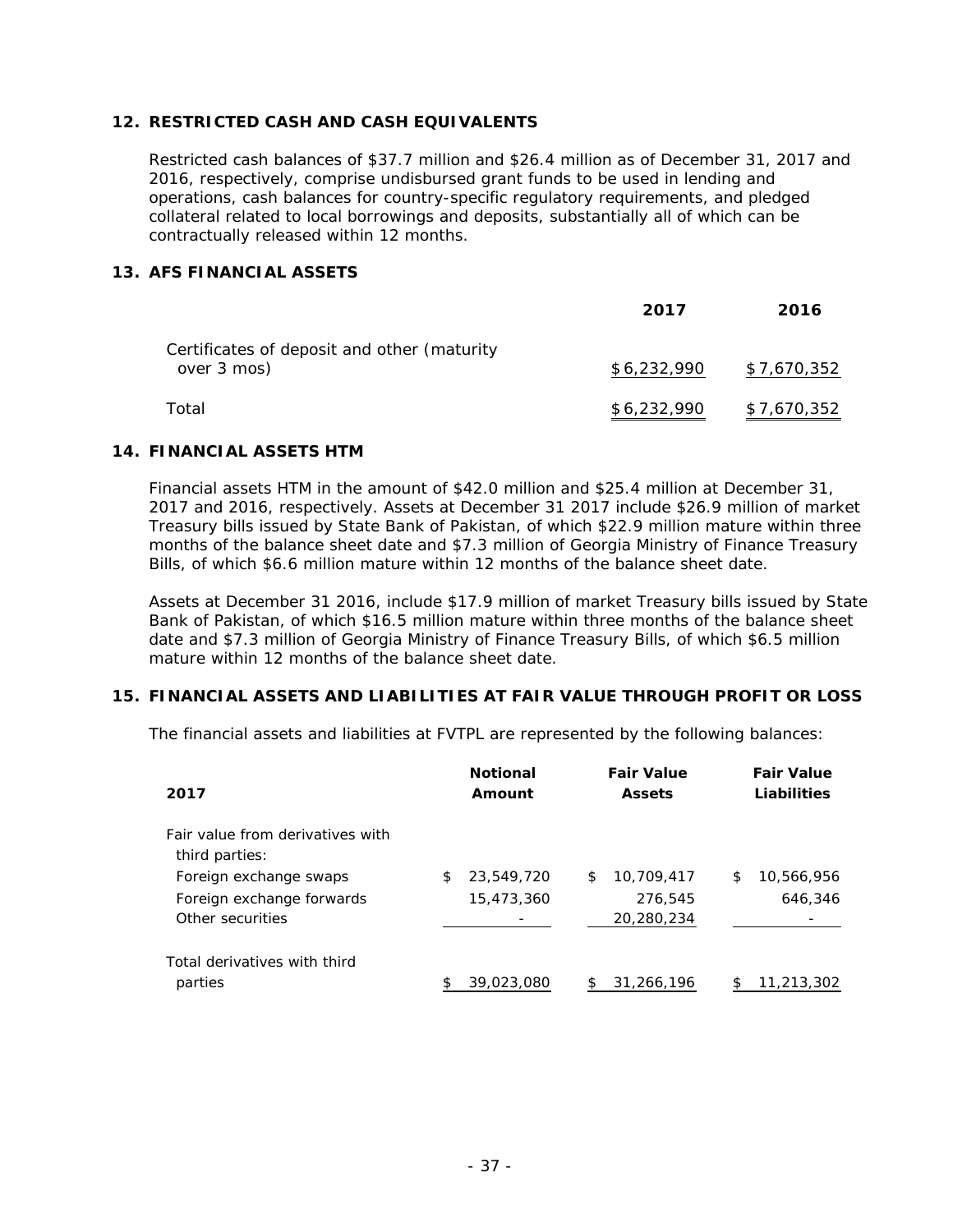| 2016                                               | <b>Notional</b> | <b>Fair Value</b> | <b>Fair Value</b> |
|----------------------------------------------------|-----------------|-------------------|-------------------|
|                                                    | Amount          | <b>Assets</b>     | Liabilities       |
| Fair value from derivatives with<br>third parties: |                 |                   |                   |
| Foreign exchange swaps                             | \$60,581,978    | \$13,757,515      | \$8,245,776       |
| Foreign exchange forwards                          | 20,094,840      | 5,733,680         | 13,798            |
| Total derivatives with third<br>parties            | \$80,676,818    | \$19,491,195      | \$8,259,574       |

Neither of the above balances related to hedge transactions qualified for hedge accounting.

# **16. LOANS RECEIVABLE—NET**

Loans receivable as at December 31, 2017 and 2016, including operations that were discontinued in 2017, consist of the following:

|                                                                                                                                                                                                                      | 2017                                                                  | 2016                                                                         |
|----------------------------------------------------------------------------------------------------------------------------------------------------------------------------------------------------------------------|-----------------------------------------------------------------------|------------------------------------------------------------------------------|
| Gross loans to clients—current<br>Gross loans to clients—noncurrent                                                                                                                                                  | \$532,015,233<br>265,501,628                                          | \$509,130,748<br>275,508,206                                                 |
| Total gross loans to clients                                                                                                                                                                                         | 797,516,861                                                           | 784,638,954                                                                  |
| Less allowances for impairment                                                                                                                                                                                       | (19, 871, 126)                                                        | (42,882,752)                                                                 |
| Loans receivable                                                                                                                                                                                                     | \$777,645,735                                                         | \$741,756,202                                                                |
|                                                                                                                                                                                                                      | 2017                                                                  | 2016                                                                         |
| Allowances for impairments-balance<br>at January 1<br>Discontinued operations<br>Impairment loss for the year:<br>Charge for the year<br>Amounts written off-net of recovery<br>Effect of foreign currency movements | \$42,882,752<br>(110, 712)<br>28,550,245<br>(52, 218, 771)<br>767,612 | \$24,923,718<br>(2, 182, 559)<br>57,253,878<br>(34, 873, 929)<br>(1,608,356) |
| Balance at December 31                                                                                                                                                                                               | 19,871,126                                                            | \$42,882,752                                                                 |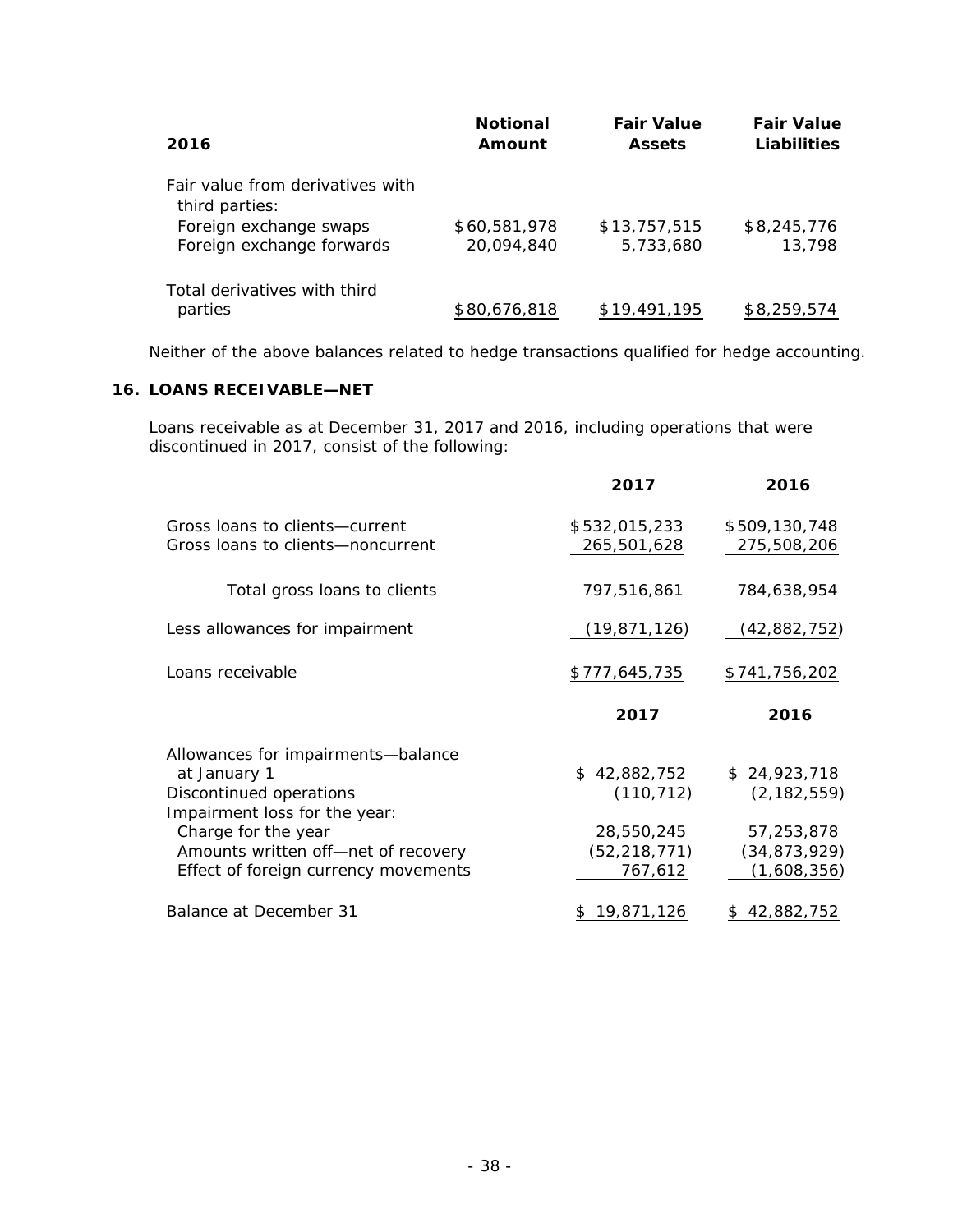| Outstanding<br>Amount of Loan                                              | Balance at<br>January 1,<br>2017                       | <b>Discontinued</b><br>Operations | Collateral<br>Accepted                             | Collateral<br>Released                                               | Effect of<br>Foreign<br>Currency<br><b>Movements</b> | <b>Balance at</b><br>December 31,<br>2017             |
|----------------------------------------------------------------------------|--------------------------------------------------------|-----------------------------------|----------------------------------------------------|----------------------------------------------------------------------|------------------------------------------------------|-------------------------------------------------------|
| Up to \$1,000<br>\$1,001-\$5,000<br>\$5,001-\$10,000<br>More than \$10,001 | \$10,349,033<br>14,639,563<br>6,634,569<br>11,010,717  | \$                                | \$7,036,059<br>3,175,055<br>227,972<br>255,354     | \$(7, 420, 367)<br>(12, 467, 086)<br>(6, 497, 471)<br>(11,241,873)   | (587, 209)<br>\$<br>(531, 961)<br>(636)<br>91,952    | \$9,377,516<br>4,815,571<br>364,434<br>116,150        |
| Total                                                                      | \$42,633,882                                           | \$                                | \$10,694,440                                       | \$(37,626,797)                                                       | \$(1,027,854)                                        | \$14,673,671                                          |
| Outstanding<br>Amount of Loan                                              | Balance at<br>January 1,                               | Discontinued                      | Collateral                                         | Collateral                                                           | Effect of<br>Foreign<br>Currency                     | Balance at<br>December 31,                            |
|                                                                            | 2016                                                   | Operations                        | Accepted                                           | Released                                                             | <b>Movements</b>                                     | 2016                                                  |
| Up to \$1,000<br>\$1,001-\$5,000<br>\$5,001-\$10,000<br>More than \$10,001 | \$17,218,477<br>22,202,829<br>13,267,922<br>25,132,211 | \$(602,312)<br>(2,056)            | \$4,283,191<br>9,312,641<br>3,555,313<br>7,286,441 | \$(10,616,209)<br>(19, 154, 396)<br>(10, 236, 548)<br>(17, 387, 095) | \$<br>65,886<br>2,280,545<br>47,882<br>(4,020,840)   | \$10,349,033<br>14,639,563<br>6,634,569<br>11,010,717 |

#### **Collateral—**Collateral as at December 31, 2017 and 2016, is represented as follows:

#### **17. OTHER RECEIVABLES, PREPAID, AND OTHER ASSETS**

The balances represent other receivables, prepaid, and other assets at December 31, 2017 and 2016, as follows:

|                                                  | 2017         | 2016         |
|--------------------------------------------------|--------------|--------------|
| Receivables from sale of discontinued operations | \$2,482,106  | \$12,113,000 |
| Grants receivable                                | 2,716,829    |              |
| Prepaid rent                                     | 2,581,595    | 2,485,785    |
| Receivable from money remittance and other       |              |              |
| agencies                                         | 1,339,914    | 1,863,609    |
| Prepaid office supplies                          | 1,157,803    | 1,232,698    |
| Prepaid taxes                                    | 650,799      | 1,148,435    |
| Investment property                              |              | 1,080,792    |
| Deposit with Internal Revenue Service and        |              |              |
| other fiduciary agencies                         | 2,407,512    | 998,980      |
| Staff advances and loans                         | 719,888      | 564,389      |
| Receivable commission, rebates, and refunds      |              |              |
| from banks and agencies                          | 500,511      | 191,774      |
| Other prepayments and debtors                    | 8,980,615    | 7,225,580    |
| Total                                            | \$23,537,572 | \$28,905,042 |

#### **18. PROPERTY AND EQUIPMENT**

Depreciation and amortization expense charged for the years ended December 31, 2017 and 2016, were \$7.4 million and \$7.8 million, respectively. Depreciation expense in 2016 includes operations that were discontinued in 2017.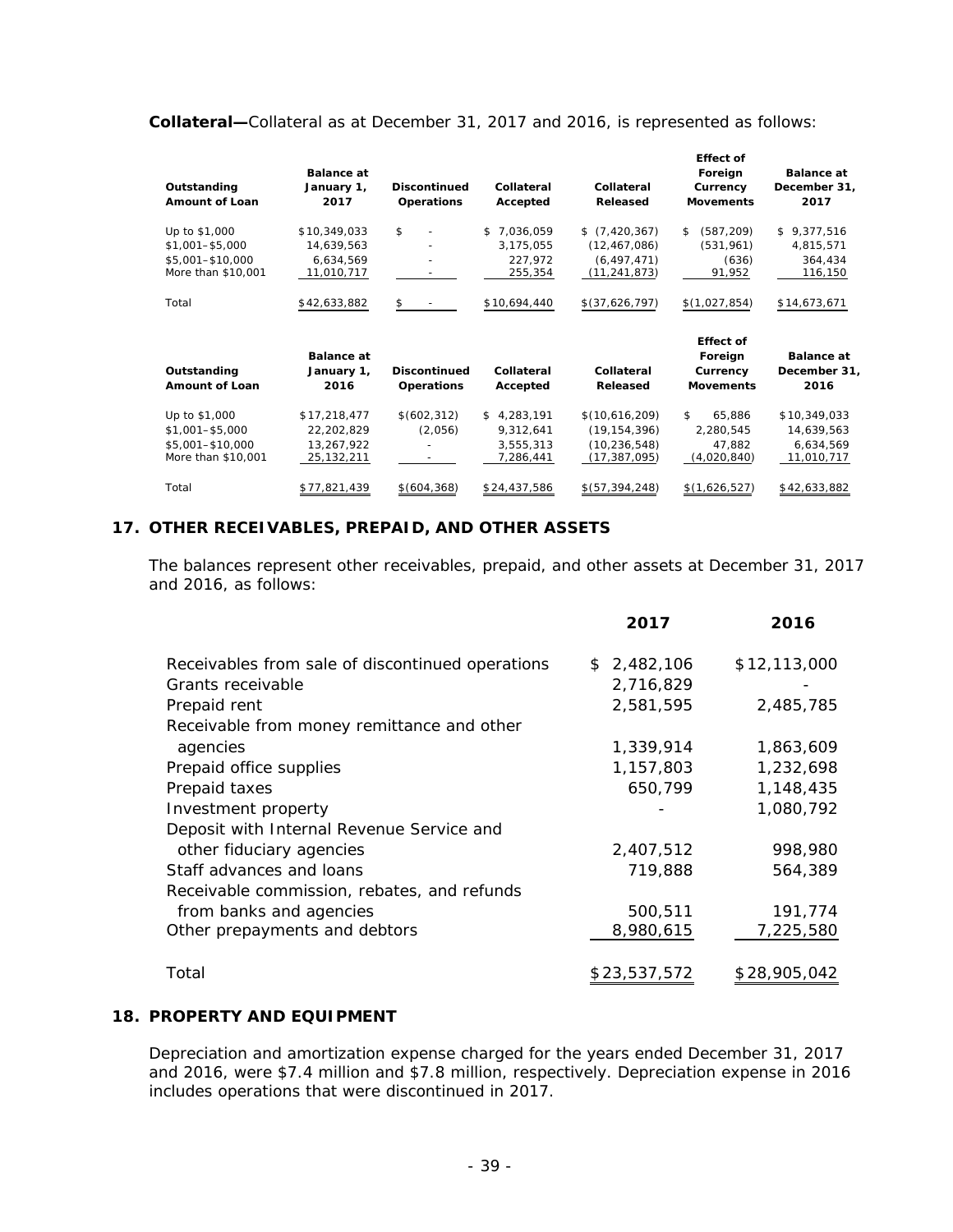# Property and equipment at December 31, 2017 and 2016, are as follows:

| Cost                                                                                                                                                                      | Total                                                                                 | <b>Buildings</b><br>and Offices                                  | Construction<br>in Progress                                    | Leasehold<br><b>Improvements</b>                                                | Computer<br>Equipment                                                                | <b>Furniture and</b><br>Office<br>Equipment                                        | Vehicles                                                                       | Other                                                                        |
|---------------------------------------------------------------------------------------------------------------------------------------------------------------------------|---------------------------------------------------------------------------------------|------------------------------------------------------------------|----------------------------------------------------------------|---------------------------------------------------------------------------------|--------------------------------------------------------------------------------------|------------------------------------------------------------------------------------|--------------------------------------------------------------------------------|------------------------------------------------------------------------------|
| Balance-January 1, 2016<br>Acquisitions<br>Disposals<br>Currency translation<br>Disposal related to discontinued operations                                               | \$63,014,723<br>11,255,963<br>(5, 417, 921)<br>(843, 750)<br>(3, 797, 022)            | \$6,226,121<br>2,756,649<br>1,185,208<br>(27, 580)<br>$\sim 100$ | \$2,881,746<br>1,748,934<br>(1, 466, 592)<br>115,522<br>$\sim$ | \$13,705,258<br>1,814,201<br>(1,835,082)<br>(315, 812)<br>(804, 938)            | \$19,433,024<br>2,172,014<br>(1,838,118)<br>(212, 832)<br>(1, 117, 117)              | \$13,687,344<br>2,138,805<br>(655, 432)<br>(288, 766)<br>(781, 618)                | \$3,823,106<br>527,710<br>(444, 536)<br>(96, 642)<br>(688, 678)                | \$3,258,124<br>97,650<br>(363, 369)<br>(17,640)<br>(404, 671)                |
| Balance-December 31, 2016                                                                                                                                                 | \$64,211,993                                                                          | \$10,140,398                                                     | \$3,279,610                                                    | \$12,563,627                                                                    | \$18,436,971                                                                         | \$14,100,333                                                                       | \$3,120,960                                                                    | \$2,570,094                                                                  |
| Balance-January 1, 2017<br>Acquisitions<br>Disposals<br>Currency translation<br>Disposal related to discontinued operations                                               | \$64,211,993<br>9,843,576<br>(4,520,847)<br>(810, 875)<br>(250, 192)                  | \$10,140,398<br>448,035<br>(948)<br>(110, 317)                   | \$3,279,610<br>583,425<br>(17,609)<br>(85, 868)                | \$12,563,627<br>2,786,326<br>(444, 815)<br>(234, 370)<br>(54, 560)              | \$18,436,971<br>2,777,690<br>(2, 238, 693)<br>(165, 441)<br>(103, 177)               | \$14,100,333<br>2,672,310<br>(1, 114, 199)<br>(275, 104)<br>(56, 923)              | \$3,120,960<br>506,961<br>(330, 452)<br>52,748                                 | \$2,570,094<br>68,829<br>(374, 131)<br>7,477<br>(35, 532)                    |
| Balance-December 31, 2017                                                                                                                                                 | \$68,473,655                                                                          | \$10,477,168                                                     | \$3,759,558                                                    | \$14,616,208                                                                    | \$18,707,350                                                                         | \$15,326,417                                                                       | \$3,350,217                                                                    | \$2,236,737                                                                  |
| Depreciation and Impairment Losses                                                                                                                                        |                                                                                       |                                                                  |                                                                |                                                                                 |                                                                                      |                                                                                    |                                                                                |                                                                              |
| Balance-January 1, 2016<br>Depreciation and amortization<br>Disposals<br>Currency translation<br>Disposal related to discontinued operations<br>Balance-December 31, 2016 | \$31,958,220<br>7,777,515<br>(2,642,658)<br>(510, 126)<br>(2,927,821)<br>\$33,655,130 | \$1,675,792<br>471,656<br>8,811<br>(2, 912)<br>\$2,153,347       | $\mathfrak{S}$<br>$\overline{a}$<br>\$<br>$\sim$               | \$5,347,966<br>1,516,537<br>(499, 055)<br>(87, 770)<br>(549,641)<br>\$5,728,037 | \$11,554,566<br>3,037,111<br>(847, 829)<br>(205, 252)<br>(1,039,196)<br>\$12,499,400 | \$9,303,871<br>1,975,804<br>(614, 186)<br>(135, 671)<br>(459, 797)<br>\$10,070,021 | \$2,966,954<br>456,140<br>(423, 213)<br>(62, 119)<br>(685, 689)<br>\$2,252,073 | \$1,109,071<br>320,267<br>(267, 186)<br>(16, 402)<br>(193, 498)<br>\$952,252 |
| Balance-January 1, 2017<br>Depreciation and amortization<br>Disposals<br>Currency translation<br>Disposal related to discontinued operations                              | \$33,655,130<br>7,413,517<br>(4, 167, 368)<br>(239, 844)<br>(244, 861)                | \$2,153,347<br>536,704<br>(11, 295)                              | \$<br>$\overline{a}$                                           | \$5,728,037<br>1,619,802<br>(358, 132)<br>(71, 370)<br>(54,565)                 | \$12,499,400<br>2,483,732<br>(2, 314, 452)<br>(118, 575)<br>(100, 979)               | \$10,070,021<br>2,120,136<br>(945, 820)<br>(105, 048)<br>(54, 699)                 | \$2,252,073<br>397,168<br>(286, 943)<br>64,477<br>$\sim$                       | \$952,252<br>255,975<br>(262, 021)<br>1,967<br>(34, 618)                     |
| Balance-December 31, 2017                                                                                                                                                 | \$36,416,574                                                                          | \$2,678,756                                                      | \$<br>$\sim$                                                   | \$6,863,772                                                                     | \$12,449,126                                                                         | \$11,084,590                                                                       | \$2,426,775                                                                    | 913,555<br>\$                                                                |
| <b>Net Carrying Amounts</b>                                                                                                                                               |                                                                                       |                                                                  |                                                                |                                                                                 |                                                                                      |                                                                                    |                                                                                |                                                                              |
| Balance-January 1, 2016                                                                                                                                                   | \$31,056,503                                                                          | \$4,550,329                                                      | \$2,881,746                                                    | \$8,357,292                                                                     | \$7,878,458                                                                          | \$4,383,473                                                                        | \$856,152                                                                      | \$2,149,053                                                                  |
| Balance-December 31, 2016                                                                                                                                                 | \$30,556,863                                                                          | \$7,987,051                                                      | \$3,279,610                                                    | \$6,835,590                                                                     | \$5,937,571                                                                          | \$4,030,312                                                                        | \$ 868,887                                                                     | \$1,617,842                                                                  |
| Balance-December 31, 2017                                                                                                                                                 | \$32,057,081                                                                          | \$7,798,412                                                      | \$3,759,558                                                    | \$7,752,436                                                                     | \$6,258,224                                                                          | \$4,241,827                                                                        | 923,442<br>\$                                                                  | \$1,323,182                                                                  |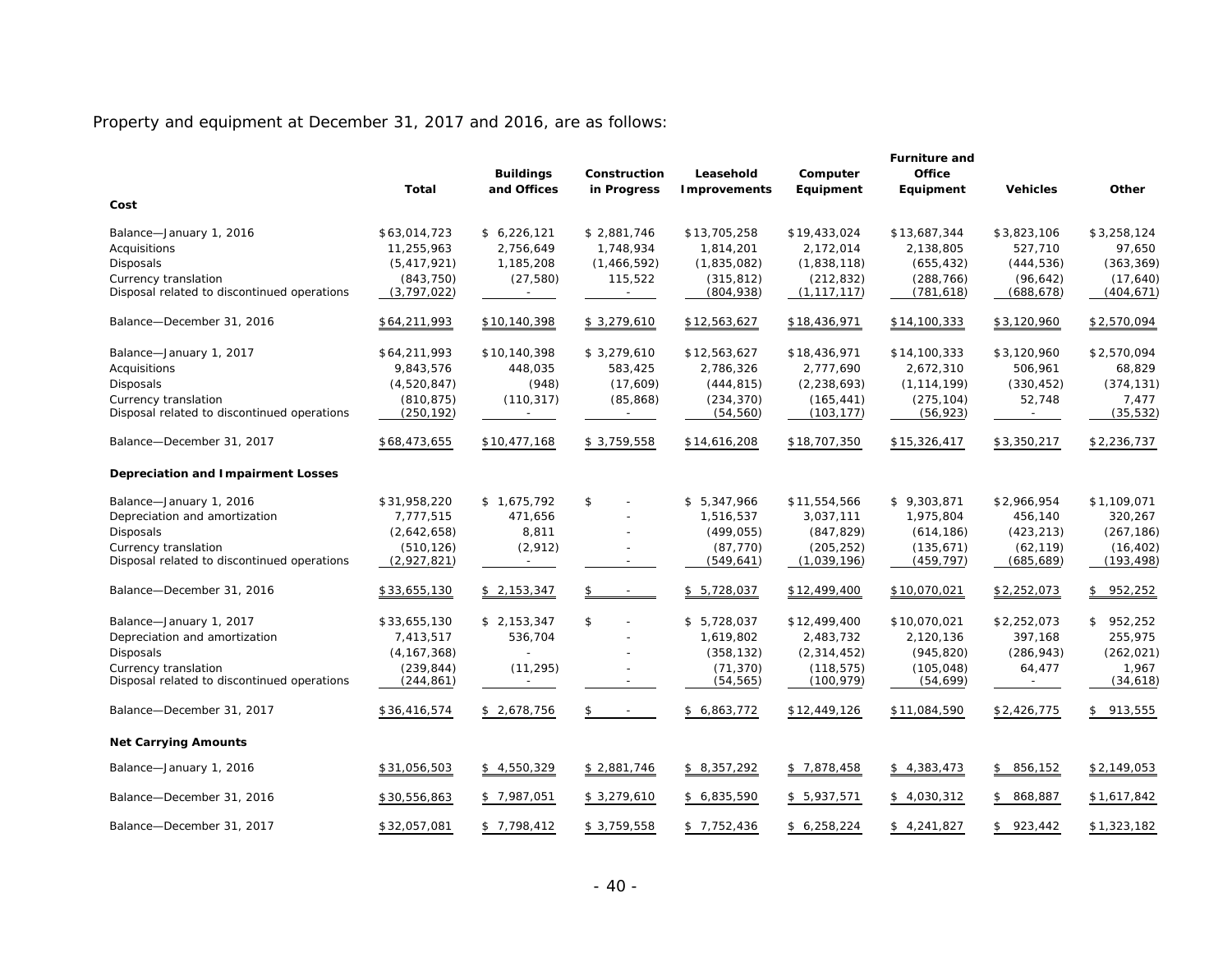## **19. INTANGIBLE ASSETS**

Amortization expense amounts to \$3.0 million for the years ended December 31, 2017 and 2016. Amortization expense in 2016 includes operations that were discontinued in 2017.

Intangible assets at December 31, 2017 and 2016, consist of the following:

|                                  |               | Capitalized   | Capital Work- |                          |
|----------------------------------|---------------|---------------|---------------|--------------------------|
|                                  | Total         | Software      | in-Progress   | Other                    |
| Costs                            |               |               |               |                          |
| Balance-January 1, 2016          | \$23,307,810  | \$20,949,340  | \$1,607,096   | \$751,374                |
| Acquisition                      | 3,332,292     | 2,482,377     | 849,915       |                          |
| Disposals                        | (5,868,396)   | (3,920,844)   | (1, 947, 552) | $\overline{\phantom{a}}$ |
| Currency translation             | (109, 505)    | (74, 857)     | (34, 648)     |                          |
| Disposal related to discontinued |               |               |               |                          |
| operations                       | (2,627,181)   | (2,627,181)   |               |                          |
| Balance-December 31, 2016        | \$18,035,020  | \$16,808,835  | 474,811<br>\$ | \$751,374                |
| Balance-January 1, 2017          | \$18,035,020  | \$16,808,835  | \$<br>474,811 | \$751,374                |
| Acquisition                      | 4,336,857     | 4,211,012     | 125,845       |                          |
| Disposals                        | (1, 213, 319) | (1, 198, 065) | (15, 254)     |                          |
| Currency translation             | (249, 816)    | (234, 312)    | (15, 504)     |                          |
| Disposal related to discontinued |               |               |               |                          |
| operations                       | (575, 139)    | (575, 139)    |               |                          |
| Balance-December 31, 2017        | \$20,333,603  | \$19,012,331  | 569,898<br>\$ | \$751,374                |
| Amortization and Impairment      |               |               |               |                          |
| Balance-January 1, 2016          | \$12,248,973  | \$11,629,235  | \$            | \$619,738                |
| Amortization for the year        | 2,999,647     | 2,895,953     | 49,223        | 54,471                   |
| Disposals                        | (3,875,269)   | (3,867,240)   | (8,029)       | ÷,                       |
| Impairment loss                  | (254, 693)    | (254, 693)    |               | $\sim$                   |
| Currency translation             | 20,963        | 20,963        |               |                          |
| Disposal related to discontinued |               |               |               |                          |
| operations                       | (1, 162, 754) | (1, 162, 754) |               |                          |
| Balance-December 31, 2016        | \$9,976,867   | \$9,261,464   | \$<br>41,194  | \$674,209                |
| Balance-January 1, 2017          | \$9,976,867   | \$9,261,464   | \$<br>41,194  | \$674,209                |
| Amortization for the year        | 2,967,094     | 2,899,382     | 13,221        | 54,491                   |
| Disposals                        | (953, 369)    | (971, 705)    | 18,336        | ÷,                       |
| Impairment loss                  |               |               |               |                          |
| Currency translation             | (141, 891)    | (141, 891)    |               |                          |
| Disposal related to discontinued |               |               |               |                          |
| operations                       | (534, 058)    | (534, 058)    |               |                          |
| Balance-December 31, 2017        | \$11,314,643  | \$10,513,192  | \$<br>72,751  | \$728,700                |
| <b>Net Carrying Amounts</b>      |               |               |               |                          |
| Balance-January 1, 2016          | \$11,058,837  | \$9,320,105   | \$1,607,096   | \$131,636                |
| Balance-December 31, 2016        | \$8,058,153   | \$7,547,371   | 433,617<br>\$ | \$77,165                 |
| Balance-December 31, 2017        | \$9,018,960   | \$8,499,139   | \$<br>497,147 | \$22,674                 |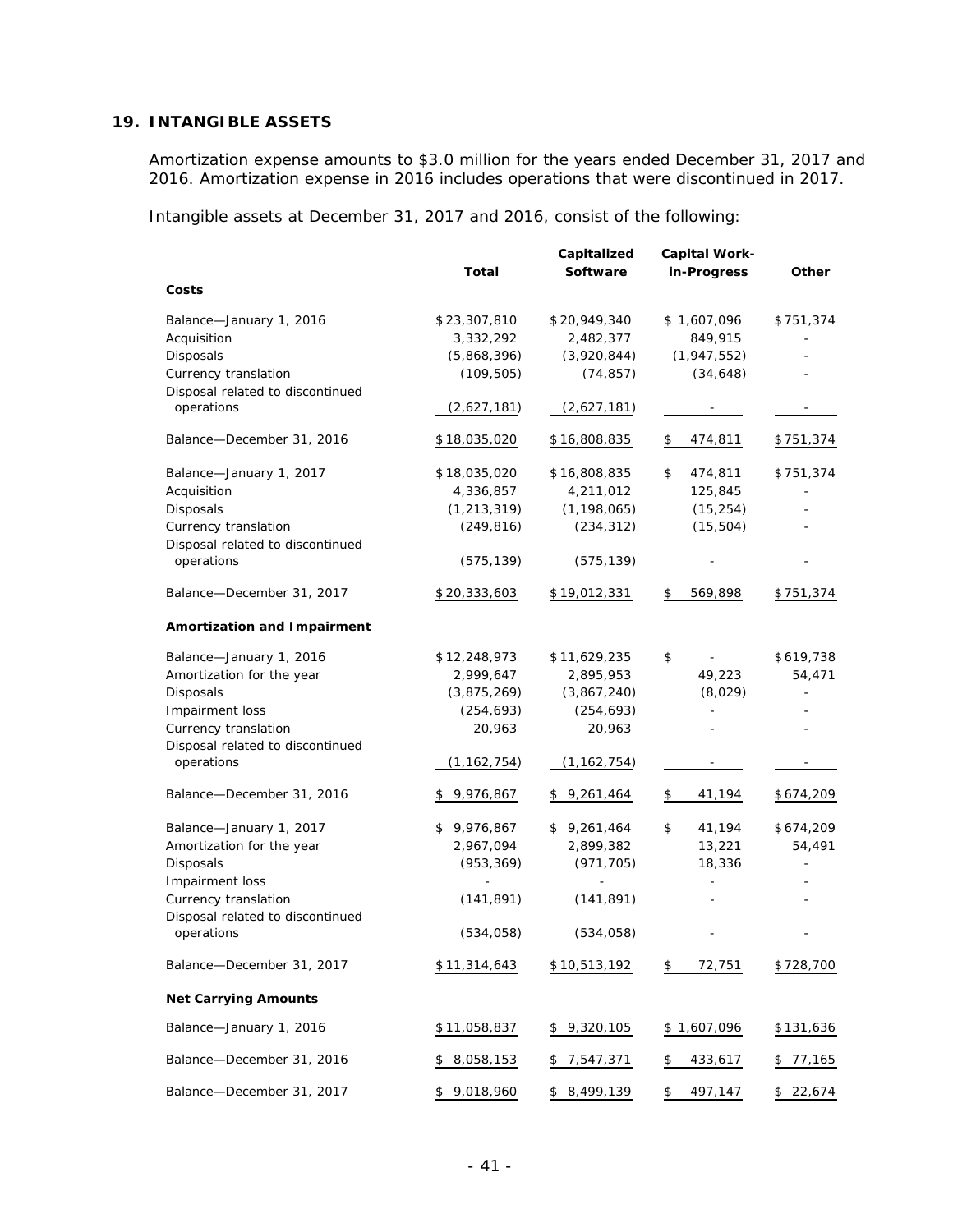#### **20. ACCOUNTS PAYABLE AND OTHER ACCRUED LIABILITIES**

Accounts payable and other accrued liabilities at December 31, 2017 and 2016, are as follows:

|                                             | 2017         | 2016         |
|---------------------------------------------|--------------|--------------|
| Personnel                                   | \$8,877,389  | \$7,927,635  |
| Professional services                       | 4,593,178    | 3,447,568    |
| Office supplies                             | 3,291,943    | 1,633,775    |
| Other accounts payable and accrued expenses | 10,060,942   | 6,754,085    |
| Non-income taxes                            | 4,286,939    | 5,346,587    |
| Deferred rent                               | 2,719,315    | 2,760,072    |
| Total                                       | \$33,829,706 | \$27,869,722 |

All accounts payable and other accrued liabilities have a maturity of no more than 12 months from the balance sheet date, other than the noncurrent portion of deferred rent of \$2.3 million of which has an amortization term of 7 years. Carrying values approximate fair value at December 31, 2017 and 2016.

#### **21. CLIENT DEPOSITS**

|                                    | 2017            | 2016            |
|------------------------------------|-----------------|-----------------|
| Compulsory savings/cash collateral | 11,417,725<br>S | 8,148,912<br>\$ |
| Voluntary savings:                 |                 |                 |
| Saving accounts                    | 95,758,136      | 84,416,693      |
| Term deposit accounts              | 239, 176, 269   | 147,252,736     |
| Other voluntary savings            | 26,392,044      | 22,521,816      |
| Total voluntary savings            | 361,326,449     | 254, 191, 245   |
| Total client deposits              | \$372,744,174   | \$262,340,157   |

#### **22. NOTES PAYABLE**

Interest rates paid by subsidiaries range from six months London InterBank Offered Rate plus 450 basis points up to 21.0% floating and up to 23.1% fixed in local currencies for commercial loans in countries with high perceived risk or with depreciating currencies. In some situations, FMH, as the intermediary parent company, may be directly liable or may offer support for loans provided to subsidiaries without adequate credit standing, which may be in the form of a direct guarantee, letter of credit, comfort letter, or another form of credit enhancement.

As of the balance sheet date, some subsidiaries have breached covenants contained in financing agreements underlying these obligations. Management believes that these breaches are primarily due to recent global economic conditions, which have impacted microfinance, or in some cases due to local political and economic developments. A breach of a loan covenant could permit a lender to accelerate payment of the loan, but would not permit a cross default beyond the particular subsidiary.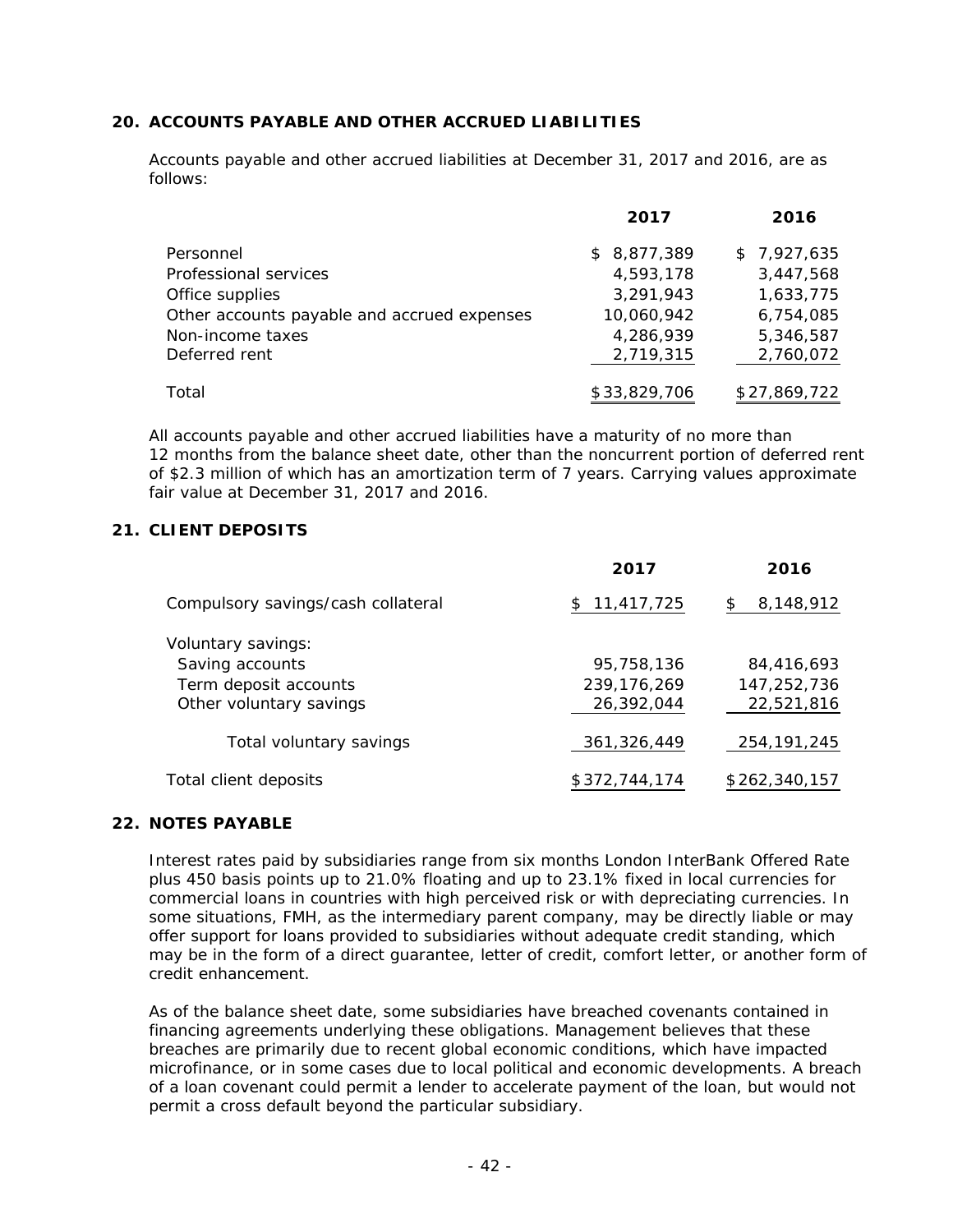As of December 31, 2017 and 2016, subsidiaries in Azerbaijan, DRC, Guatemala, Malawi, and Tanzania were in breach of financial covenants regarding loans from international financial institutions amounting to \$37 million and \$141 million, respectively. As of December 31, 2017 and 2016, FMH and its subsidiaries had obtained formal waivers for these breaches of covenants accounting for \$24.3 million and \$8.4 million, respectively.

All loans for which no formal waivers were obtained or were not obtained before December 31, 2017, are classified as current in the maturity table below. Although management has obtained formal waivers of some of these breaches or assurances from lenders that the covenants will be waived, there is no assurance that these waivers or assurances will be extended indefinitely or that performance can be brought into full compliance.

Notes payable and overdrafts at December 31, 2017 and 2016, are as follows:

|                  | 2017          | 2016            |
|------------------|---------------|-----------------|
| Overdrafts       | 493.674<br>\$ | 3,401,292<br>\$ |
| Notes payable:   |               |                 |
| Principal amount | 372,936,512   | 448,983,858     |
| Accrued interest | 2,900,810     | 3,151,554       |
|                  | \$376,330,996 | \$455,536,704   |

Maturities of principal amounts on notes payable and overdrafts due in future fiscal years are as follows:

| 2018       | \$174,592,489 |
|------------|---------------|
| 2019       | 130,659,062   |
| 2020       | 46,597,654    |
| 2021       | 10,717,463    |
| 2022       | 3,388,004     |
| Thereafter | 7,475,514     |
|            |               |

\$373,430,186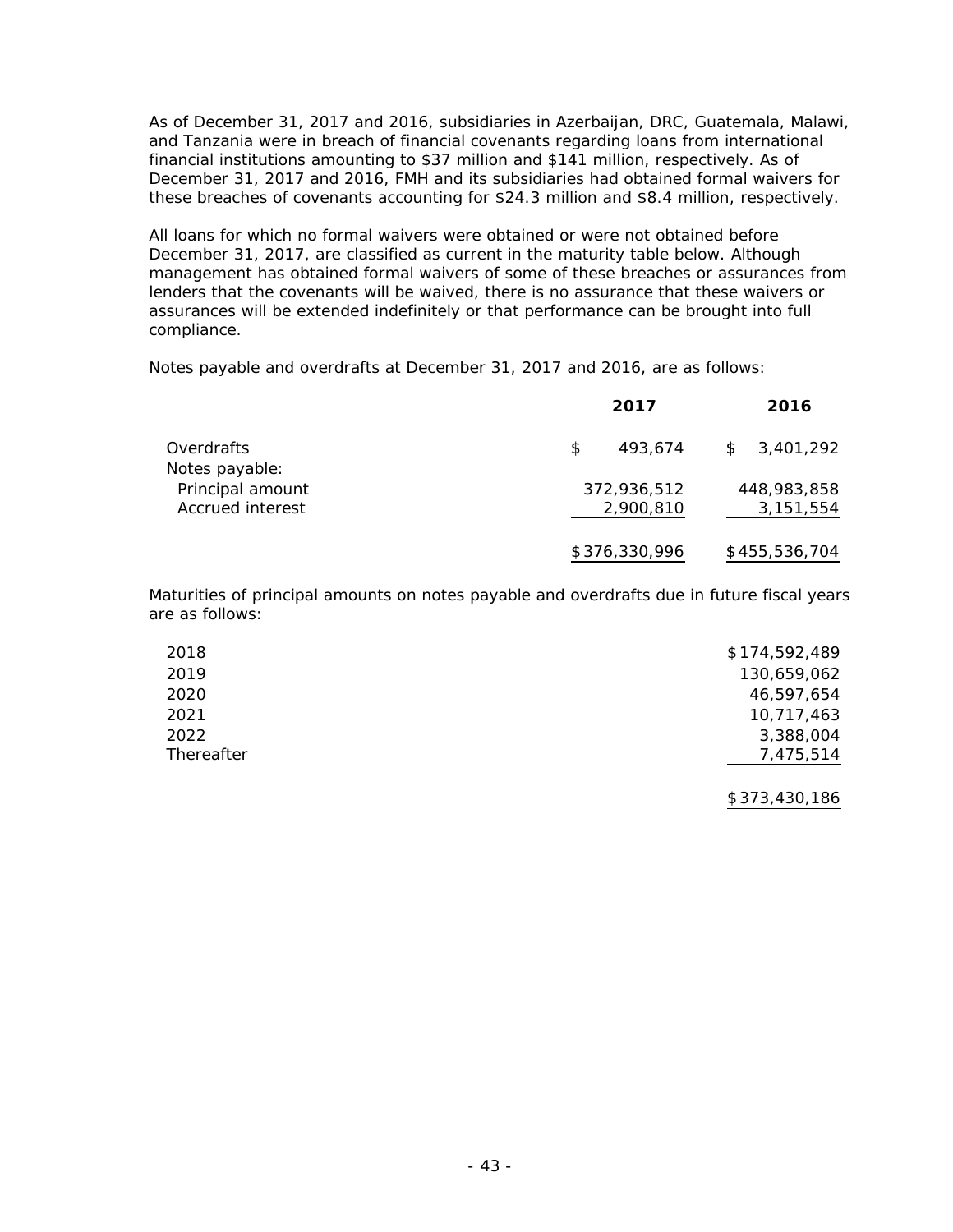The book value of notes payable and overdrafts at December 31, 2017 and 2016, is as follows:

|                                    | 2017          | 2016            |
|------------------------------------|---------------|-----------------|
| Current:                           |               |                 |
| Overdrafts                         | \$<br>493,674 | 3,401,292<br>\$ |
| Notes payable:                     |               |                 |
| Secured                            | 27,442,428    | 38,074,794      |
| Unsecured                          | 147,597,016   | 246,615,201     |
| Collateralized borrowings          | 2,211,201     |                 |
|                                    | 177,744,319   | 288,091,287     |
| Non-current:                       |               |                 |
| Notes payable:                     |               |                 |
| Secured                            | 27, 195, 043  | 40,242,686      |
| Unsecured                          | 125,864,708   | 125,340,585     |
| Collateralized borrowings          | 45,526,926    | 1,862,146       |
|                                    | 198,586,677   | 167,445,417     |
| Total notes payable and overdrafts | \$376,330,996 | \$455,536,704   |

#### **23. SUBORDINATED DEBT**

The subordinated debt balance consists of debt from external financial institutions to FINCA Georgia (\$2.6 million and \$2.5 million) and FINCA Nicaragua (\$3.1 million and \$3.1 million) as of December 31, 2017 and 2016, respectively.

#### **24. DEFERRED REVENUE**

Deferred revenue from grants from private corporations and foundations at December 31, 2017 and 2016, are \$3,884,371 and \$5,593,390, respectively.

#### **25. EMPLOYEE BENEFITS**

**Defined Contribution Pension Plan**—FINCA has implemented an employee retirement plan (the "Plan") under Internal Revenue Code Section 403(b). Under the Plan, qualified employees may defer compensation up to the maximum amount permitted by the Internal Revenue Code. The elective deferral limit was \$18,000 for 2017 and 2016. The catch-up contribution was \$6,000 for 2017 and 2016. FINCA may make contributions to the Plan as a discretionary employer match. FINCA's contributions to the Plan during the years ended December 31, 2017 and 2016, were \$0.4 million and \$0.4 million, respectively.

**Defined Benefit Agreement**—FINCA also maintains a defined senior executive retirement plan agreement (the "Agreement") for certain officers and directors, which provides benefits payable upon retirement from FINCA (no sooner than at age 65). In addition, a death benefit is payable to a surviving spouse or named beneficiary in the event of the death of the eligible officer/director. The Agreement is offered at the sole discretion of FINCA's board of directors. Currently, several key employees are enrolled in the Agreement. No changes were made to the Plan in 2017 and 2016.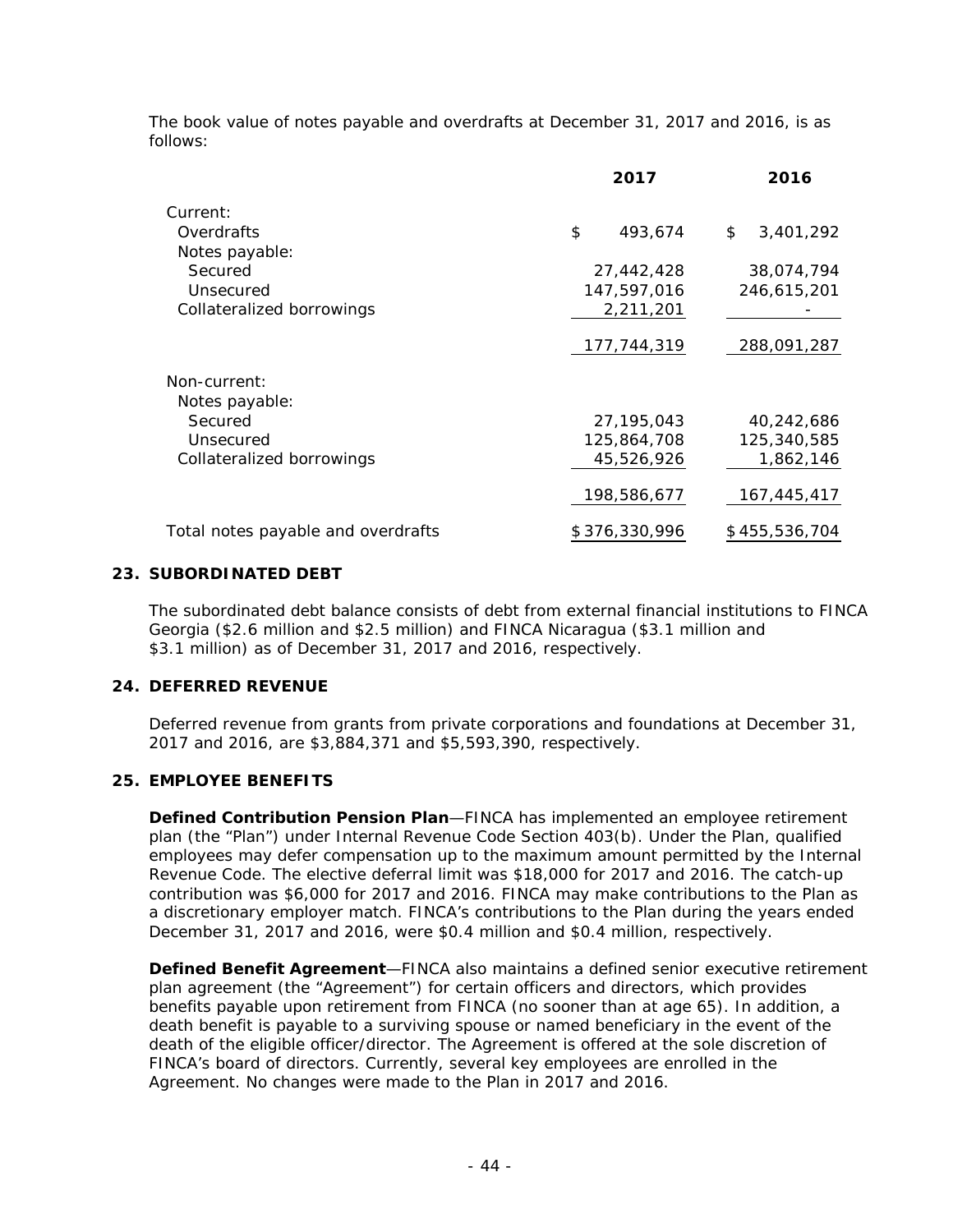The net liability of FINCA's defined benefit plan recognized at December 31, 2017 and 2016, is summarized as follows:

|                                      | 2017        | 2016        |
|--------------------------------------|-------------|-------------|
| Benefit obligation-beginning of year | \$3,707,898 | \$3,599,046 |
| Service cost                         | 102,778     | 99,538      |
| Interest cost                        | 125,108     | 135,279     |
| Actuarial loss                       | 31,581      | 13,792      |
| Settlement                           |             |             |
| Net employer benefits paid           | (569, 075)  | (139, 757)  |
| Benefit obligation-end of year       | \$3,398,290 | \$3,707,898 |

The change in plan assets at December 31, 2017 and 2016, is summarized as follows:

|                                        | 2017       | 2016       |
|----------------------------------------|------------|------------|
| Fair value of assets—beginning of year |            |            |
| Employee contributions                 |            |            |
| Employer contributions                 | 569,075    | 139,757    |
| <b>Settlements</b>                     |            |            |
| Benefits paid                          | (569, 075) | (139, 757) |
| Fair value of assets-end of year       |            |            |

The entire balance of the defined benefit obligation at December 31, 2017 and 2016 is unfunded.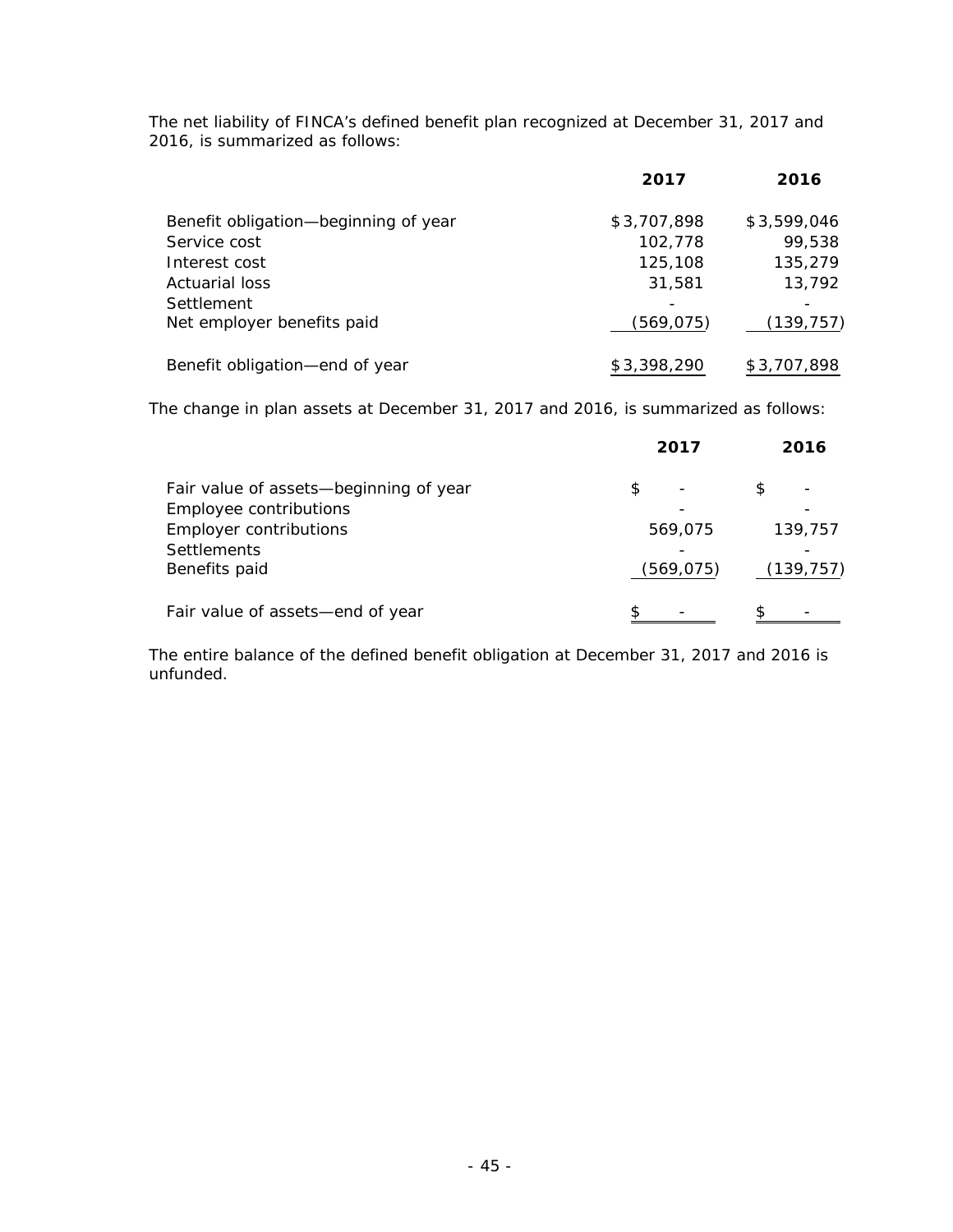The amounts recognized in comprehensive income related to FINCA's defined benefit plan at December 31, 2017 and 2016, are summarized as follows:

|                                                                                   | 2017       | 2016      |
|-----------------------------------------------------------------------------------|------------|-----------|
| Service costs:                                                                    |            |           |
| Current service cost                                                              | \$102,778  | \$99,538  |
| Past service cost                                                                 |            |           |
| Settlement gain                                                                   |            |           |
| Interest cost                                                                     | 125,108    | 135,279   |
| Defined benefit cost recognized in P/L                                            | 227,886    | 234,817   |
| Remeasurements:                                                                   |            |           |
| Actuarial gains (losses) arising from experience                                  |            |           |
| adjustments                                                                       | (14, 034)  | (22, 958) |
| Actuarial gains (losses) arising from financial                                   |            |           |
| adjustments                                                                       | (152, 863) | (49, 248) |
| Other                                                                             | 135,316    | 58,414    |
| Defined benefit cost recognized in other                                          |            |           |
| comprehensive income                                                              | (31, 581)  | (13, 792) |
| Total defined benefit cost recognized in                                          |            |           |
| comprehensive income (loss)                                                       | \$259,467  | \$248,609 |
| loighted overage accumptions used to determine benefit obligations at Desember 21 |            |           |

Weighted-average assumptions used to determine benefit obligations at December 31, 2017 and 2016, are as follows:

|               | 2017            | - 2016 |
|---------------|-----------------|--------|
| Discount rate | $3.3\%$ $3.7\%$ |        |
| Salary scale  | NA.             | NA.    |

Weighted-average assumptions used to determine net period pension cost for the years ended December 31, 2017 and 2016, are as follows:

|               | 2017         | -2016 |
|---------------|--------------|-------|
| Discount rate | $3.7%$ 3.8 % |       |
| Salary scale  | NA.          | NA.   |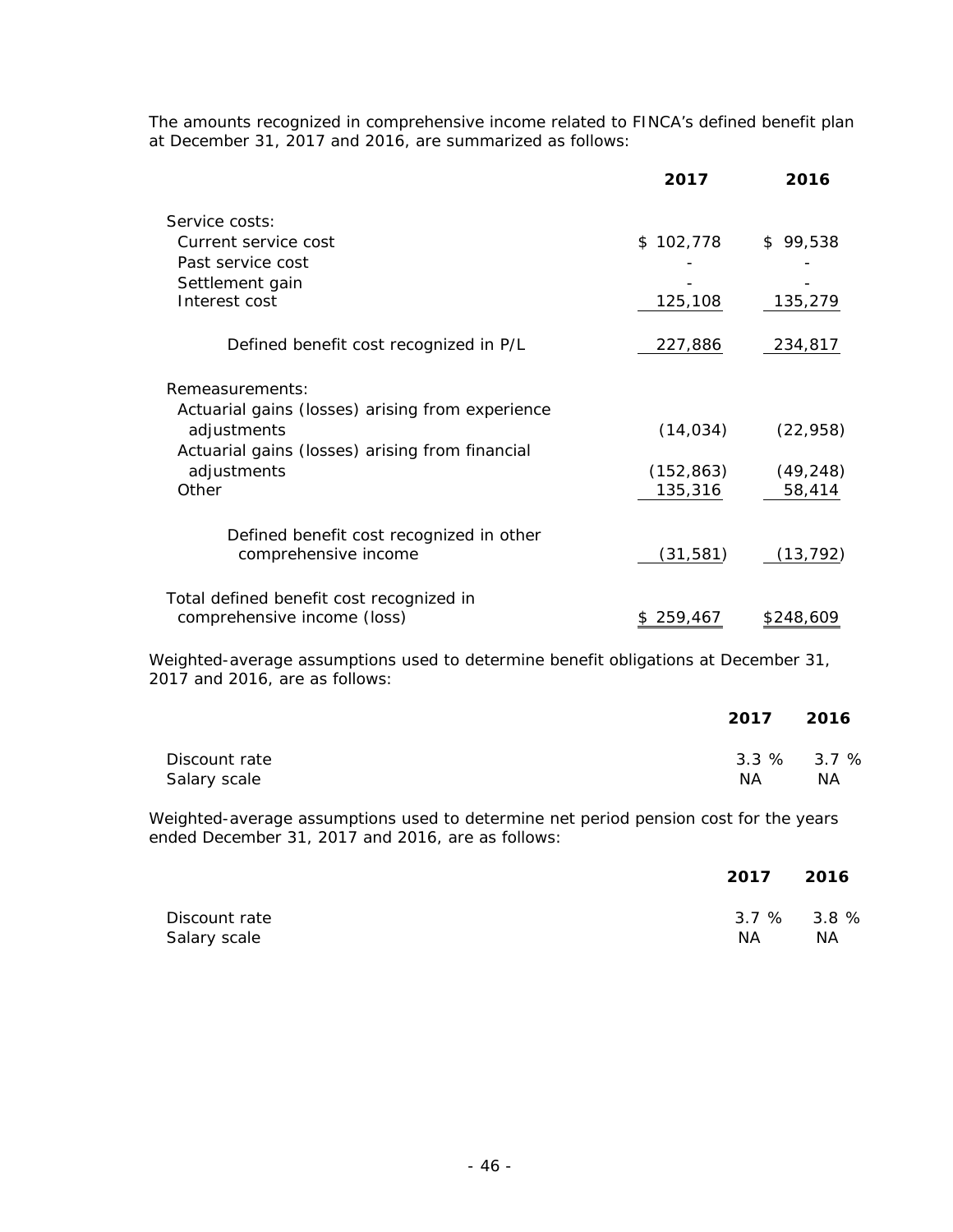Based upon the assumptions used to measure pension obligations, FINCA expects to make the following benefit payments in aggregate over the next ten years:

#### **Years Ending December 31**

| 2018                                          | \$133,399 |
|-----------------------------------------------|-----------|
| 2019                                          | 166,645   |
| 2020                                          | 756,208   |
| 2021                                          | 199,453   |
| 2022                                          | 193,798   |
| In aggregate for five fiscal years thereafter | 921.094   |

FINCA's defined benefit plan is exposed to actuarial risks, such as investment, interest rate, and life expectancy risks.

**Investment Risk**—The present value of the defined benefit plan liability is calculated using the December 31, 2017, Citigroup pension discount curve and the expected benefit payments from the Plan. This curve is the published yield curve of high-grade corporate bond rates.

**Interest Risk**—A decrease in the bond interest rate will increase the Plan liability.

**Life Expectancy Risk**—The present value of the defined benefit plan liability is calculated using the published mortality tables for Plan participants during and after employment with FINCA. An increase in the life expectancy of the Plan participants will increase the Plan's liability.

Significant actuarial assumptions for the determination of the defined obligation are discount rate and the life expectancy of the Plan participants. The sensitivity analysis below has been determined based on reasonably possible changes of the discount rate assumption occurring at the end of the reporting period, while holding all other assumptions constant.

If the discount rate is a 500 bps higher (lower) the defined benefit obligation would decrease (increase) by \$0.2 million.

# **26. COMMITMENTS AND CONTINGENCIES**

At December 31, 2017, FINCA was obligated under a number of operating leases for premises used primarily for branch operations and office purposes. In a significant portion of the business locations where FINCA operates, the operating lease agreements are negotiated on a month-to-month or year-by-year basis and are in line with general rental market conditions.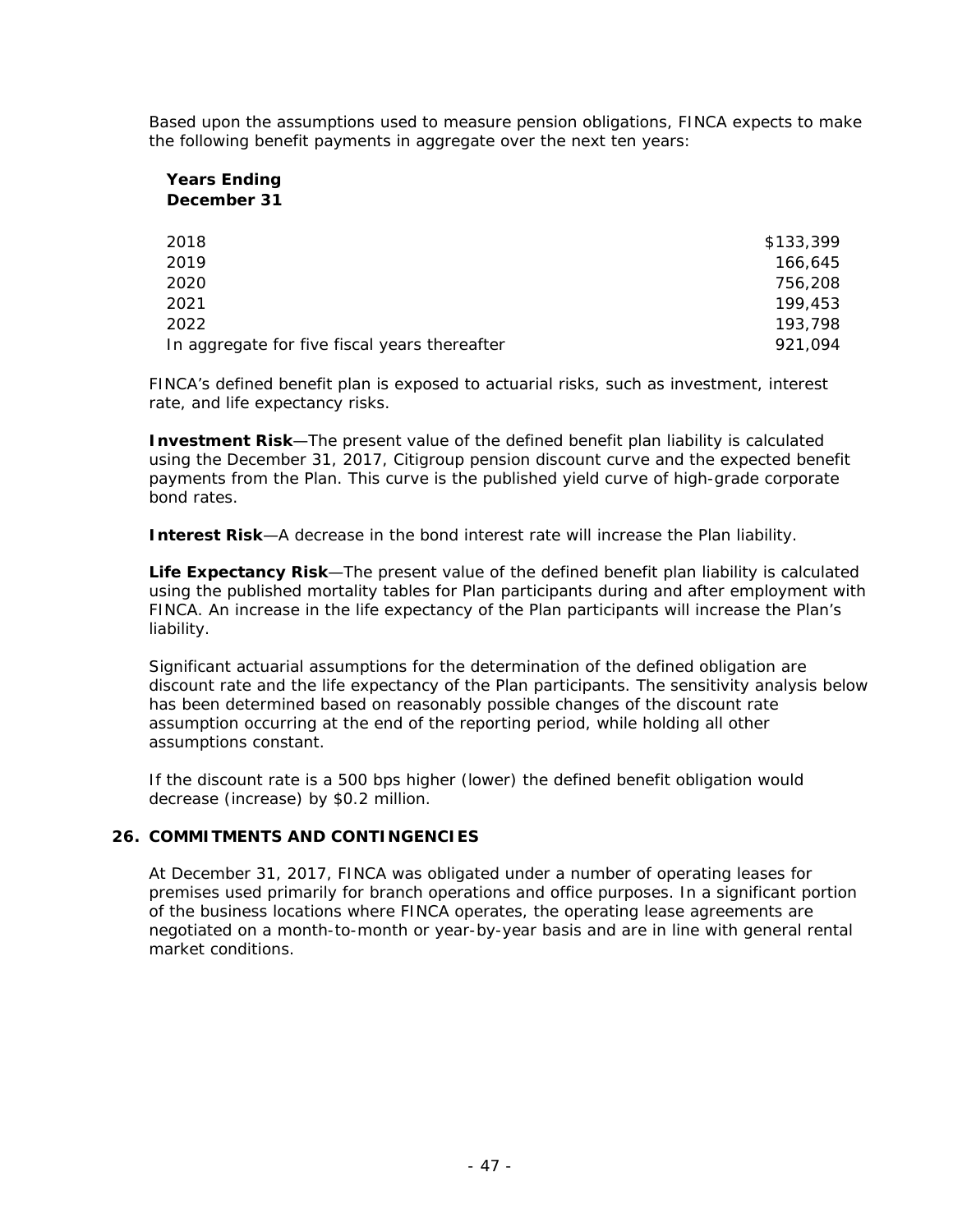Future minimum lease payments under existing lease contracts are due, in dollars, as follows:

|                            | 2017         | 2016         |
|----------------------------|--------------|--------------|
| Less than one year         | \$5,323,017  | \$6,444,307  |
| Between one and five years | 18,759,644   | 19,270,300   |
| More than five years       | 4,291,010    | 7,912,269    |
|                            | \$28,373,671 | \$33,626,876 |

Rent expense was \$12.2 million and \$12.5 million for the years ended December 31, 2017 and 2016, respectively.

FMH provided a guarantee directly on a line of credit with a total commitment of \$4.8 million (\$4.0 million outstanding) as of December 31, 2017. In March 2017, this agreement was amended to remove FINCA International as a party and guarantor, leaving FMH as the sole guarantor of this line of credit. As such, FINCA International, jointly and severally with FMH, provided a guarantee directly on a line of credit with a total commitment of \$4.9 million (\$3.3 million outstanding) as of December 31, 2016.

## **27. DISCONTINUED OPERATIONS**

In 2017, FINCA sold its interest in Microfinance Company FINCA Joint Stock Company ("FINCA Russia"). In 2016, FINCA sold its interests in two subsidiaries—FINCA S.A. de CV ("FINCA El Salvador") was sold in June 2016 and Financiera Finca S.A de C.V SOFOM ENR Mexico ("SOFOM") was sold in November 2016.

FINCA Russia, FINCA El Salvador and SOFOM represent discontinued operations in accordance with IFRS 5, *Non-Current Assets Held for Sale and Discontinued Operations*.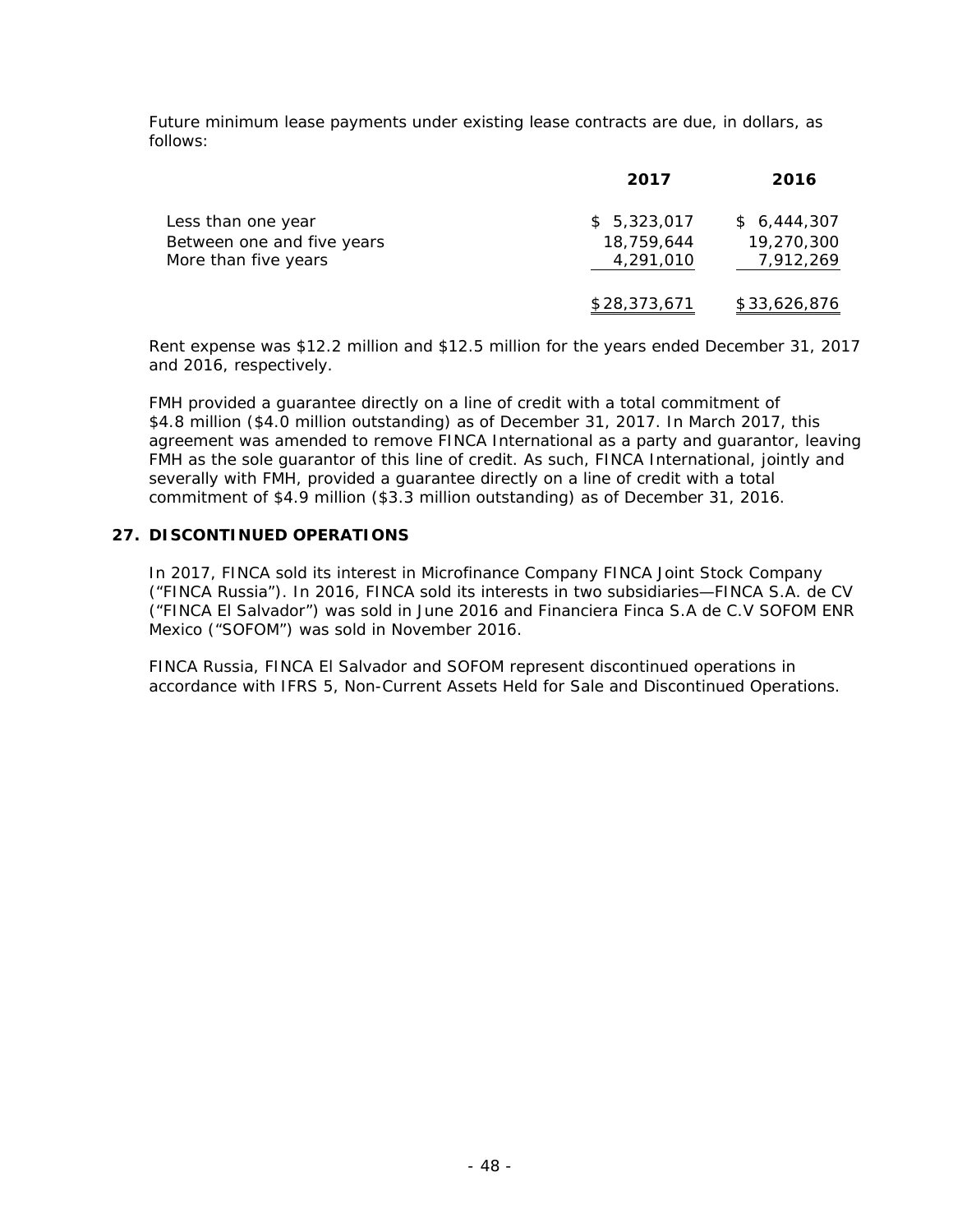Results of the discontinued operations in 2017 and 2016 include the net income or loss for both FINCA Russia, FINCA El Salvador, and SOFOM for the period up to disposition in 2017 and 2016, respectively.

|                                                                      | 2017                       | 2016                           |
|----------------------------------------------------------------------|----------------------------|--------------------------------|
| Net operating income<br>Expenses                                     | \$1,997,680<br>(1,813,815) | \$21,487,906<br>(20, 899, 222) |
| Intercompany expenses eliminated on<br>consolidation<br>Other income | 366,534<br>(157,028)       | 1,931,234<br>519,966           |
| Profit before income tax of<br>discontinued operations               | 393,371                    | 3,039,884                      |
| Income tax expense                                                   | (38, 738)                  | (841,225)                      |
| Profit after income tax of<br>discontinued operations                | 354,633                    | 2,198,659                      |
| Loss recognized on the remeasurement of<br>assets of disposal group  |                            |                                |
| Profit after remeasurement of assets<br>of disposal group            | 354,633                    | 2,198,659                      |
| Loss on sale                                                         | (5,401,578)                | (3, 314, 400)                  |
| Loss from discontinued operations                                    | (5,046,945)                | (1, 115, 741)<br>\$            |

The loss on sale from assets of the disposal group in the year ended December 31, 2017 and 2016, respectively, is as follows:

|                                                                                                           | 2017                           | 2016                           |
|-----------------------------------------------------------------------------------------------------------|--------------------------------|--------------------------------|
| Consideration received<br>Net assets disposed of                                                          | 807,724<br>\$<br>(1, 366, 584) | \$29,049,635<br>(20, 017, 146) |
| Gain on sale before income tax expense<br>and reclassification of foreign<br>currency translation reserve | (558, 860)                     | 9,032,489                      |
| Reclassification of foreign currency translation<br>reserve<br>Income tax expense on gain                 | (4,842,718)                    | (11,065,884)<br>(1, 281, 005)  |
| Loss on sale                                                                                              | \$ (5,401,578)                 | (3, 314, 400)<br>\$            |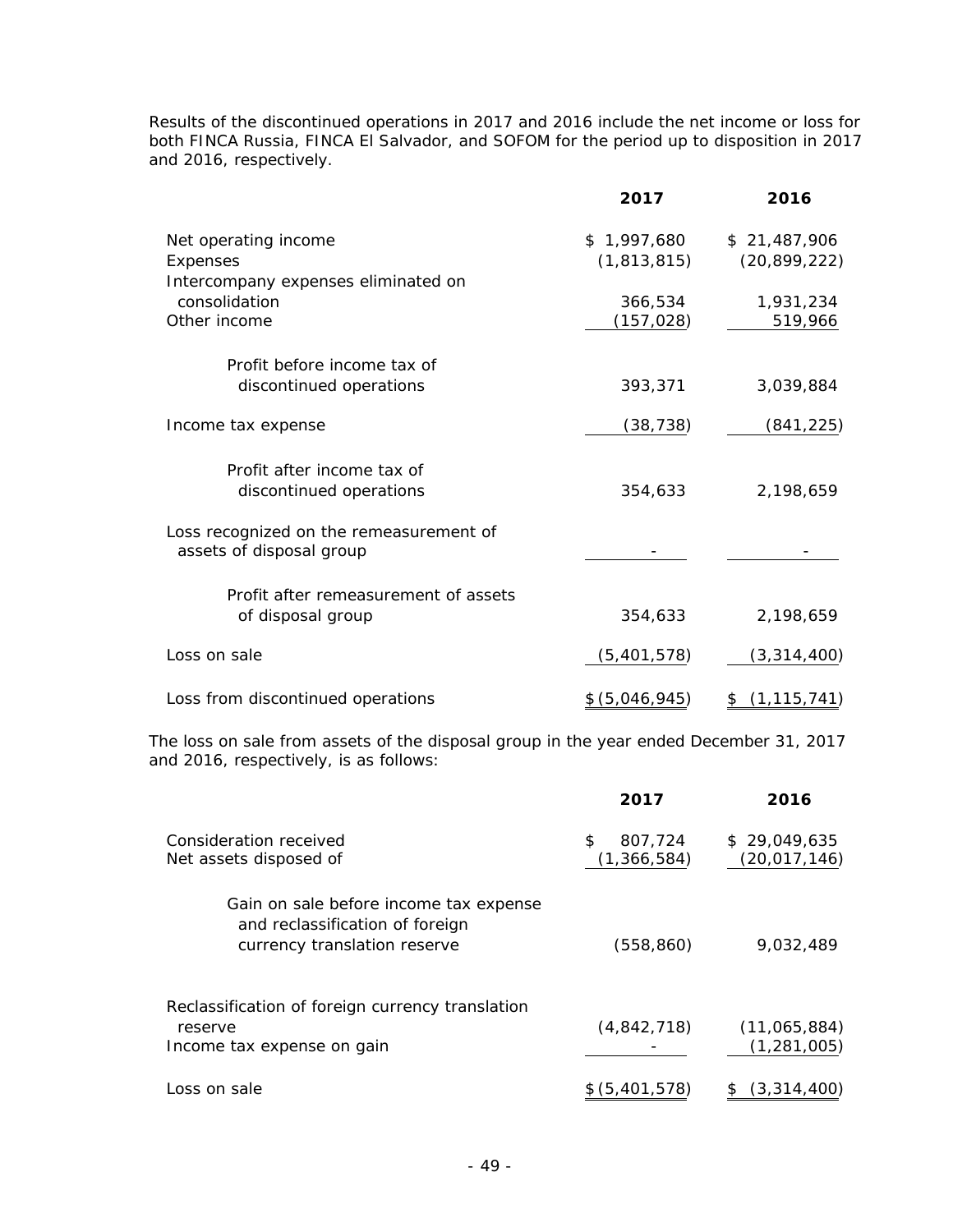Net cash inflow on sale of assets of the disposal group in the year ended December 31, 2017 and 2016, respectively, is as follows:

|                                                                                                            | 2017                    | 2016                        |
|------------------------------------------------------------------------------------------------------------|-------------------------|-----------------------------|
| Consideration received in cash and cash equivalents<br>Less: cash and cash equivalent balances disposed of | \$807.724<br>(569, 357) | \$16,623,734<br>(1,678,959) |
| Net cash consideration received                                                                            | \$238,367               | \$14,944,775                |

Cash flows from the activities of assets of the disposal group for the years ended December 31, 2017 and 2016, are as follows:

|                                         | 2017        | 2016            |
|-----------------------------------------|-------------|-----------------|
| From operating activity                 | \$1,042,622 | 7,102,999<br>S. |
| From investing activity                 | (79, 579)   | 1,060,562       |
| From financing activity                 | (760, 863)  | (14, 283, 112)  |
| Total cash flows used by disposal group | 202,180     | (6, 119, 551)   |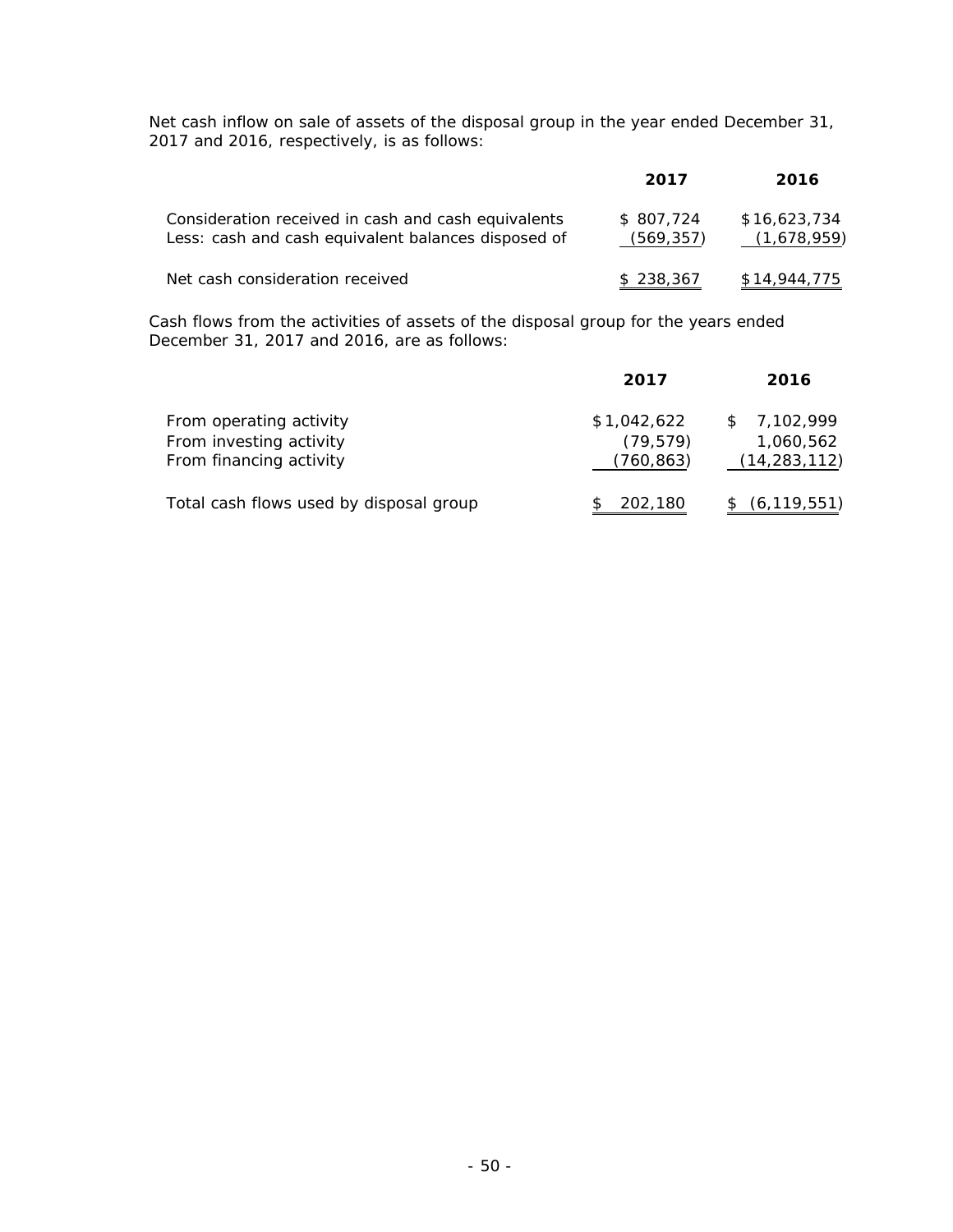## **28. FINCA ENTITIES**

Through its headquarters, foreign representative offices and branches, controlled subsidiaries and affiliates, FINCA operates in 26 countries. All subsidiaries are controlled by FINCA directly or indirectly through FMH. The significant microfinance operating subsidiaries and controlled affiliates of FINCA at the end of the reporting period are listed below:

#### **Americas**

| Ecuador<br>Guatemala                   | Banco para la Asistencia Comunitaria, FINCA S.A. Joint Stock Company<br>Fundación Internacional para la Asistencia Comunitaria de Guatemala Foundation<br>FINCA Microfinanzas, S.A.      |
|----------------------------------------|------------------------------------------------------------------------------------------------------------------------------------------------------------------------------------------|
| Haiti                                  | FINCA HAITI Non-Governmental Organization<br>FINCA Haiti. S.A.                                                                                                                           |
| Honduras                               | Sociedad Financiera FINCA Honduras, S.A. Joint Stock Company                                                                                                                             |
| Nicaragua                              | Financiera FINCA Nicaragua, S.A. Joint Stock Company<br>Fundación Internacional para la Asistencia Comunitaria de Nicaragua Not-for-profit Foundation                                    |
| Africa                                 |                                                                                                                                                                                          |
| Congo                                  | FINCA DR CONGO SARL Limited Liability Joint Stock Company                                                                                                                                |
| Malawi                                 | FINCA Limited Company Limited by Shares                                                                                                                                                  |
| Nigeria                                | <b>FINCA Microfinance Bank Limited</b>                                                                                                                                                   |
| Tanzania                               | FINCA Tanzania Limited Company Limited by Shares                                                                                                                                         |
| Uganda<br>Zambia                       | Foundation for International Community Assistance Uganda Limited Company Limited by Shares<br>Foundation for International Community Assistance-Zambia Limited Company Limited by Shares |
| Eurasia                                |                                                                                                                                                                                          |
| Armenia                                | FINCA Universal Credit Organization Closed Joint Stock Company                                                                                                                           |
| Azerbaijan                             | FINCA Azerbaijan Limited Liability Company                                                                                                                                               |
| Georgia                                | JSC FINCA Bank Georgia Closed Joint Stock Company                                                                                                                                        |
| Kosovo                                 | FINCA International, Inc. (Branch)                                                                                                                                                       |
| Kyrgyzstan                             | FINCA Bank Closed Joint Stock Company                                                                                                                                                    |
| Tajikistan                             | FINCA Micro-Credit Deposit Organization Limited Liability Company                                                                                                                        |
| <b>Middle East</b>                     |                                                                                                                                                                                          |
| Jordan                                 | FINCA Jordan Specialized Micro Loans Company                                                                                                                                             |
| Afghanistan                            | FINCA Afghanistan Joint Stock Company Limited by Shares                                                                                                                                  |
| Pakistan                               | FINCA Microfinance Bank Ltd.                                                                                                                                                             |
| Nonmicrofinance<br><b>Subsidiaries</b> |                                                                                                                                                                                          |
|                                        |                                                                                                                                                                                          |
| Netherlands                            | FINCA Network Support Services BV.                                                                                                                                                       |
|                                        | FINCA Microfinance Cooperatief U.A.                                                                                                                                                      |
| <b>USA</b>                             | FINCA Microfinance Holdings Company LLC                                                                                                                                                  |
|                                        | <b>FINCA Services USA LLC</b>                                                                                                                                                            |
|                                        | <b>FINCA Microfinance Global Services LLC</b>                                                                                                                                            |
|                                        | FINCA International LLC                                                                                                                                                                  |
|                                        | <b>FINCA Plus LLC</b>                                                                                                                                                                    |
| Mexico                                 | Tenedora SAPI de C.V                                                                                                                                                                     |
|                                        | Fundación Integral Comunitaria, A.C. Civil Association                                                                                                                                   |
| Charitable<br><b>Affiliates</b>        |                                                                                                                                                                                          |
| United Kingdom                         | FINCA UK                                                                                                                                                                                 |
| Canada                                 | FINCA Canada                                                                                                                                                                             |